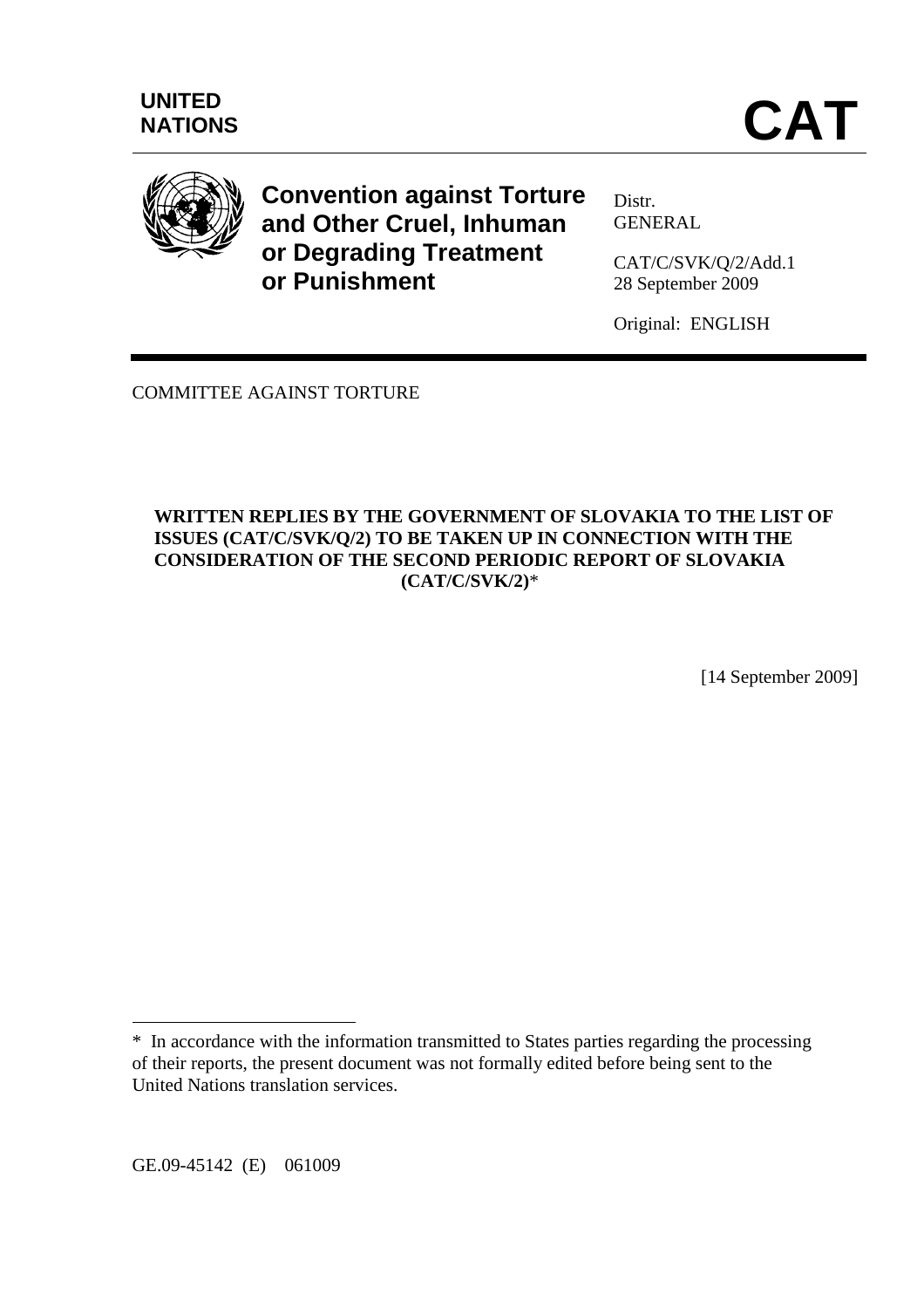#### **REPLIES BY SLOVAKIA TO THE LIST OF ISSUES TO BE CONSIDERED DURING THE EXAMINATION OF THE SECOND PERIODIC REPORT BY THE COMMITTEE AGAINST TORTURE**

# **Articles 1 and 4**

# *Question 1. Have there been any cases of direct application by Slovak courts of the provisions of the Convention, in particular the definition of torture contained in its article 1, since the consideration of the State party's initial report in 2001?*

1. Article 7(5) of Act No. 460/1992 Coll. the Constitution of the Slovak Republic stipulates that international treaties on human rights and fundamental freedoms, which were ratified and promulgated as laid down by the law, have precedence over laws. The Convention against Torture and Other Cruel, Inhuman or Degrading Treatment or Punishment published in the Collection of Laws under No. 143/1988 Coll. represents such an international treaty and therefore has precedence over the laws of the Slovak Republic. However, since the consideration of the initial report of the Slovak Republic under the Convention, Slovak courts did not directly apply the provisions of the Convention, in particular the definition of torture contained in its article 1, because the legal definition of torture stipulated in Act No. 300/2005 Coll. the Penal Code is broader than that of the Convention. It is not only limited to torture for the purposes of obtaining information or punishment.

2. The Slovak Courts have issued final decisions in several cases, where the perpetrators were found guilty and sentenced for committing the criminal offence of torture under the respective provisions of the Penal Code (e.g. in the Karol Sendrei case, see also the relevant statistical data).

#### **Article 2**

# *Question 2. Please provide detailed information on the steps taken by the State party to further guarantee the rights of persons in police custody from the very outset of detention, including prompt access to a lawyer, the right of detainees to have access to an independent doctor, if possible of their own choice, as well as the right to notify family members or any persons of their choice about their detention, and any restrictions that may be imposed on these rights. How is this implemented in practice?*

#### **Detention of persons under Act No. 171/1993 Coll. on the Police Force, as amended**

3. Pursuant to paragraph 8 of Act of the National Council of the Slovak Republic No. 171/1993 Coll. on the Police Force, as amended (hereinafter only the "Act on the Police Force"), whenever a police officer performs an action in the line of duty that involves any interference with the rights or freedoms of a person, that person must be advised of his/her rights (the right of access to legal counsel, a doctor, a family member or consular representative) as soon as practicable. Police officers must also duly respect the person's honour, self-esteem and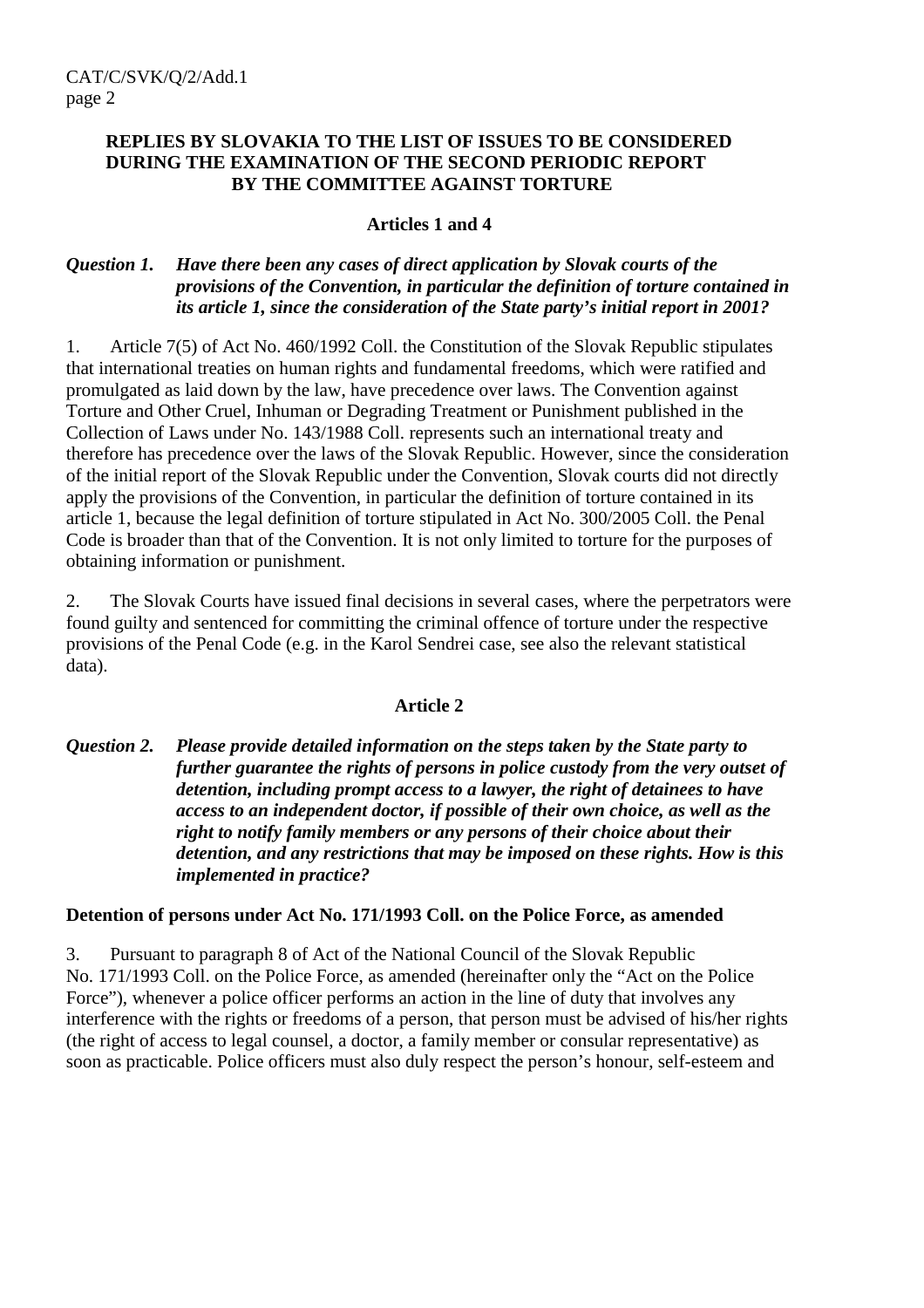dignity, must not allow that unwarranted harm be caused to the person in connection with the exercise of their duties, and must ensure that any possible interference with the person's rights and freedoms is commensurate with the purpose to be achieved by the actions in the line of duty.

4. Apart from the provisions laid down in the Act on the Police Force, the issues at hand are also addressed in Regulation of the Ministry of the Interior of the Slovak Republic No. 3/2002 on the code of ethics of police officers, as amended, and Regulation of the President of the Police Force No. 10/2003 on informing persons whose personal liberty was restricted. Pursuant to the provisions of Regulation of the Ministry of the Interior of the Slovak Republic No. 3/2002 on the code of ethics of police officers, as amended, a police officer must, inter alia, respect human rights, freedoms and obligations and must refrain from arbitrary and illegal conduct, perform his/her service duties regardless of the factors of religion, race, nationality, social status, political affiliation, class and other external factors, showing kindness, tactfulness and consideration to all persons equally.

5. Pursuant to Regulation of the President of the Police Force No. 10/2003 on the provision of instructions to persons whose personal liberty was restricted, the Police Force Presidium issued guidance (in the form of a brochure) on the provision of instructions to persons whose personal liberty was restricted. The brochure is translated into English, German, Spanish, French, Russian, Hungarian, Polish, Romany, Korean and Vietnamese. This guidance was distributed to all the relevant units of the Police Force and police officers are obliged to carry the aid with them at all times when on duty.

6. Persons placed in police custody are informed about the cell regime measures in Slovak, Russian, German and English in accordance with the provisions of applicable Regulation of the Minister of Interior of the Slovak Republic No. 41/2003 on police custody.

7. During the performance of service duty, police officers are being systemically re-trained by their superiors and inspection authorities monitor the adherence to the respective provisions of the Act on the Police Force and of internal regulations of the Ministry of Interior of the Slovak Republic based on their own findings or citizen petitions.

# **Detention of aliens under Act No. 48/2002 Coll. on the Stay of Aliens, as amended**

8. At present the conditions under which aliens are being detained and placed in facilities designated for aliens, i.e. police detention facilities for aliens are stipulated in paragraphs 62 to 74 of Act No. 48/2002 Coll. on the Stay of Aliens, as amended (hereinafter only the "Act on the Stay of Aliens").

9. Pursuant to the Act on the Stay of Aliens, aliens may be detained for the following purposes:

(a) Administrative expulsion (para. 59(1) of the Act on the Stay of Aliens);

 (b) Execution of expulsion sentences (paras. 441 to 444 of the Code of Criminal Procedure);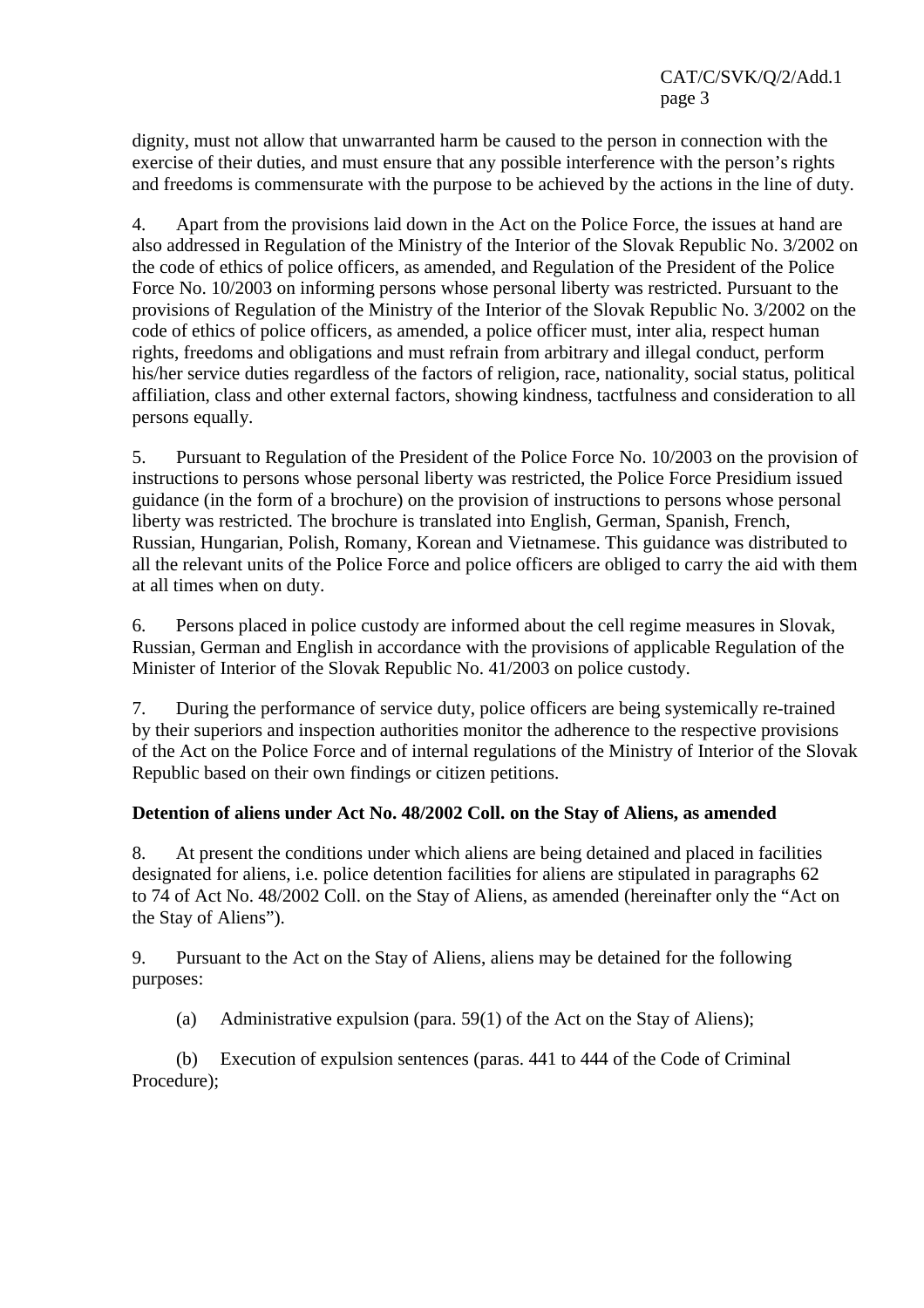(c) Transfers under relevant legislation (Council Regulation (EC) No 343/2003 establishing the criteria and mechanisms for determining the Member State responsible for examining an asylum application lodged in one of the Member States by a third-country national - the Dublin Regulation);

 (d) Return under the relevant legislation (readmission agreements) of aliens who have illegally entered or are illegally staying in the territory of the Slovak Republic.

Detention cannot be carried out in the event of minor aliens who do not have a legal guardian.

10. Pursuant to paragraph 63 of the Act on the Stay of Aliens, the police department is obliged to inform a detained alien about the reasons for detention and about the possibility to review the lawfulness of the decision on detention immediately after detention, and to communicate the detention to the Embassy of the state of which the alien is a citizen without delay. In the event that the state does not have an embassy located in the territory of the Slovak Republic, the police department communicates the detention of the alien to the Ministry of Foreign Affairs of the Slovak Republic. The police department is further obliged to allow the detained alien to communicate his/her detention to a close person and to his/her legal counsel. Apart from the above, the police department monitors whether the reasons for detention prevail throughout the entire duration of detention. If the reasons for detention cease, it must release the alien immediately; this also applies in the event of a court decision. The police department is obliged to release the alien immediately upon the lapse of the detention period (a maximum of 180 days).

11. An alien may apply for a remedy (an appeal) against the decision upon detention within 15 days of the delivery of the decision. The filing of a remedy has no dilatory effect. First-instance appeals are decided by the police department that issued the decision. Where the department upholds the appeal in full extent (the so-called interlocutory revision), it issues a decision revoking the original decision. Where the police department does not uphold the appeal in full extent, it submits the appeal for decision to the respective court acting as a second-instance authority. If the court upholds the appeal, the police department releases the alien without delay.

12. After the issuance of a decision upon detention, the police department places the alien in a police detention facility for aliens. There are two Police Force departments that provide for the detention of aliens in the territory of the Slovak Republic in accordance with paragraph 62 of the Act on the Stay of Aliens, namely the Police Detention Facility for Aliens in Medveďov and the Police Detention Facility for Aliens in Sečovce (hereinafter only the "PDFA"). They fall within the organization structure of the Border and Aliens Police Office of the Ministry of the Interior of the Slovak Republic.

13. As regards access of aliens to medical care, when a police officer comes into contact with an alien - illegal migrant who complains about health problems or shows signs of an illness, the police officer is bound to proceed in line with the provision of paragraph 11 of Act No. 576/2004 Coll. on Healthcare and Healthcare-Related Services and on the amendment of certain acts, as amended, specifying the right of every person to the provision of healthcare.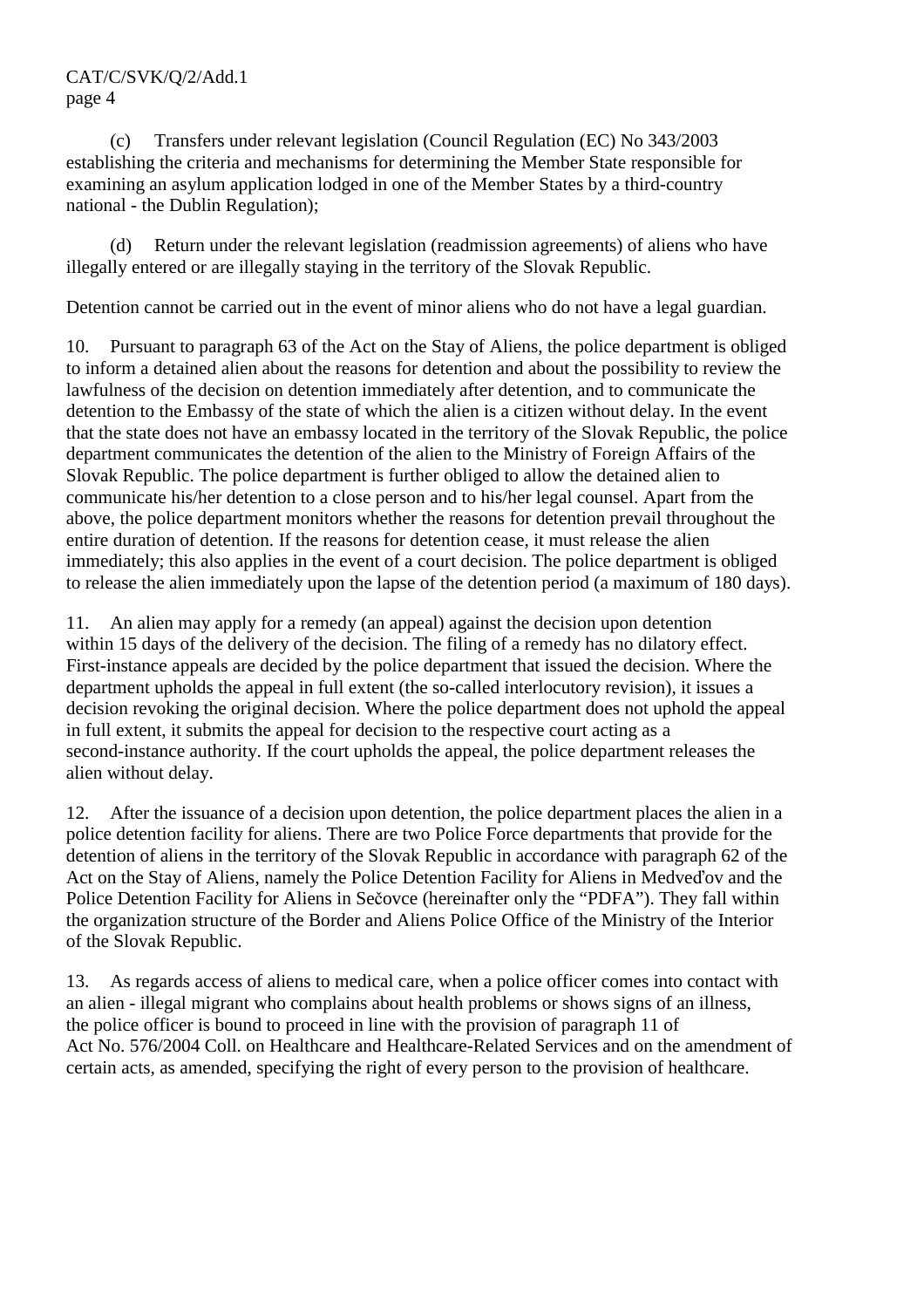14. The PDFA provides for basic healthcare for all aliens by means of outpatient healthcare (1 physician, 2 nurses) on the basis of authorization by the Ministry of Health of the Slovak Republic. When placed in the facility, aliens are obliged to undergo a medical examination in an extent determined by the physician. If an alien's health condition requires healthcare that cannot be provided in the PDFA, specialized healthcare is provided without delay in a healthcare facility outside the PDFA. The costs associated with the provision of such healthcare are borne by the PDFA. Aliens intentionally inflicting bodily harm upon themselves are obliged to compensate the costs of treatment and the costs actually incurred in watching and transportation to the healthcare facility. If they do not have the funds, the costs are paid from the budget of the Ministry of Interior of the Slovak Republic.

15. The observance of human rights in the PDFA is monitored by humanitarian non-governmental organizations and prosecutor oversight. Humanitarian and non-governmental organizations pay visits and conduct monitoring directly in the PDFA accommodation premises. The visits are focused on the observance of alien detention stay principles, including the provision of healthcare to the detained aliens and the level of provision of legal, social and psychological assistance. Monitoring in the PDFA is most frequently conducted by the staff of Liga pre ľudské práva (Human Rights League), Slovenská humanitná rada (Slovak Humanitarian Council), Slovenská katolícka charita (Slovak Catholic Charity) and STEPS - Slovenská humanitná. The staff of non-governmental organizations interview the detained aliens using random selection.

16. Regular prosecutor oversight takes place in order to ensure that the placement and stay of aliens in the PDFA is lawful. The prosecutor conducts a check to control the lawfulness of detention (observance of the 180-day detention limit, the purpose of detention, etc.).

# *Question 3. Please indicate which specific data is systematically recorded upon registration of a detainee by the police, and at what moment.*

17. If any of the grounds for the restriction of personal liberty as outlined in the Act on the Police Force or the Code of Criminal Procedure arise, a police officer may bring the respective person in the Police Force department, where the officer ascertains the following data with the person whose personal liberty was restricted, in accordance with the applicable generally binding regulations and internal regulations:

(a) The time and date, when personal liberty was restricted;

 (b) The person's name, surname, date of birth, place of residence and, in the event of personal liberty restriction under the Code of Criminal Procedure, also the person's occupation, employer's address, nationality, names and surnames of the parents of the person whose personal liberty was restricted;

- (c) The grounds for and the legal provisions governing the restriction of personal liberty;
- (d) The time, when the person was informed about his/her rights;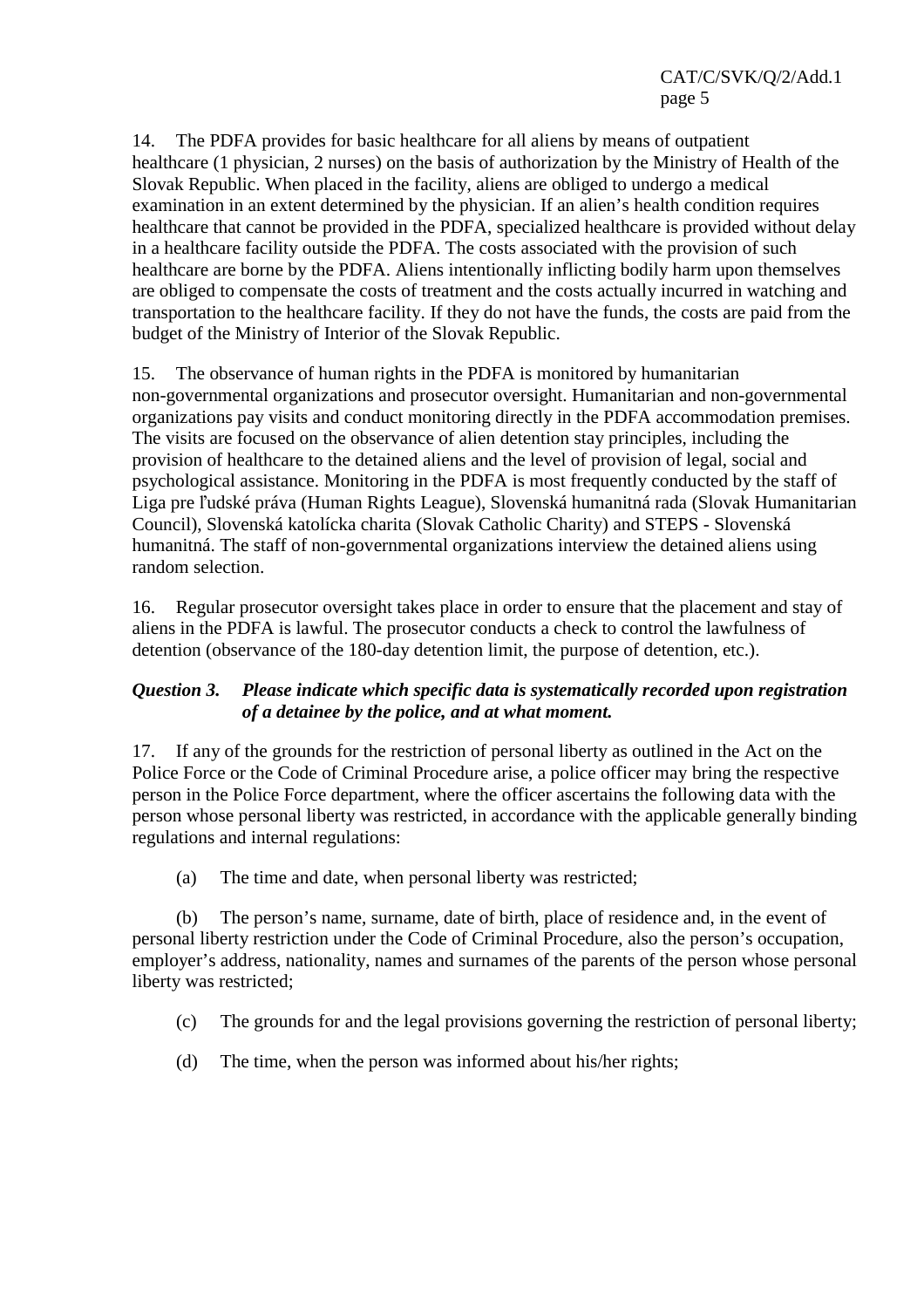- (e) The person's injuries or signs of injuries;
- (f) The person's subjective health problems;
- (g) Signs of the person's mental disorder;
- (h) Contacting and visiting a physician;
- (i) Contacting and visiting legal counsel;
- (j) Contacting and visiting a consular representative;
- (k) Contacting and visiting relatives;
- (l) The time of questioning or ascertaining the person's identity;
- (m) The time of release or handover to the relevant authority;

 (n) The rank, name and surname of the police officer performing the respective action in the line of duty;

(o) Other substantial facts, depending on the case at hand.

18. In the event of detention of aliens under the Act on the Stay of Aliens, the police department keeps records pursuant to paragraph 55 of the Act on the Stay of Aliens in its information systems, containing the following data:

- On the entry, stay and departure of aliens
- On visa applicants, on visas granted and rejected
- On residence permit applicants
- On aliens that have been granted a residence permit and on rejected residence permit applications
- On applicants for alien passports and alien travel documents and applicants for the extension of these documents
- On aliens who received an invitation verified by the police department and on persons inviting the aliens
- On undesirable persons
- On lost and stolen travel documents and on travel documents, which the issuing state's authority declared invalid or stolen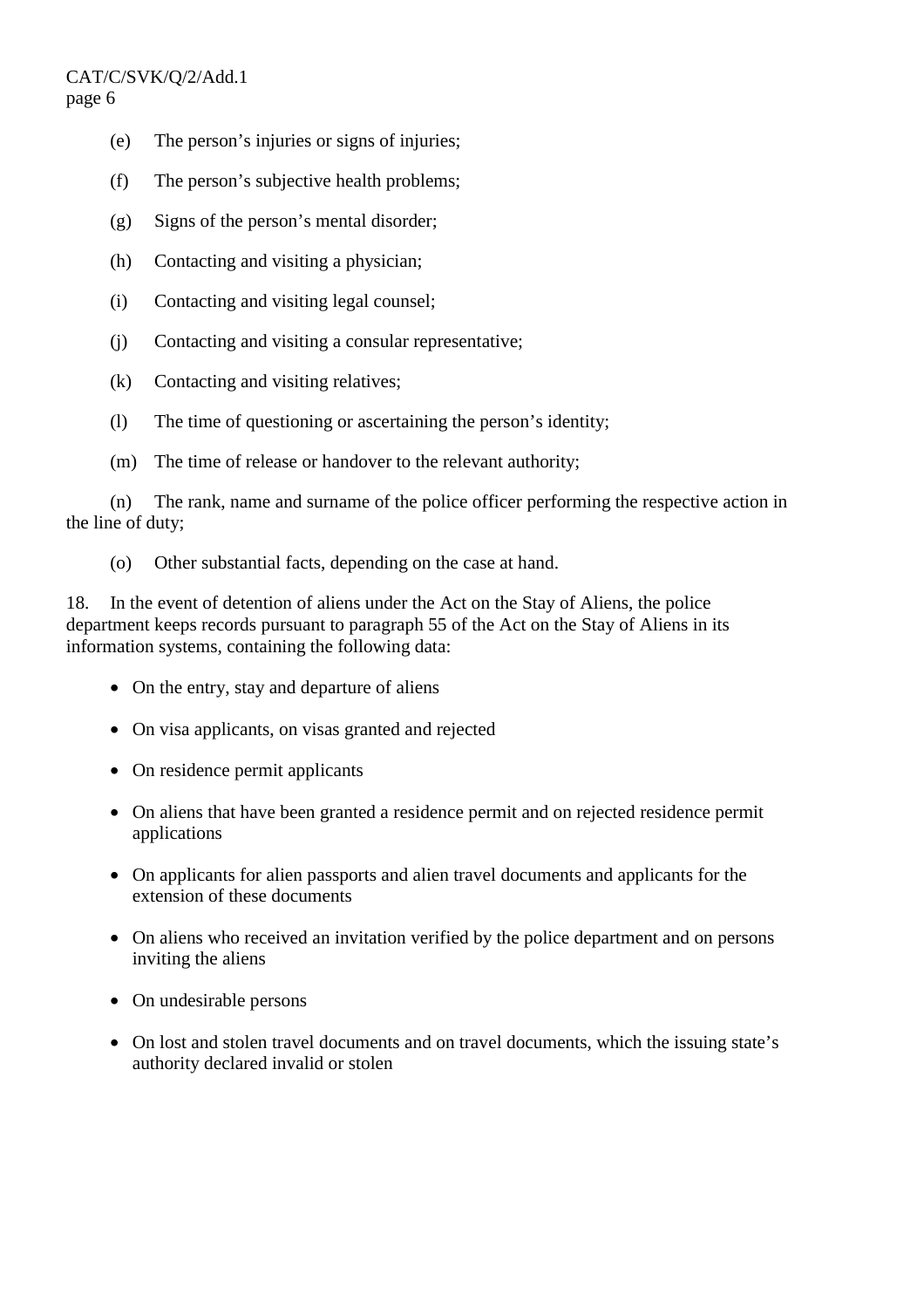19. Prior to the commencement of the alien detention procedure the police department provides for the presence of an interpreter, if necessary. The data required in the detention procedure, which the alien provides to the police department, are recorded in a record of explanation pursuant to paragraph 17(1) of the Act on the Police Force.

20. If an alien produces personal documents such as a passport, ID card, etc., the police department verifies the authenticity of such documents and determines the alien's identity on the basis of the submitted documents.

21. If the alien's identity is not proven sufficiently, the police department provides for the taking of the alien's fingerprints and photograph and verifies whether the alien is not listed in the information systems of the Ministry of the Interior of the Slovak Republic (e.g. INBO, AFIS, ECU, Eurodac or a check against the CLK (central screening console)). The alien is then entered into the automatic fingerprint information system (AFIS).

# *Question 4. Please provide information on the measures taken to ensure that juvenile justice standards are fully implemented, such as the United Nations Standard Minimum Rules for the Administration of Juvenile Justice (Beijing Rules).What is the situation at present with regard to the separation of minors from adults in prisons? Please also provide statistical information on the number of juveniles in detention, including the length of sentences being served, and for which crimes.*

22. The principle of separate placement of accused minors in remand establishments is stipulated in the legislative provision of paragraph 7(2)(b) of Act No. 221/2006 Coll. on Remand Custody, as amended by Act No. 127/2008 Coll. In justified cases, the above Act allows for a procedure different from the principles of separate placement. Such a placement must be justified and recorded in writing in the personal documentation of the accused minor, while the personnel is obliged to continuously monitor whether the reasons for placing the minor with an adult prevail.

23. The adherence to the principles of placement is subject to regular thematic inspections of a superior authority. The signalling of different placement is also supported by an electronic application, which the establishment uses for the keeping of placement records.

24. The numbers of minors placed in the individual remand establishments are very low; this is especially true for juvenile women - frequently, there is only one such accused in the establishment throughout the year. Separate placement in line with the recommendations is therefore debatable in practice. There is also another problem with the separate placement multiple cases of severe bullying among the minors placed together within a particularly poor personality structure, while the category of minors accused of and sentenced for serious crimes also keeps deteriorating constantly. In these cases, it is frequently necessary and even highly beneficial to place a minor alongside a suitable adult.

25. The principle of separate placement of sentenced minors is stipulated in the legislative provision of paragraph 8(3) (b) of Act No. 475/2005 Coll. on the Execution of Custodial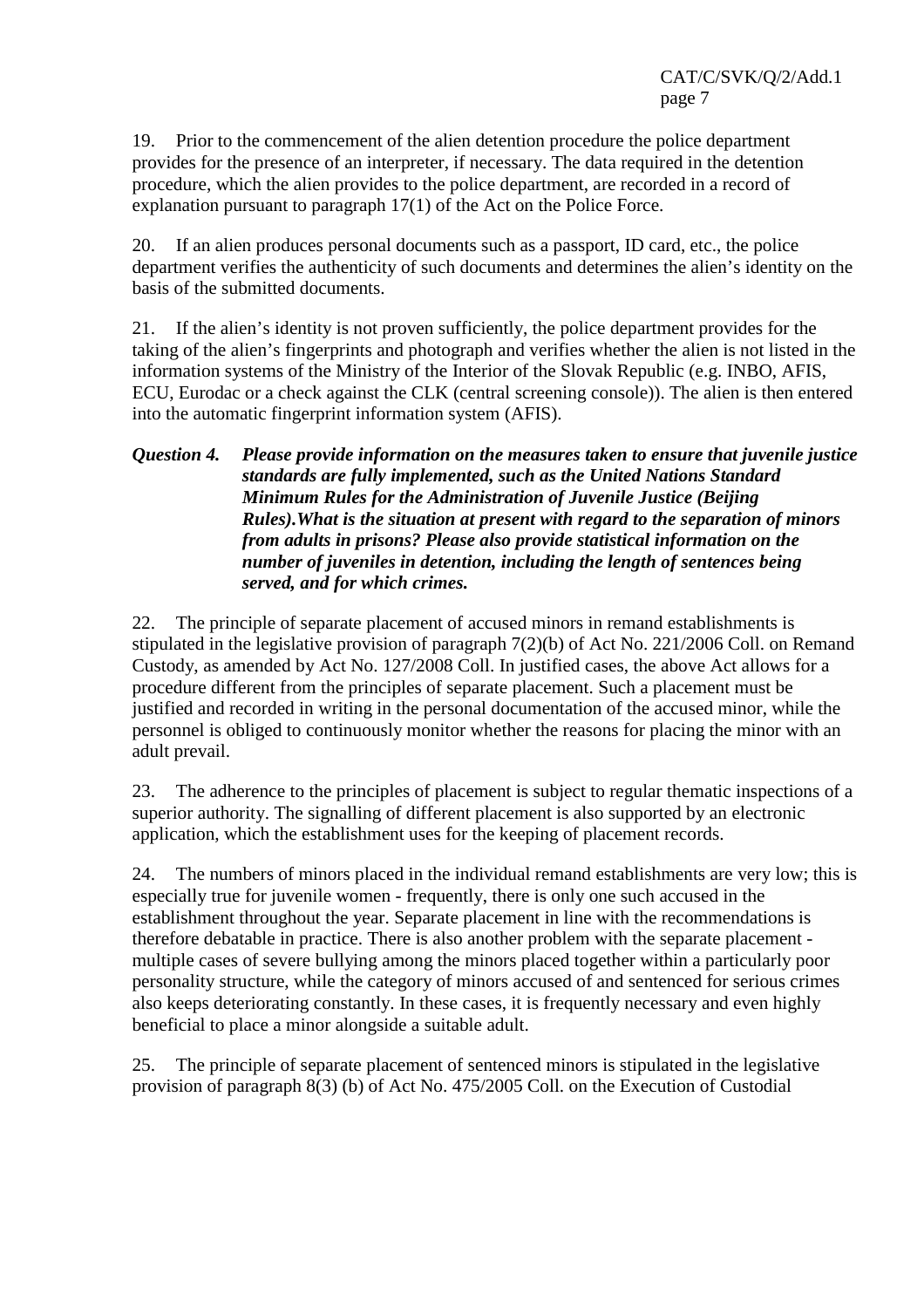Sentences, as amended by Act No. 93/2008 Coll. The said Act does not allow for a deviation from the separate placement principle. A specialized establishment for the execution of minors' custodial sentences is located in Sučany.

| Imprisoned minors as at 29 July 2009 |      |  |  |  |  |  |  |  |  |  |  |
|--------------------------------------|------|--|--|--|--|--|--|--|--|--|--|
| Total<br>Men<br>Women                |      |  |  |  |  |  |  |  |  |  |  |
| In remand                            |      |  |  |  |  |  |  |  |  |  |  |
| Serving custodial sentences          | l 04 |  |  |  |  |  |  |  |  |  |  |
| Total                                | 59   |  |  |  |  |  |  |  |  |  |  |

| The number of sentenced persons by length  | Length of      |                |
|--------------------------------------------|----------------|----------------|
| of sentence imposed:                       | sentence       |                |
|                                            | within 1 year  | 29             |
|                                            | within 2 years | 27             |
|                                            | within 3 years | 31             |
|                                            | within 4 years | 10             |
|                                            | within 5 years | 6              |
|                                            | within 6 years | $\mathbf{1}$   |
|                                            | 11 years       | $\mathbf{1}$   |
|                                            | Total          | 105            |
| The number of sentenced persons by type of | The Penal      |                |
| crime:                                     | Code (2005) §  |                |
|                                            | 145            | 5              |
|                                            | 147            | $\mathbf{1}$   |
|                                            | 155            | $\overline{c}$ |
|                                            | 156            | $\mathbf{1}$   |
|                                            | 171            | $\mathbf{1}$   |
|                                            | 172            | $\mathbf{1}$   |
|                                            | 188            | 38             |
|                                            | 189            | $\mathbf{1}$   |
|                                            | 194            | 13             |
|                                            | 200            | $\overline{2}$ |
|                                            | 201            | $\mathbf{1}$   |
|                                            | 212            | 30             |
|                                            | 216            | 3              |
|                                            | 348            | $\mathbf{1}$   |
|                                            | 364            | $\mathbf{1}$   |
|                                            | The Penal      |                |
|                                            | Code (1961) §  |                |
|                                            | 221            | $\mathbf{1}$   |
|                                            | 222            | $\mathbf{1}$   |
|                                            | 234            | $\mathbf{1}$   |
|                                            | 247            | $\mathbf{1}$   |
|                                            | Total          | 105            |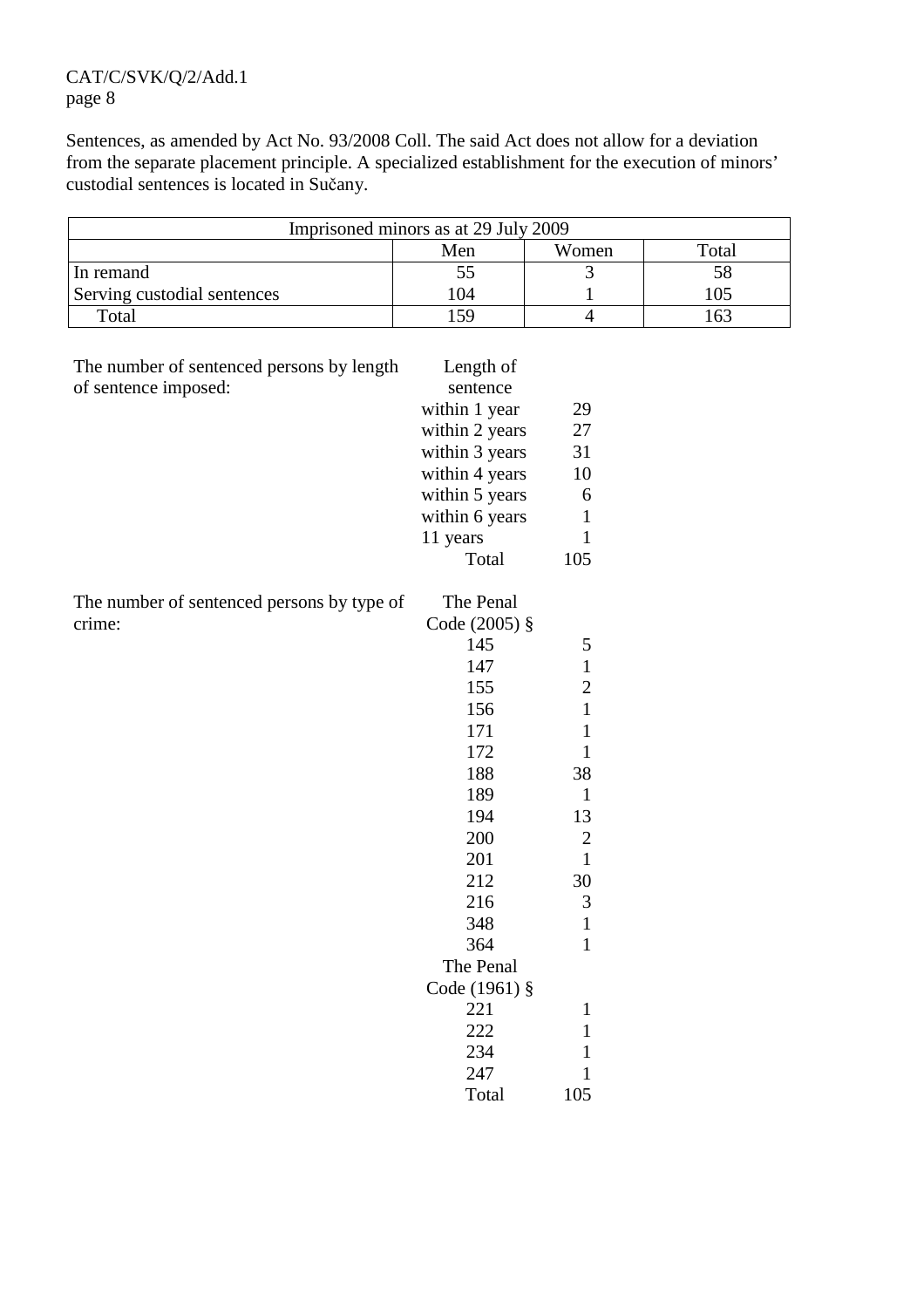# *Question 5. Does the State party's domestic law specifically provide that no exceptional circumstances whatsoever may be invoked as justification of torture?*

26. The prohibition of torture and other cruel, inhuman or degrading treatment or punishment is mainly stipulated in article 16 of the Constitution of the Slovak Republic. According to the said article, no one may be subjected to torture or cruel, inhuman or degrading treatment or punishment. This is a general and absolute prohibition of torture that may not be violated under any circumstances and no circumstances can serve to excuse torture.

# **Article 3**

# *Question 6. Please provide detailed statistical data since the State party's initial report with respect to cases of expulsion or return (refoulement) of foreigners, disaggregated by age, gender and country of origin. In particular, please indicate the number of persons seeking asylum and the number of returnees, including the countries of return.*

27. Cases of expulsion appear in annexes 2 to 6 below. Other specific data requested by the Committee are not kept in classifications.

# *Question 7. Please describe how the risk of torture is assessed in the determination of cases. Has expulsion, return or extradition been denied on these grounds?*

28. When deciding upon administrative expulsion, the police department has an obligation to examine obstacles to administrative expulsion stipulated in §58 of the Act on the Stay of Aliens, firstly on the basis of the alien's statements provided during administrative proceedings, then by means of verification against information about the country of origin in cooperation with the Documentation Centre at the Migration Office of the Ministry of Interior of the Slovak Republic, with the Consular Department of the Ministry of Foreign Affairs of the Slovak Republic, with police attaches at Slovak embassies abroad, and also on the basis of information published on the country of origin. If obstacles to administrative expulsion are found, it is not possible to expel the alien and the police department grants the alien a tolerated stay permit pursuant to paragraph 43(1)(a) of the Act on the Stay of Aliens.

# *Question 8. Please indicate what judicial remedies are available against an expulsion or refoulement order.*

29. In the proceedings on administrative expulsion from the territory of the Slovak Republic, an alien has the right to apply for an ordinary remedy - an appeal. In certain cases stipulated by the law, appeals against the administrative expulsion decision can also be decided after the execution of the expulsion decision (cases where the appeal does not have a dilatory effect pursuant to paragraph 57(3) of the Act on the Stay of Aliens) or by exercising the possibility to apply for remedies under Act No. 99/1963 Coll. the Code of Civil Procedure.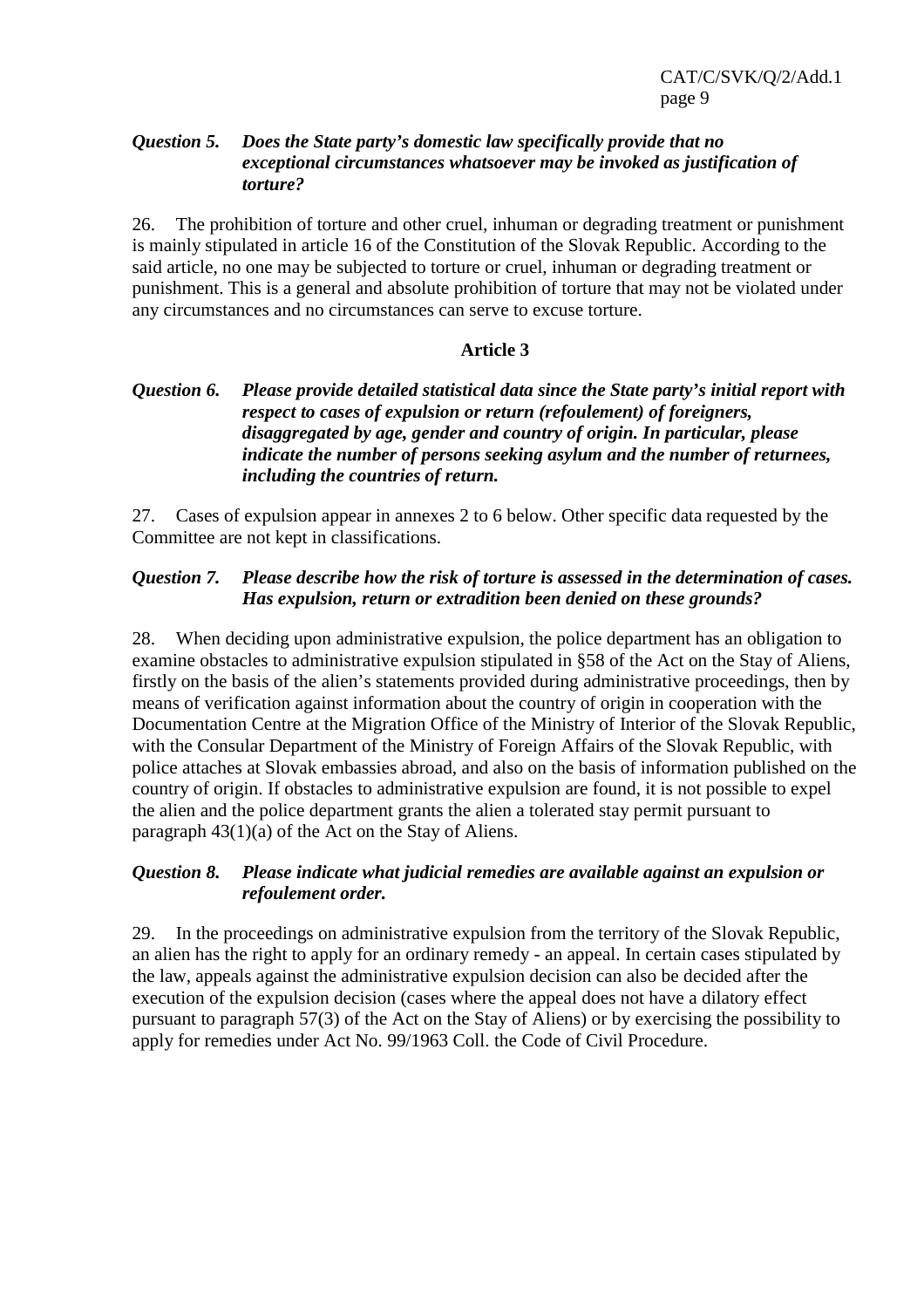# *Question 9. Please indicate whether the State party has any plans to amend the exceptions to the guarantees of article 3 with regards to persons who are considered being a threat to the security of the Slovak Republic and persons who have been sentenced for a particularly serious crime (State party's report, para. 20).*

30. The Slovak Republic currently does not plan to amend the exceptions to the guarantees under article 3 of the Convention with regard to persons who are considered being a threat to the security of the Slovak Republic and persons who have been sentenced for a particularly serious crime.

# *Question 10. Have diplomatic assurances or the equivalent thereof been offered to or accepted by the State party? How is the procedure for verifying and following up on such assurances? Please indicate which countries.*

31. The Slovak Republic accepted diplomatic assurances offered from Algeria (the Labsí case) and Russia (the Ibragimov and Čentiev cases). However, extradition was not carried out in any of the cases. The issues of assurances in the cases of Ibragimov and Čentiev were the subject of discussions between the Deputy Prime Minister and Minister of Justice (JUDr. Štefan Harabin) and the Minister of Justice of the Russian Federation (Mr. Aleksandr Vladimirovich Konovalov). As regards the verification of assurances in the Labsi case, the Algerian party received the Slovak Republic's proposal of bilateral negotiations and a visit to the prisons in Algeria. In the event of incomplete or insufficient assurances, the Slovak Republic requires completion of information.

# **Articles 6, 7, 8 and 9**

# *Question 11. Please provide information on cases, if any, where the State party rejected a request for extradition by another State for an individual suspected of having committed a crime of torture, and thus has engaged its own prosecution as a result.*

32. The Division of Judicial Cooperation in Criminal Matters at the Ministry of Justice of the Slovak Republic, the remit of which includes, inter alia, the extradition agenda, did not register any such case since the Slovak Republic's initial report on the Convention.

# **Article 10**

# *Question 12. Please provide updated information on the instruction and training provided for law-enforcement officials and other public officials with respect to human rights, specifically on the treatment of detainees and vulnerable groups, in particular the Roma, and on the measures for the prevention of torture and cruel, inhuman or degrading treatment or punishment. How and by who are these training and instruction programmes monitored and their effectiveness evaluated?*

33. Regular training for members of professional groups who, in the discharge of their professional duties, can have an impact on the prevention of all forms of discrimination, racism,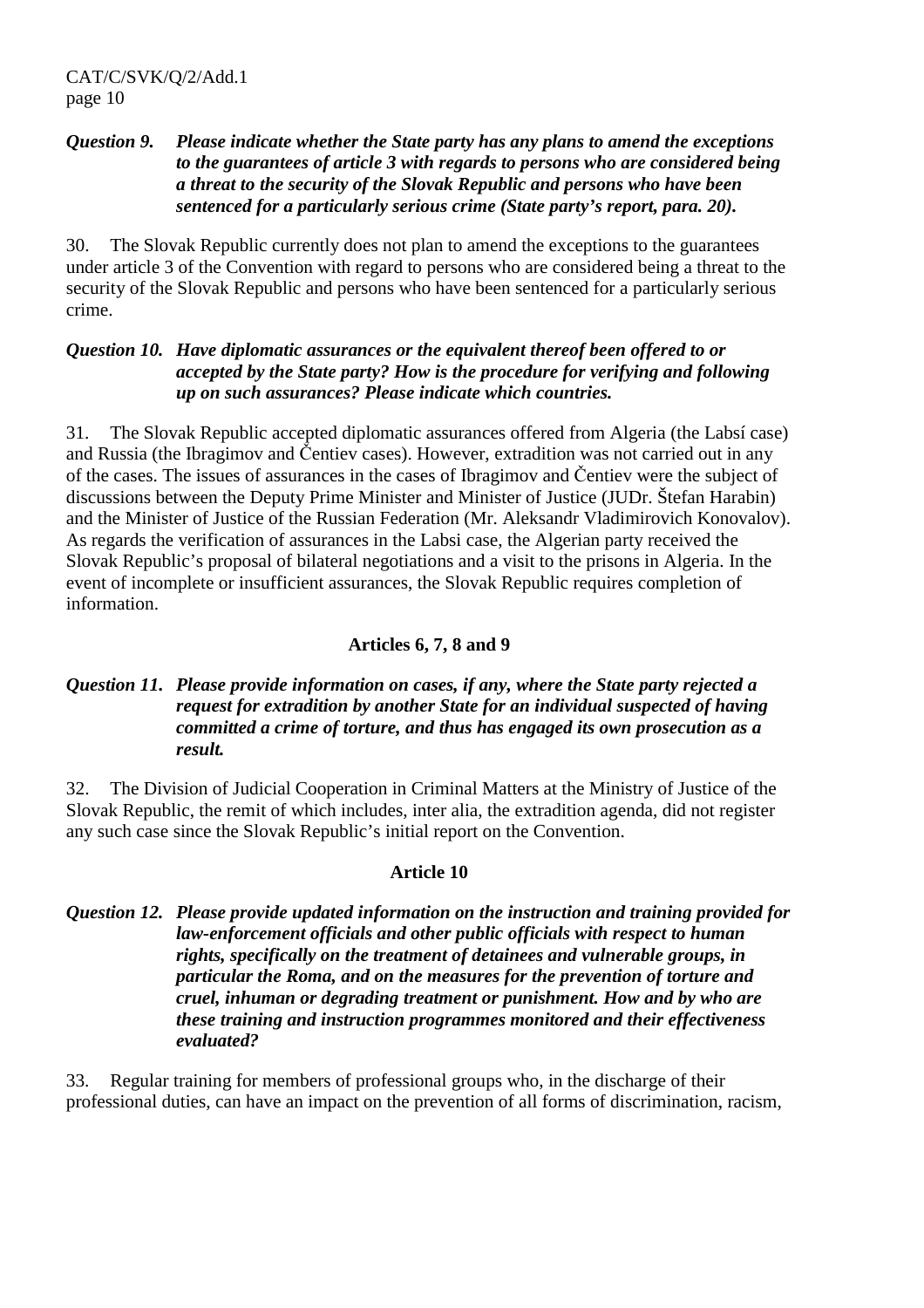xenophobia, anti-Semitism and other expressions of intolerance comprises part of the Action Plan for the Prevention of All Forms of Discrimination, Racism, Xenophobia, Anti-Semitism and Other Expressions of Intolerance (hereinafter only the "Action Plan").

34. Within the framework of regular training for members of professional groups who, in the discharge of their professional duties, can have an impact on the prevention of all forms of discrimination, racism, xenophobia, anti-Semitism and other expressions of intolerance, officers of the Police Force, the Corps of Prison and Court Guard and of the Armed Forces undergo regular trainings and checks in the field of adherence to the equal treatment principle.

35. The Ministry of Interior of the Slovak Republic, the Police Force Presidium and the Border and Aliens Police Office of the Police Force Presidium provide for regular training of officers of the Police Force and of the Border and Aliens Police in the field of prevention of all forms of discrimination, racism, xenophobia, anti-Semitism and other expressions of intolerance, as well as expressions of neo-Nazism.

36. In line with the tasks following from the Action Plan, the Ministry of Interior of the Slovak Republic:

- Ensures the participation of officers of the Police Force and the Railway Police at seminars and conferences focusing on the issues of racial discrimination, racially motivated crime and extremism
- Provides for the training of police officers in the operational units of the Border and Aliens Police in the field of human rights and non-discrimination, focusing on the identified risk factors
- Analyses statistical data processed by the Border and Aliens Police Office, based on which it is possible to identify the risk areas in the Border and Aliens Police officers' line of duty that require the attention of the Office's anti-discrimination efforts
- Provides for the training of communication skills and improves the psychical resistance of police officers coming into contact with migrants

37. Police Force officers are being educated through the implementation of a series of obligatory educational events focusing on international legal instruments of protection against discrimination and aiming to increase the awareness of and cooperation with non-governmental organizations active in this sphere.

38. The police and army members are being educated in the area of intensified combating of the extremism expressions in the society and in the field of the protection of disadvantaged citizen groups and individuals.

39. Apart from the above, the Border and Aliens Police Office of the Ministry of Interior of the Slovak Republic (hereinafter only the "Border and Aliens Police Office") regularly trains its staff assigned to the so-called first-contact units in the skills of communicating with problem migrant groups, especially illegal migrants.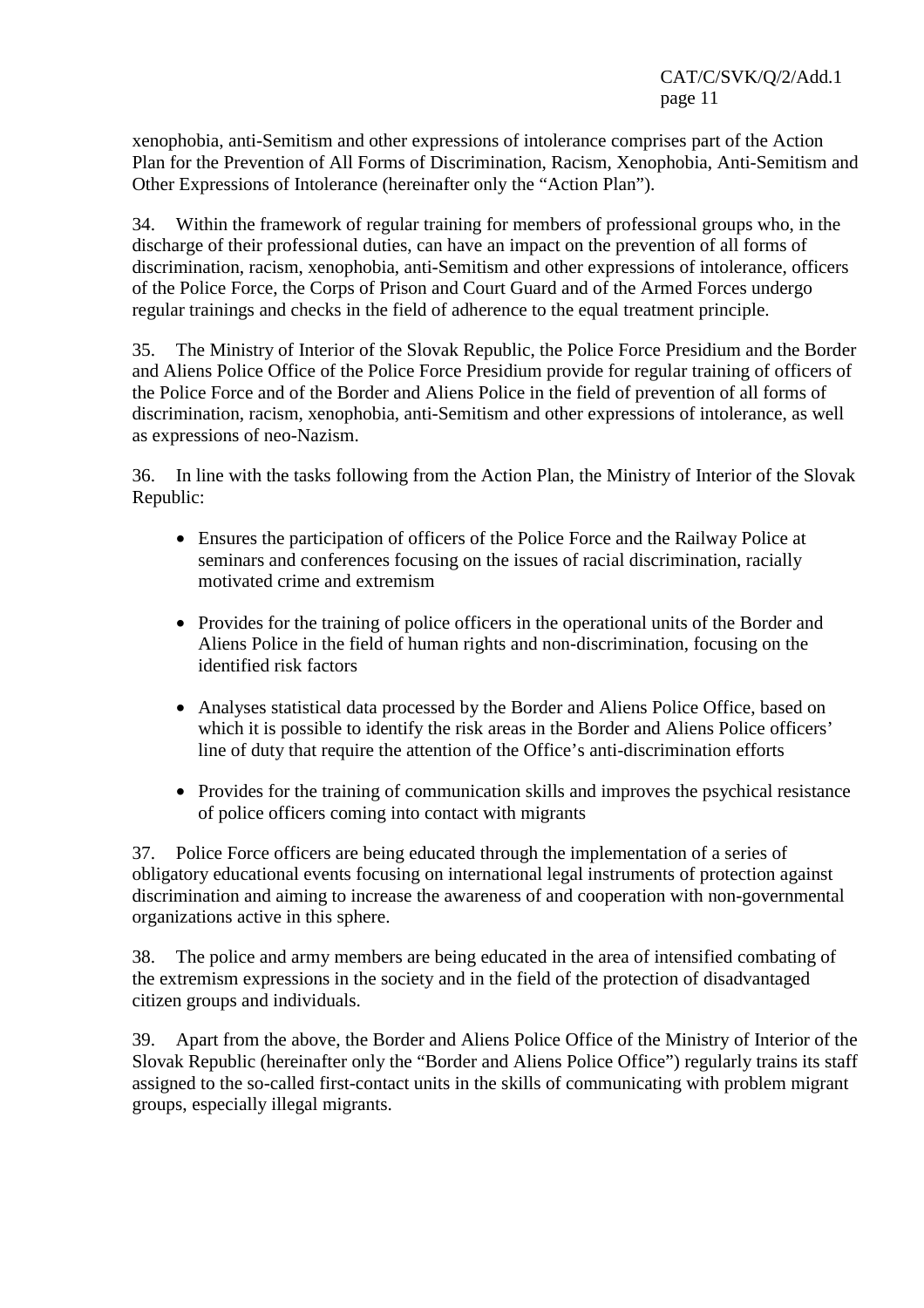40. These constitute trainings and comprehensive education focused mainly on the following areas:

- Coping with stressful situations, conducting interviews with aliens, verbal and non-verbal communication associated with ensuring the performance of tasks in connection with the illegal migration category of aliens
- UNHCR recommendations in the field of observance of fundamental human rights in the discharge of police officers' duties, prevention of all forms of discrimination, racism, xenophobia and other expressions of intolerance of aliens
- Familiarization with the religious, cultural and social environment of aliens coming from the Muslim areas
- Verbal and non-verbal communication, training of smooth communication in difficult conditions, effective conflict resolution, working with a special client

41. In addition, within the framework of the Memorandum of Cooperation between the United Nations High Commissioner for Refugees and the Border and Aliens Police Office of the Ministry of Interior of the Slovak Republic, trainings were implemented on providing legal, material and social assistance to aliens and asylum-seekers, on the asylum procedure and examples form practice.

42. The local departments of the Border and Aliens Police Office adopt specific measures aimed at the observance of fundamental human rights and freedoms. Police officers are being regularly re-trained on the applicable legal standards and regulations at monthly meetings with the local departments' heads. Within the European Training Day in line with the implementation of the Frontex study programmes, the Border and Aliens Police Office is drawing up comprehensive study materials, which are uniform for all the EU Member States. The curricula include comprehensive information on the prohibition of torture and on the observance of fundamental human rights and freedoms.

43. The training and education of the staff of local departments is focused on the following themes:

- The observance of human rights in the field of illegal migration of aliens when restricting personal liberty pursuant to international law
- The prevention of expressions of racism, xenophobia and various forms of discrimination of aliens in Slovakia compared with States in the EU
- Working with minor aliens, unaccompanied asylum-seekers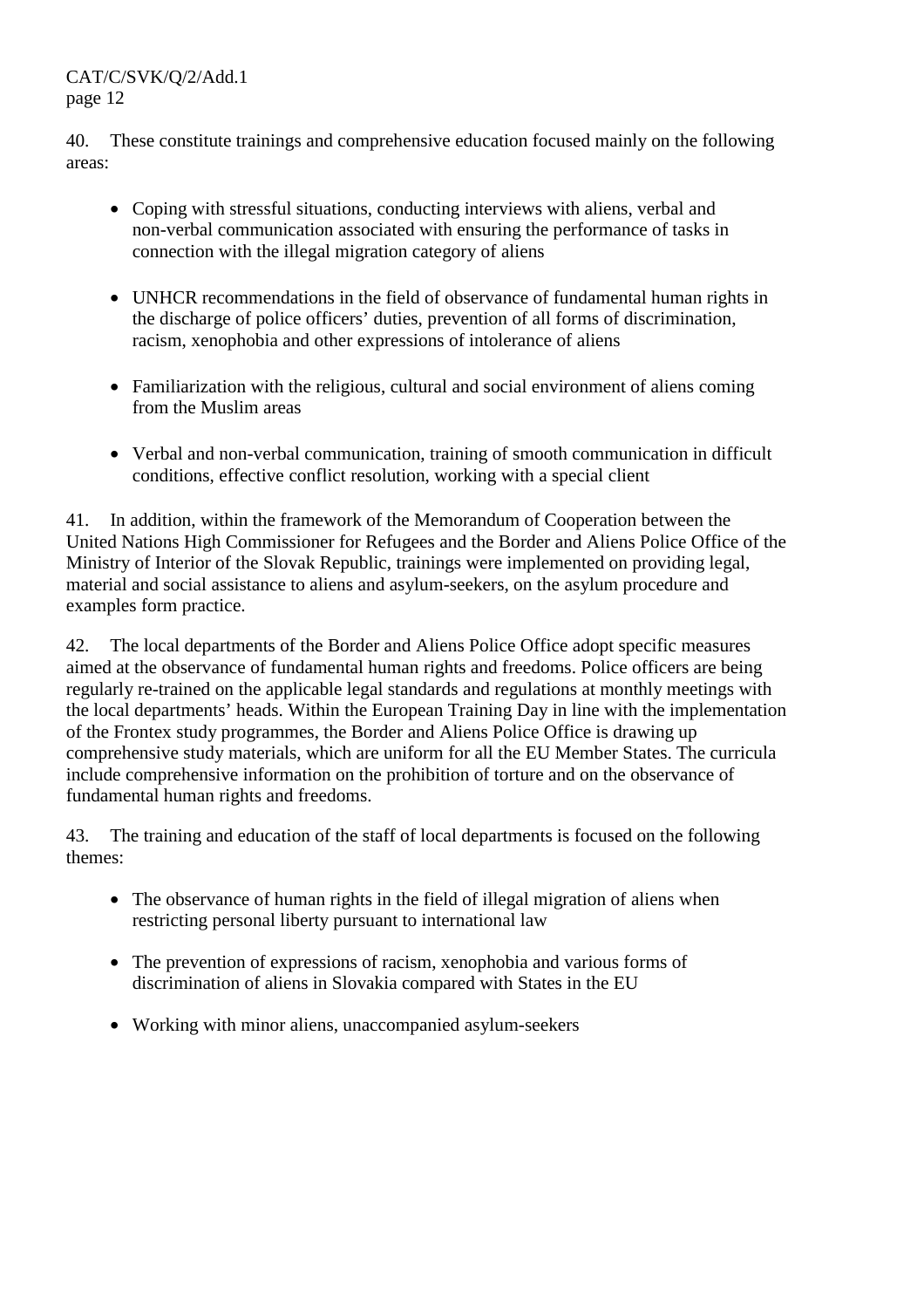44. New educational programmes are currently under preparation for secondary specialized schools of the Police Force. Here, the individual education modules and subjects will intensify and expand the teaching of human rights observance, police work ethics and lawfulness in contact with citizens, actions in the line of duty and in the investigation of crimes. The teaching will place special emphasis on familiarization with the procedure to be applied by police officers in contact with minorities and minority communities. In addition to analyzing specific discovered cases of police officers' non-compliance with prescribed procedures in contact with citizens, actions in the line of duty and in the investigation of crimes, the teaching will also place emphasis on practical training of proper conduct by a police officer.

45. At the Ministry of Interior of the Slovak Republic, training of police officers falls within the remit of the Human Resource Management Section, which performs the following tasks:

 (a) In line with the State's policy on education, it formulates long-term objectives and principles of the development of professional education and training of police officers;

 (b) Performs the tasks of the Ministry of Interior of the Slovak Republic in the field of State administration with regard to professional education and training of police officers at secondary specialized schools and with regard to higher education at the Police Force Academy;

 (c) Serves as the professional body for the policy-making, managerial, inspection, methodological and coordination activities in the field of professional education and training of police officers at secondary specialized schools and in the field of upgrading and deepening the qualification of police officers;

 (d) Evaluates the education of police officers at secondary specialized schools and draws up the necessary statistics and analyses;

 (e) Identifies the needs of police work as regards the upgrading and deepening of police officers' qualification, based on the requirements of the ministry's managing bodies and the Police Force departments;

 (f) Prepares, in cooperation with the relevant bodies of the ministry and the Police Force departments, programmes of educational activities and continuing education including the methods of verification and certification of the required knowledge, skills and competences, and provides for their implementation.

46. The education of the officers of the Corps of Prison and Court Guard (hereinafter only the "Corps") and of the Corps employees is provided for by the Corps Education Institute seated in Nitra and is currently conducted in accordance with the Updated Concept of Education of Corps Officers and Corps Employees for the period of 2004 - 2015 (hereinafter only the "Education Concept").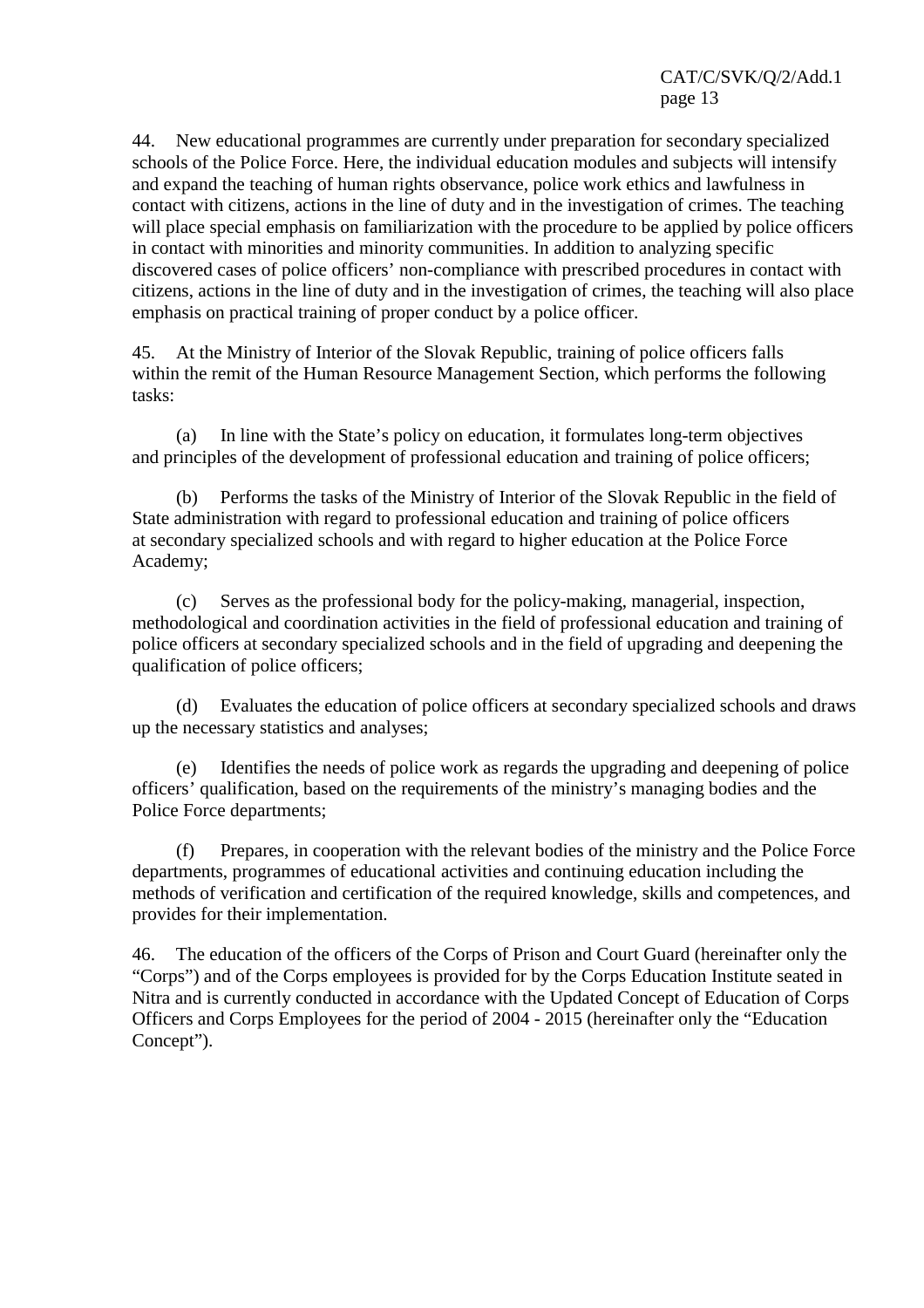47. In line with the Education Concept, specialized education activities cover the area identified in Item 11 in the following topics:

| <b>Education</b> activity | Topic                                                                                                                                                                                                                                                           | Number of lessons |
|---------------------------|-----------------------------------------------------------------------------------------------------------------------------------------------------------------------------------------------------------------------------------------------------------------|-------------------|
| ZOV                       | International organizations active in the human rights area<br>(the UN, the Council of Europe, the European Committee<br>for the Prevention of Torture and Inhuman or Degrading<br>Treatment or Punishment - CPT, the European Union,<br>Amnesty International) | 3 hrs.            |
| ZOV                       | International legal instruments governing the treatment of<br>imprisoned persons                                                                                                                                                                                | 1 hr.             |
| ZOV                       | Prosecutor oversight of lawful conduct in remand and<br>custodial sentence facilities                                                                                                                                                                           | 1 hr.             |
| ZOV                       | The purpose of treatment of accused persons. The rights of<br>the accused. The basic obligations and prohibitions of the<br>accused                                                                                                                             | $5$ hrs.          |
| ZOV                       | Treatment of sentenced persons - the purpose, programme<br>and means of their treatment                                                                                                                                                                         | 3 hrs.            |
| ZOV                       | Fundamental social rights of the sentenced persons                                                                                                                                                                                                              | 2 hrs.            |
| ZOV                       | Other rights of the sentenced persons                                                                                                                                                                                                                           | 3 hrs.            |
| ZOV                       | The position of national minorities and ethnic groups in<br>Slovakia                                                                                                                                                                                            | 1 hr.             |
| ZOV                       | The issues of discrimination, racism, xenophobia,<br>anti-Semitism and other expressions of intolerance                                                                                                                                                         | 1 hr.             |
| ZOV                       | The history and specificities of the Roma national<br>minority, the specific aspects of the treatment of sentenced<br>persons belonging to the Roma national minority                                                                                           | $2$ hrs.          |

 *Explanatory notes:* ZOV - basic specialized education.

48. Basic specialized education is intended for all Corps officers assigned to preparatory state service, who have served compulsory military service or have completed the basic Corps training. Pursuant to paragraph 142a (3) of Act No. 73/1998 Coll. on State Service of Officers of the Police Force, the Slovak Intelligence Service, the Prison and Court Guard of the Slovak Republic and the Railway Police, as amended, a civil service office may also allow an officer assigned to temporary state service to acquire specialized education, after having completed military service or the basic training.

49. This means that every new Corps officer complete basic specialized education, and thus the training of all the Corps officers with regard to these problems is ensured. Every education activity organized by the Corps Education Institute is implemented in line with the curricula approved by the Corps' Director General.

50. At the Ministry of Labour, Social Affairs and the Family of the Slovak Republic (hereinafter only the "MoLSAF"), the responsibility for the drawing up, updating and evaluation of the Action Plan for 2006 - 2008 rests with the Gender Equality and Equal Opportunities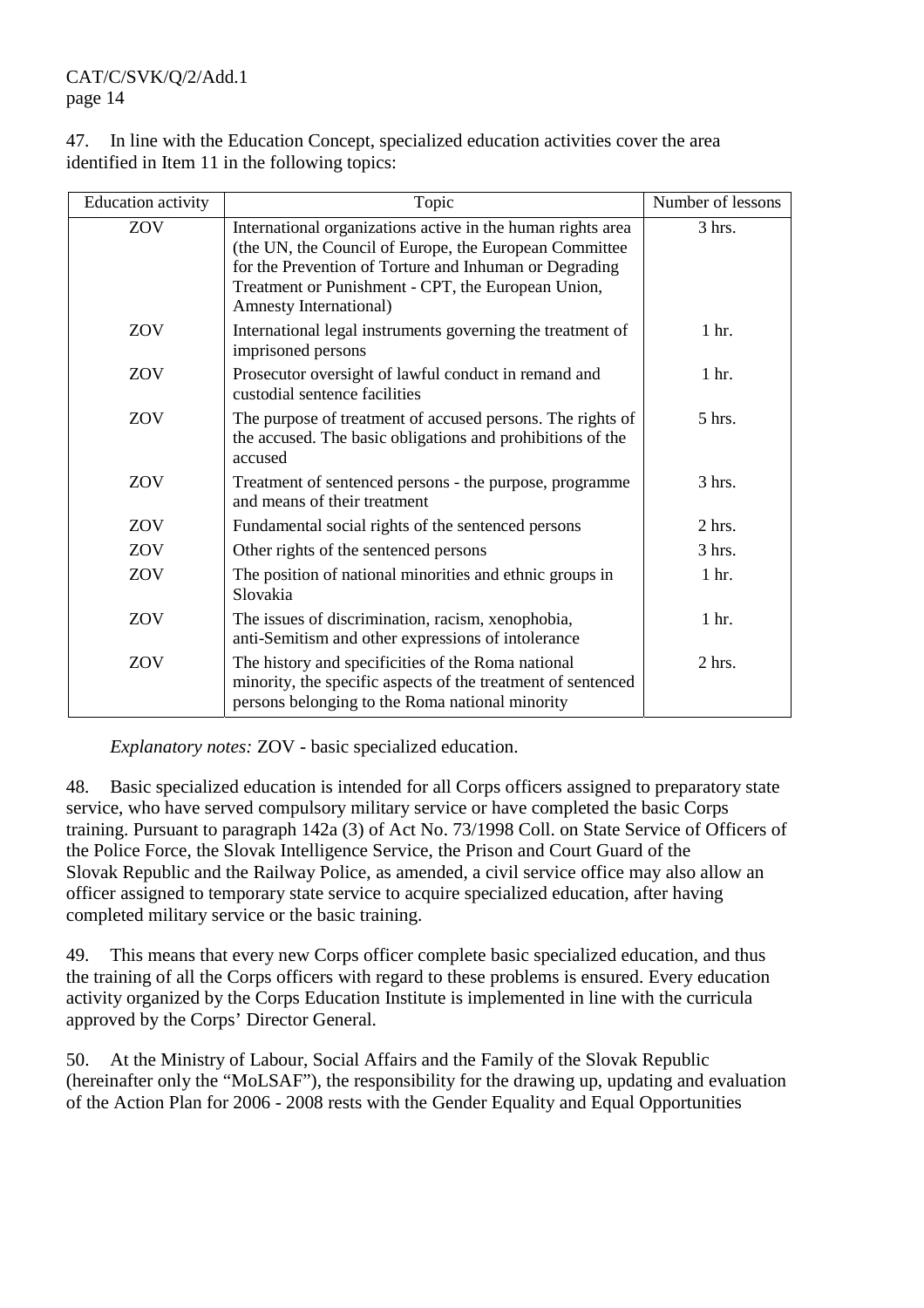Department. Within the framework of the Action Plan, the MoLSAF participated in a lecture cycle implemented across Slovakia during the entire year 2008 in the field of gender equality and antidiscrimination. The MoLSAF thus provided for cyclical education of state administration employees and employees performing work in the public interest, who are employed at the offices of labour, social affairs and the family, as well as in social services facilities, in the area of preventing all forms of discrimination, racism, xenophobia, anti-Semitism and other expressions of intolerance, in particular in line with adopted Act No. 365/2004 Coll. on Equal Treatment in Certain Areas and on Protection against Discrimination and on the amendment of certain acts (the "Antidiscrimination Act").

51. The Gender Equality and Equal Opportunities Department has implemented and continues to implement multiple activities associated with the education of public administration staff in the field of equal opportunities and human rights. Specifically, these activities have resulted in the issuance of two counselling booklets: *The Booklet of Equal Opportunities Application in Projects Co-Financed in the EU* and the *Booklet for the Application of the Equal Opportunities Horizontal Priority in Structural Funds*.

52. By means of social science seminars, the Ministry of Defence of the Slovak Republic provides for systemic education of the officers of the Armed Forces of the Slovak Republic, as well as of the Defence Ministry's selected employees on the prevention of all forms of discrimination, racism, xenophobia, anti-Semitism and other expressions of intolerance.

53. The Judicial Academy holds seminars and lectures aimed particularly on the topical issues of human rights protection, the asylum legislation, racially motivated crime, as well as the issue of discrimination in a broader context in the event of lectures in the field of psychology.

54. The Slovak Medical University incorporated the issues of equality in health into the postgraduate studies of healthcare personnel and the public health and nursing pre-graduate studies.

55. The Ministry of Health of the Slovak Republic in cooperation with the Slovak Medical University implements systemic educational activities for health-care personnel who, in the discharge of their professional duties, can have an impact on the prevention of all forms of discrimination, racism, xenophobia, anti-Semitism and other expressions of intolerance.

*Question 13. Please explain the type and content of education and training programmes that are in place to train the medical personnel and psychologists who are assigned to identify signs of physical and psychological torture or ill-treatment and assist in the rehabilitation of victims. Please clarify who conducts, undergoes, monitors and evaluates such programmes. Has there been any specific training with regard to the Manual on the Effective Investigation and Documentation of Torture and Other Cruel, Inhuman or Degrading Treatment or Punishment, known as the Istanbul Protocol?* 

56. Educational and training programmes for health professionals, which are aimed at identifying the signs of physical and psychological torture or ill-treatment hand in hand with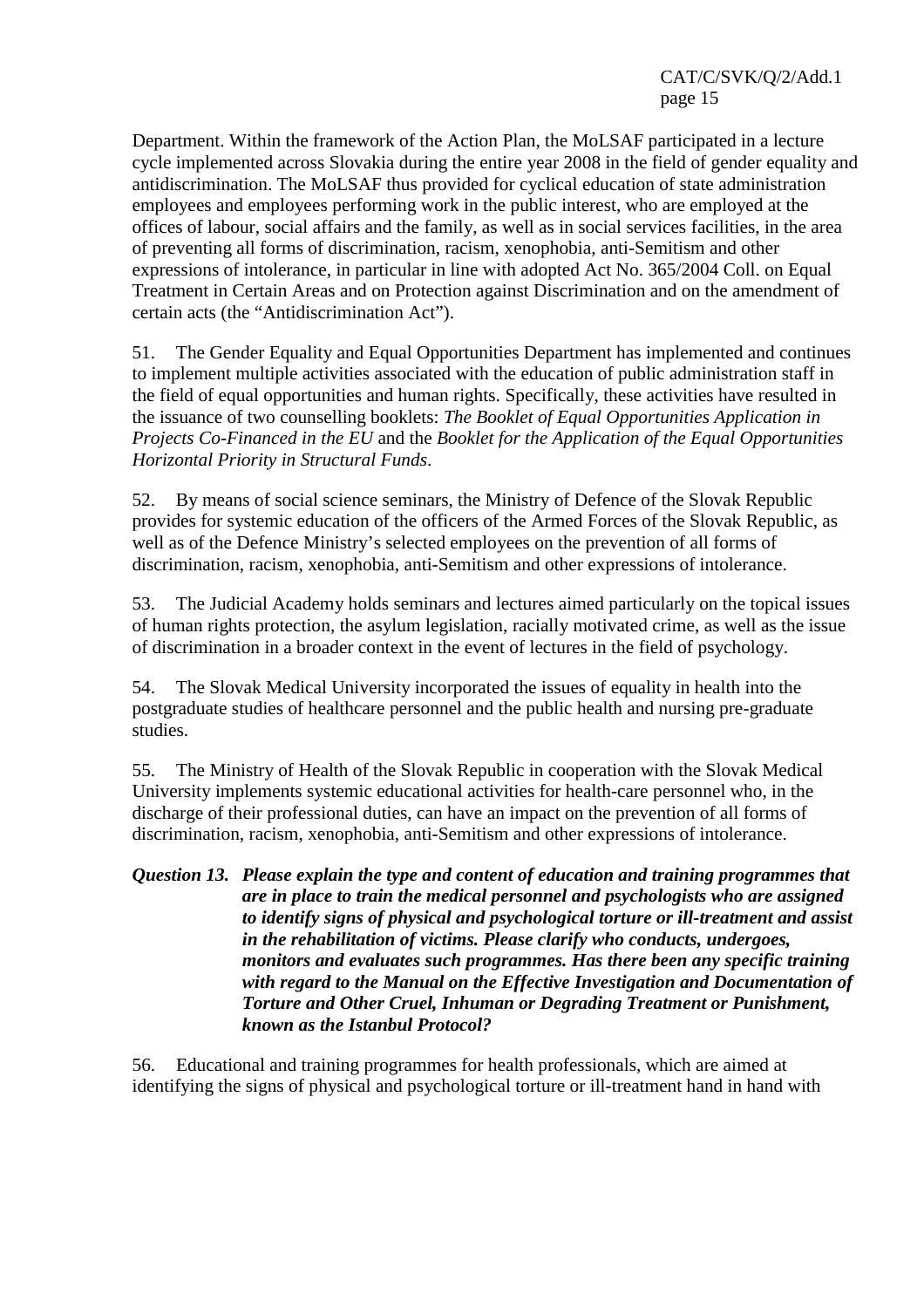assistance in the rehabilitation of the victims, are included in the specialized programmes of adult education, such as psychiatry, geriatrics, community nursing care, etc., or in the continuing education programmes. The above educational programmes are organized by a state educational institution, which, for any given field, invites experts of various specializations.

57. The monitoring of the above training courses in the Slovak Republic is currently under preparation. Special training courses concerning the Manual on Effective Investigation and Documentation of Torture and Other Cruel, Inhuman or Degrading Treatment or Punishment, commonly known as the Istanbul Protocol, have not been organized yet.

58. The field of psychology offers various forms of postgraduate education, which deal with the identification of the signs of physical or psychological torture and ill-treatment. This involves postgraduate specialized study in the field of clinical psychology, within which the psychologists tackle pathognomonic factors and social-pathological phenomena that are harmful to the health of an individual. Clinical psychologists are able to diagnose the above signs and symptoms using their psychodiagnostic methods. Within the framework of psychotherapeutic training courses and as part of the procedure leading to psychotherapeutic certificate, the programme also includes the care for people facing the threat of ill-treatment or torture. Forensic experts dealing with clinical psychology focus on the identification of the symptoms of the ill-treatment of a significant other or of a person in one's care, if such conduct is part of crime.

59. Within the framework of national educational activities for prison physicians, the Health Care Department of the General Directorate of the Corps of Prison and Court Guard informed the physicians and healthcare professionals of the need to thoroughly instruct the clients on medical procedures prior to their provision; to that effect, the respective information must be recorded in the medical records of the clients as prescribed by applicable legislation.

60. Furthermore, senior physicians of the health facilities should stress, at the regular sessions with their subordinates, the need to provide such information to the clients. Prior to every medical procedure the clients must give their informed consent by undersigning the respective statement in the medical records.

61. The health facilities of the Corps of Prison and Court Guard do not perform gynaecological surgeries; if necessary, these are performed in the standard health facilities.

# *Question 14. Please explain whether any efforts have been made to inform and re-educate the medical community on the issue of coerced sterilization with a view to ensuring that no sterilization takes place without fully informed consent of the patient.*

62. With respect to sterilization, new legislative provisions have been adopted, in particular Act No. 576/2004 Coll. on Healthcare, Services Related to the Provision of Healthcare, amending certain acts (hereinafter the "Healthcare Act"), effective from 1 January 2005. At the same time, this Act amended Penal Code No. 140/1961 Coll. as amended and introduced a new element of crime of "unlawful sterilization". By establishing this element of crime, the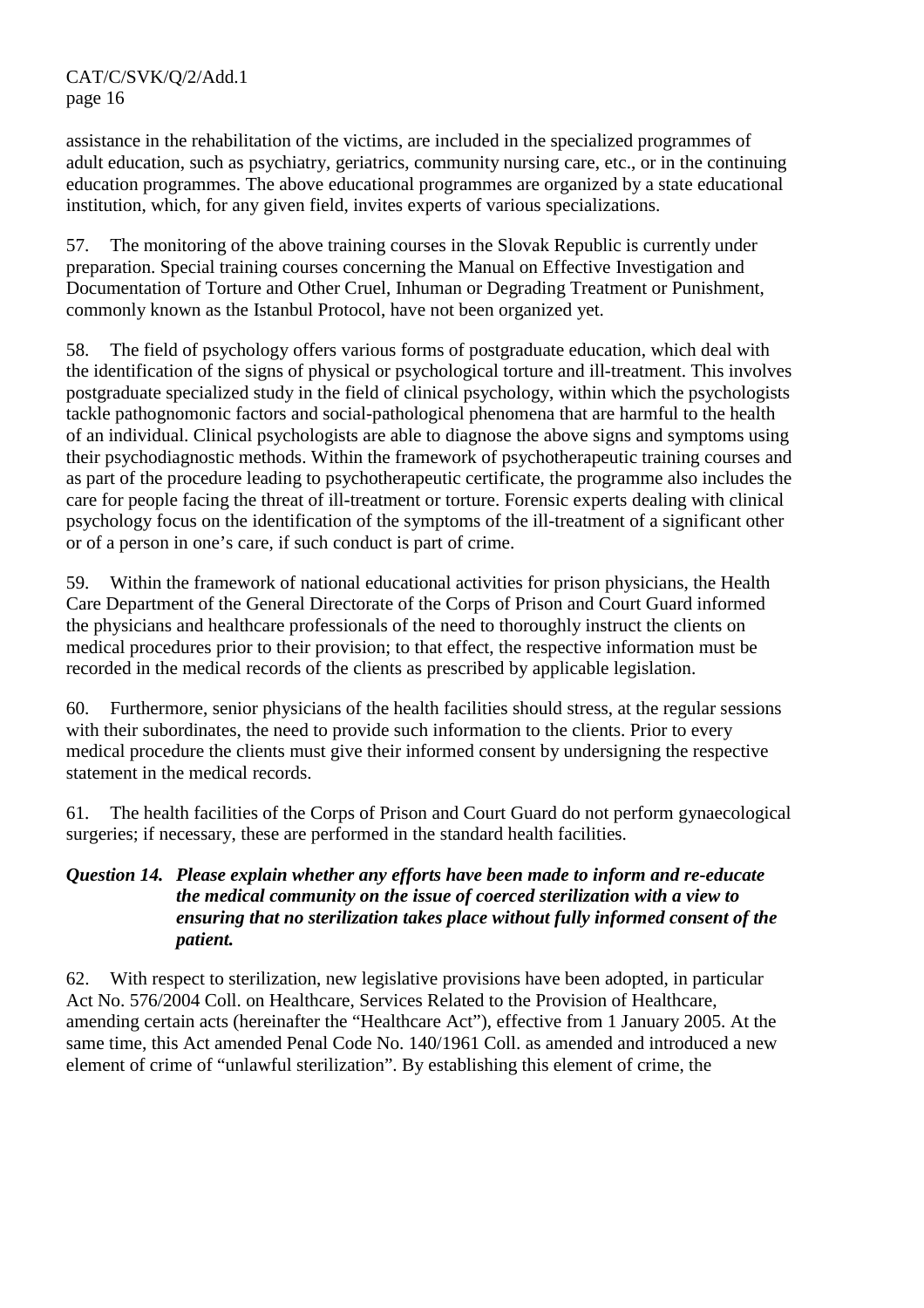Slovak Republic has implemented its international legal obligations resulting from international instruments on the protection of human rights and fundamental freedoms, as well as recommendations by competent international bodies and organizations.

63. Effective from 1 January 2006, the new Penal Code included, on the one hand, this element of crime under the criminal offence "unauthorized removal of organs, tissue and cells and unlawful sterilization" (para. 159) into the second title of a separate part of the Act and, on the other hand, it has also introduced stricter criminal sanctions.

64. The Healthcare Act regulates, inter alia, a non-discriminatory access to health care, requirements for obtaining a patient's informed consent, performance of sterilization and access to medical documentation. According to this Act, sterilization can only be performed on the basis of a written application and a written informed consent after previous instruction of a person with full legal capacity or the legal guardian of a person incapable of giving informed consent or on the basis of a court decision upon a request by the legal guardian. Under Section  $6(5)$  of the Healthcare Act, the written informed consent is required:

(a) In cases referred to in paragraphs  $27(1)$ ,  $36(2)$ ,  $38(1)$  and  $40(2)$ ;

(b) Before performing invasive procedures in general or local anaesthesia;

 (c) When changing the diagnostic procedure or therapeutic treatment that was not included in the previous informed consent.

65. The Healthcare Act provides (para. 40) that sterilization may be performed only on the basis of a written application and written informed consent given by a duly instructed person with full legal capacity or by the legal guardian of a person incapable of giving informed consent, supplemented with a written application and informed consent of the person incapable of giving informed consent, or on the basis of a court decision issued on the application filed by the legal guardian. The instruction prior to an informed consent must be given in a manner laid down by law and it must include information on:

(a) Alternative methods of contraception and planned parenthood;

 (b) Possible changes in the life circumstances that resulted in the application for sterilization;

 (c) Medical consequences of the sterilization as a method resulting in an irreversible loss of fertility;

(d) Possible failure of sterilization.

66. Following amendments to the legislation, a special commission of gynaecology and midwifery experts was set up to re-educate responsible health professionals under the direction of the Ministry of Health of the Slovak Republic.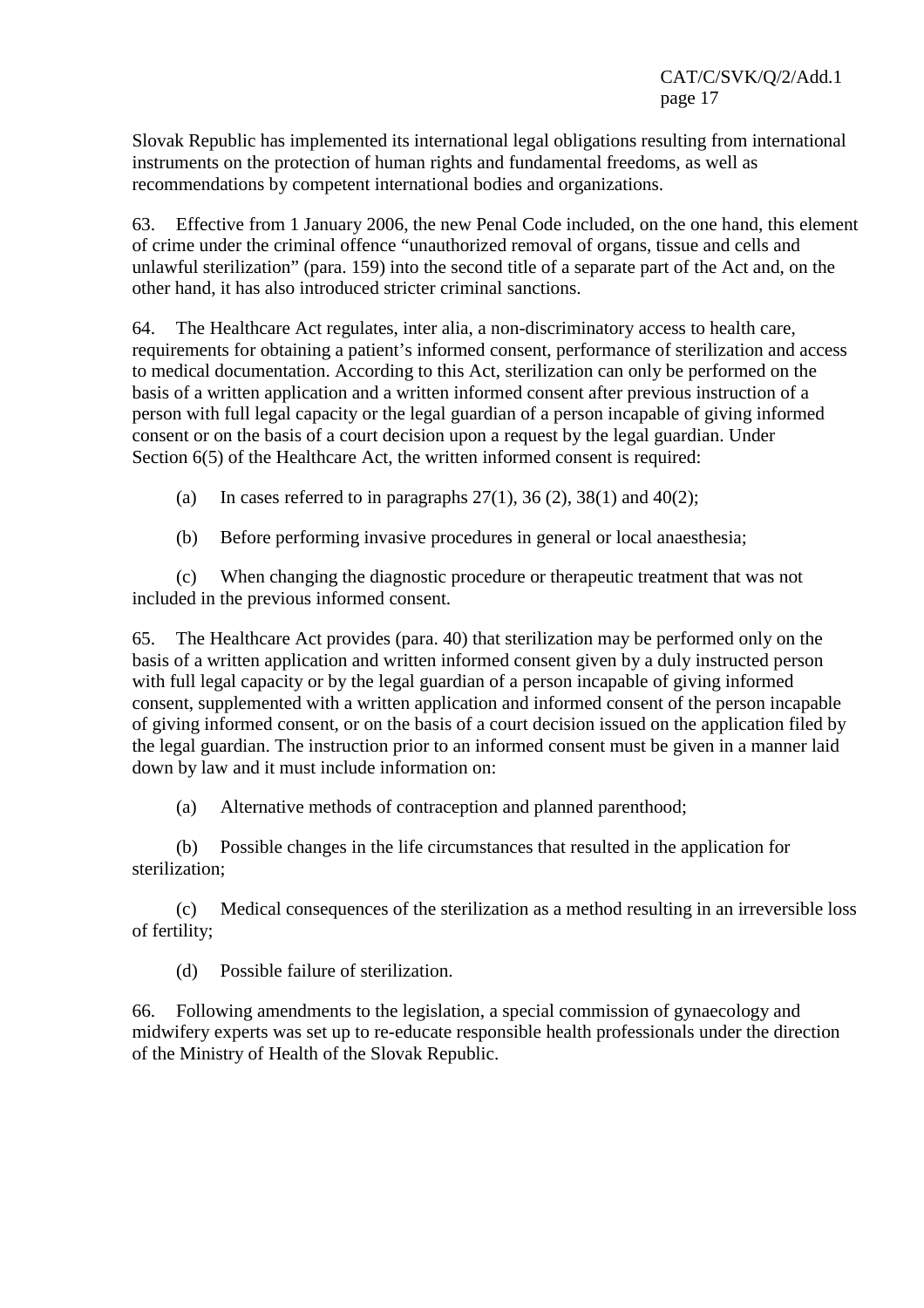#### *Question 15. Please describe the measures taken by the State party to disseminate information on the provisions of the Convention.*

67. The Slovak Republic has published the Convention in the publicly accessible collection of generally binding legal regulations. The full wording of this Convention, implementation reports of the Slovak Republic, evaluations and the concluding observations of the committee are also accessible on the website of the Ministry of Foreign Affairs of the Slovak Republic in a special section devoted to human rights. The implementation reports of the Slovak Republic, evaluations and the concluding observations of the committee are discussed by the government of the Slovak Republic that adopts relevant conclusions and imposes implementation tasks. Information about these reports is then contained in the educational activities within the human rights education at all levels of the school system of the Slovak Republic and also at the level of state administration education. The Slovak Republic also organizes campaigns that are thematically related to the content of the Convention. Another most frequently used tool to raise awareness is professional events.

#### **Article 11**

# *Question 16. Please provide updated statistical information about the current number of pre-trial and convicted prisoners, disaggregated by crime, gender and ethnicity.*

68. The Corps does not keep special records of sentenced persons disaggregated by crime. Ethnicity data are not recorded either. Below is an updated overview of pretrial and sentenced prisoners disaggregated by nationality.

| <b>State</b>   |                | Pretrial prisoners |                |                | Sentenced prisoners |          | Total          |
|----------------|----------------|--------------------|----------------|----------------|---------------------|----------|----------------|
|                | Men            | Women              | Subtotal       | Men            | Women               | Subtotal |                |
| Afghanistan    | $\overline{2}$ |                    | 2              | 0              | 0                   | $\theta$ | $\overline{2}$ |
| Albania        | 3              |                    | 3              | 0              | 0                   |          | 3              |
| Armenia        | 0              |                    | 0              |                | 0                   |          |                |
| Bangladesh     | 3              |                    | 3              | $\overline{0}$ | 0                   |          |                |
| <b>Belarus</b> | 0              |                    | 0              | $\overline{2}$ | 0                   |          | $\overline{2}$ |
| Bulgaria       | 2              |                    | $\overline{2}$ |                | 0                   |          | 3              |
| <b>Burundi</b> |                |                    | 0              |                |                     |          |                |
| Czech Republic | 13             |                    | 14             | 9              | 0                   |          | 23             |
| China          | 0              |                    | $\theta$       |                | 0                   |          |                |
| France         |                |                    | 0              |                |                     |          |                |
| Greece         |                |                    |                |                | 0                   |          |                |
| Georgia        | 0              | 0                  | 0              | $\overline{2}$ | 0                   | 2        | $\overline{2}$ |
| Croatia        | 3              |                    | 3              | $\mathbf{2}$   | 0                   | 2        |                |
| India          | 9              |                    | 9              | $\overline{2}$ | 0                   |          | 11             |
| Iraq           | 0              |                    | 0              | 1              | 0                   |          |                |
| Congo (Zaire)  |                |                    | 0              |                |                     |          |                |
| Lithuania      |                |                    |                | $\overline{2}$ | 0                   |          |                |
| Macedonia      | 3              | 0                  | 3              | 5              | 0                   | 5        | 8              |

# **Number of persons remanded in custody or serving custodial sentence by nationality as at 28 July 2009**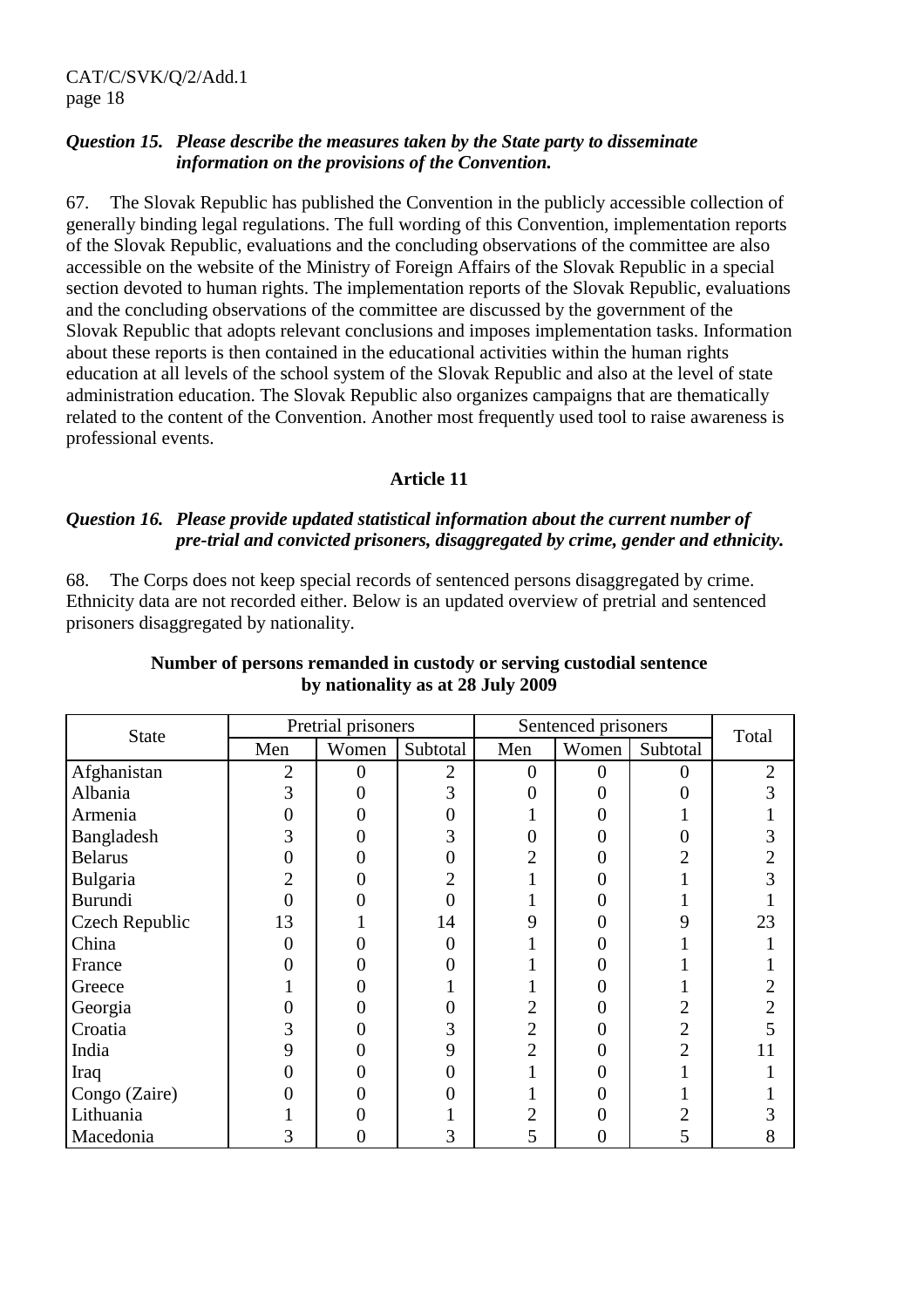| <b>State</b>          |                          | Pretrial prisoners |                |                | Sentenced prisoners |                | Total          |  |
|-----------------------|--------------------------|--------------------|----------------|----------------|---------------------|----------------|----------------|--|
|                       | Women<br>Men<br>Subtotal |                    |                | Men            | Women               | Subtotal       |                |  |
| Hungary               | 3                        | 0                  | 3              | 3              | $\Omega$            | 3              | 6              |  |
| Moldova               | $\overline{2}$           | 0                  | $\overline{2}$ | $\overline{0}$ | 0                   | 0              | $\overline{c}$ |  |
| Nigeria               | 3                        |                    | 3              | $\overline{0}$ | 0                   |                | $\overline{3}$ |  |
| Pakistan              | 6                        |                    | 6              | $\overline{0}$ | $\Omega$            | 0              | 6              |  |
| Poland                | 3                        |                    | 4              | 3              | 0                   |                | 7              |  |
| Austria               | 0                        |                    |                |                | 0                   |                | $\overline{c}$ |  |
| Romania               | 2                        |                    | 2              | 3              | $\Omega$            | 3              | 5              |  |
| Russia                | 5                        | 0                  | 5              | 3              | $\theta$            | 3              | 8              |  |
| Slovakia              | 1456                     | 71                 | 1527           | 6918           | 387                 | 7 3 0 5        | 8 8 3 2        |  |
| <b>United Kingdom</b> | 0                        | $\theta$           | $\overline{0}$ |                | $\Omega$            |                |                |  |
| Serbia                |                          | 0                  |                | $\overline{2}$ | $\overline{0}$      | $\overline{2}$ | 3              |  |
| Serbia and            | $\theta$                 | $\theta$           | $\overline{0}$ |                | $\overline{0}$      |                |                |  |
| Montenegro            |                          |                    |                |                |                     |                |                |  |
| Syria                 |                          | $\mathbf{\Omega}$  |                | $\overline{0}$ | $\Omega$            | 0              |                |  |
| Tunisia               | 0                        |                    | $\Omega$       |                | $\Omega$            |                |                |  |
| Turkey                |                          |                    | $\Omega$       |                | 0                   |                |                |  |
| Ukraine               | 11                       | 0                  | 11             | 13             |                     | 14             | 25             |  |
| Vietnam               |                          | $\overline{0}$     |                | $\overline{2}$ | $\theta$            | $\overline{2}$ | 3              |  |
| Total                 | 1534                     | 74                 | 1608           | 6984           | 388                 | 7 3 7 2        | 8980           |  |

# *Question 17. Please provide information on the delivery of timely and adequate health care (including mental health care) for detained persons; including persons with HIV.*

69. For persons serving their sentence, healthcare is provided by physicians and nurses in outpatient health facilities of the Corps between 7 a.m. and 3 p.m. or, if admission of the patient is necessary, in the inpatient hospital for accused and sentenced persons and the prison for sentenced persons in Trenčín, where physicians, nurses and other medical staff are available 24 hours a day. After 3 p.m. and during weekends, first aid medical service and emergency medical service are available through health facilities for the civilian population.

70. During working days, a nurse is on duty in the health facilities until 6 p.m. If the Corps is not able to provide specialized medical care in its health facilities, such care is provided in highly specialized health facilities for the civilian population, in which case the Corps is responsible for guarding such clients directly in the respective health facility.

71. Mental health care is provided in a similar fashion.

72. HIV-positive persons are subjected to observation care in specialized health facilities by an infectologist and other medical specialists depending on the patient's medical district. Prison physicians provide healthcare to these clients in cooperation with these experts and, based on their recommendations, treat the patients on a continuous basis in the prisons.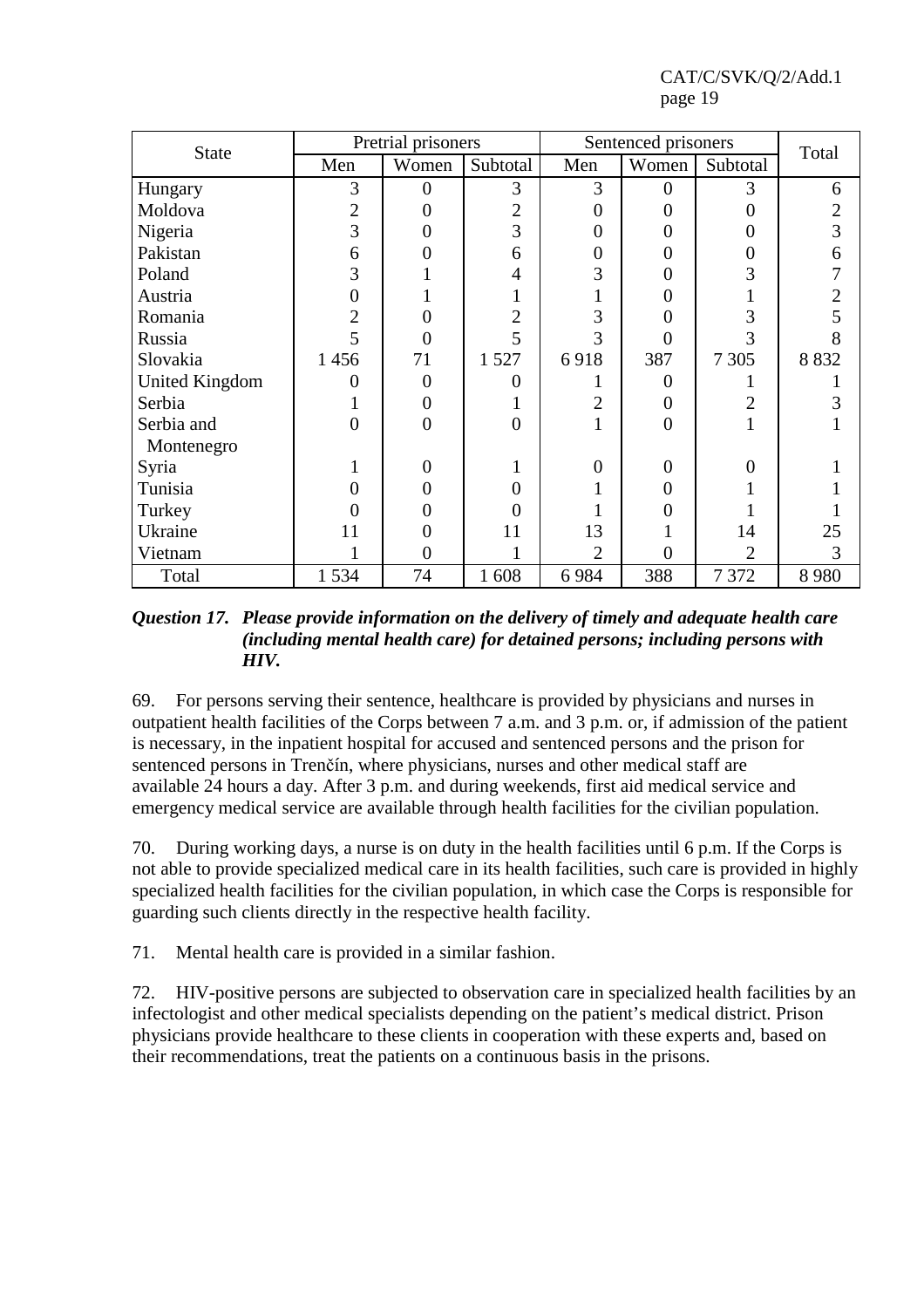# *Question 18. During its visit to Slovakia in 2005, the CPT found the situation of long-term prisoners at Ilava Prison who were being held in a highly restrictive solitary confinement regime for years to be unacceptable.***<sup>1</sup>**  *Please provide information on any steps to improve this situation.*

73. During CPT's visit in 2005, the definition of "exceptional punishment" in the Slovak law comprised 15-25 year imprisonment or life sentence.

74. Since 2006, persons imprisoned for up to 25 years serve their sentence under a given degree of security based on external differentiation prescribed by court. Life imprisonment may be imposed by the court only for a completed crime under paragraph 47(2) of the Penal Code, provided that the imposition of this type of punishment is necessary to ensure an effective protection of the society and the offender may not be expected to become rehabilitated by means of a term of imprisonment of less than twenty-five years. Life imprisonment is served in line with paragraph 79 of Act No. 475/2005 Coll. on the execution of custodial sentences and on amendments to certain Acts, as amended by Act No 93/2008 Coll. The details of the execution of life sentences are set out in paragraph 78 of Decree No. 664/2005 Coll. of the Ministry of Justice issuing the rules for the execution of custodial sentences.

75. The applicable legislation regulates the regime for the execution of custodial sentences in a number of ways, based on the specified degree of security and internal differentiation group under which a sentenced person is classified in accordance with the prescribed criteria. The prisoners serving life sentences are subject to established rights and duties as is the case with other categories of sentenced persons, whereas the regime pertaining to the execution of life sentences is regulated separately. The provisions governing the regime for the execution of life sentences are in line with life imprisonment purpose, i.e., ensuring protection of the society by keeping the sentenced person in isolation, influencing the behaviour in line with *bonos mores* and stabilizing the psychological and physical condition of the sentenced person.

76. Persons, on whom the court imposed life sentence, are placed in a penal institution with maximum degree of security and a separate cell where the prisoner typically works and lives alone. Life sentences are, at this moment, served in the remand establishment and prison for sentenced persons in Leopoldov and in the remand establishment and prison for sentenced persons in Ilava. The life sentence unit is separated from other dormitory sections and safeguarded by an internal security system. Internal furniture of the cell is mounted to the floor or wall. The prison director may allow the prisoners serving life sentences to use their own radio receiver or a TV set. Recreation yard time and disciplinary punishment is spent/served separately from other inmates. The inmates serving life sentences are usually allowed non-contact visits that are directly supervised by a correctional officer.

77. In the case of persons serving life sentences, no change in terms of the execution of sentences, such as transfer to a medium or minimum-security prison, release on parole or leave from prison, is allowed. The restrictions applicable to the execution of life sentence can be made less strict within the framework of internal differentiation.

 $\overline{a}$ **1** CPT/INf (2006) 5, para. 47.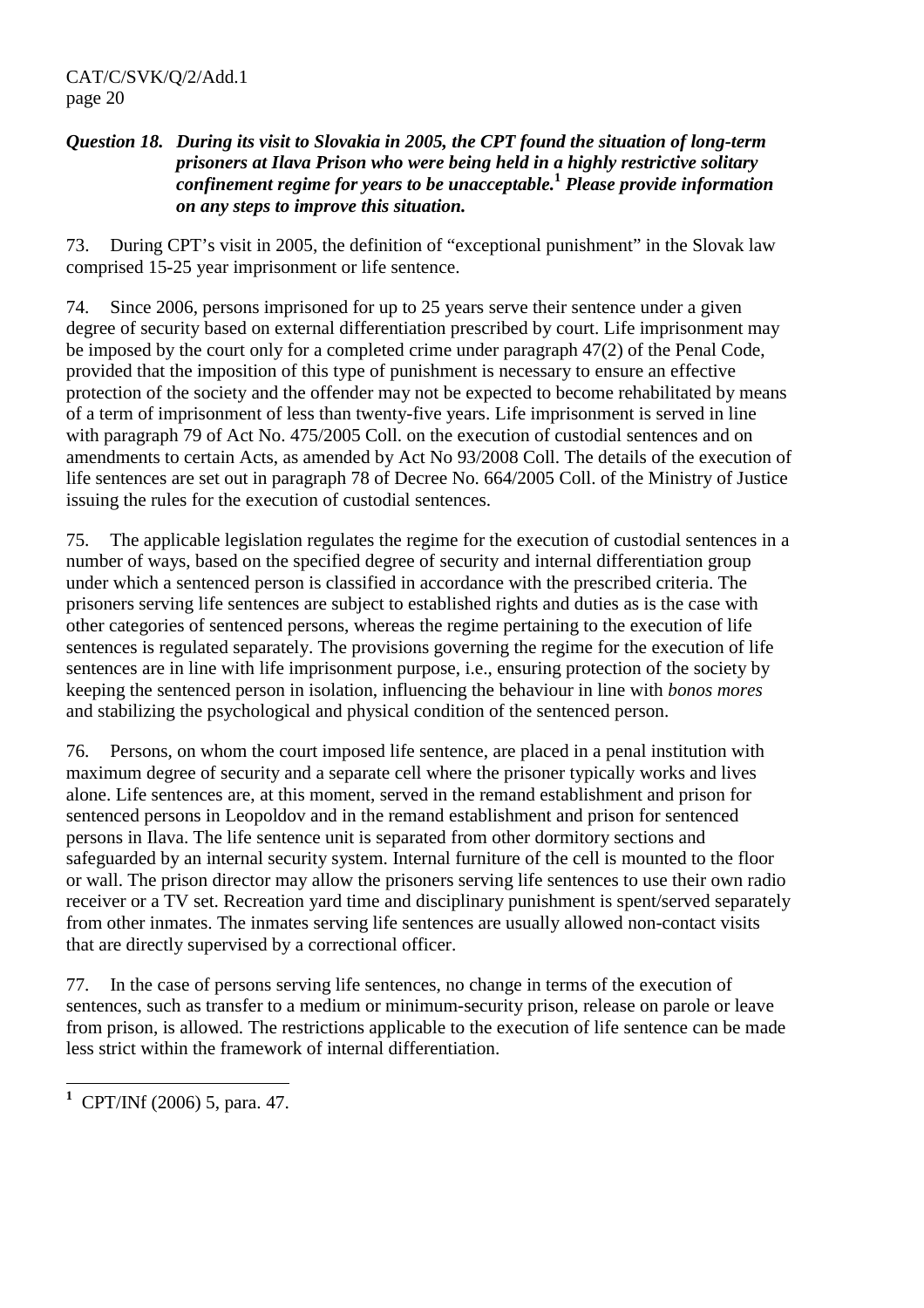78. Sentenced persons are placed in the life sentence unit immediately, without having to spend some time in the admission unit, and are assigned to differentiation sub-group D1 within the framework of internal differentiation. For persons serving life sentence, differentiation subgroup D2 has been established and may apply if the sentenced person has already served part of the sentence in line with the prescribed conditions. In the life sentence unit, sentenced persons do not share cells and are not involved in activities organized for the entire facility; movement outside of the cell is allowed only if supervised by a correctional officer; work, if assigned, may be performed only in the cell where the sentenced person lives or in the areas specifically designated for this purpose. If proposed by a pedagogue and approved by the director, the sentenced persons may be permitted to visit other inmates within differentiation sub-group D1. A sentenced person may be included in differentiation sub-group D2 if he abides by the individual treatment programme in the long term, observes the prison rules and if positive changes have been noticed in his attitude towards crime and the value orientation. Differentiation subgroup D2 alleviates several restrictions imposed on prisoners serving life sentence, in particular by:

 (a) Permitting the sentenced persons to move outside of their cells within a designated area;

- (b) Allowing them to associate with other prisoners in sub-group D2;
- (c) Allowing direct contact with visitors;
- (d) Organizing group activities;

 (e) Allowing the sentenced person to take part in the selected activities organized for the entire facility; the sentenced person takes part in such activities only under direct supervision of a correctional officer.

79. The decision as to whether a sentenced person may be included in differentiation sub-group D2 can be made by the director based on pedagogue's proposal and following a discussion with the commission. In the treatment of inmates placed in the life sentence unit, programmes to stabilize physical and psychological condition are applied. When preparing the individual treatment programme, emphasis is placed on the daily routine. Treatment is aimed at maintaining a stable psychological condition, attenuating negative behavioural expressions, reinforcing positive traits and getting a realistic view of oneself and of one's present life situation. The prisoner is not taking part in the organization and management of the unit, free-time activities are restricted and the prisoner is only involved in activities specified by the pedagogue, psychologist, or psychiatrist.

80. The treatment of prisoners serving life sentences is different for differentiation sub-groups D1 and D2. Sub-group D1 offers only individual forms of treatment. Sub-group D2 permits, to a reasonable extent, group association activities, but always under supervision or direction of the staff. After the inmate count in the evening, the group activities are not performed.

81. The life sentence unit for differentiation group D2 consists of cells for up to four prisoners, a room for cultural and educational activities, a room for hobbies or sports and a room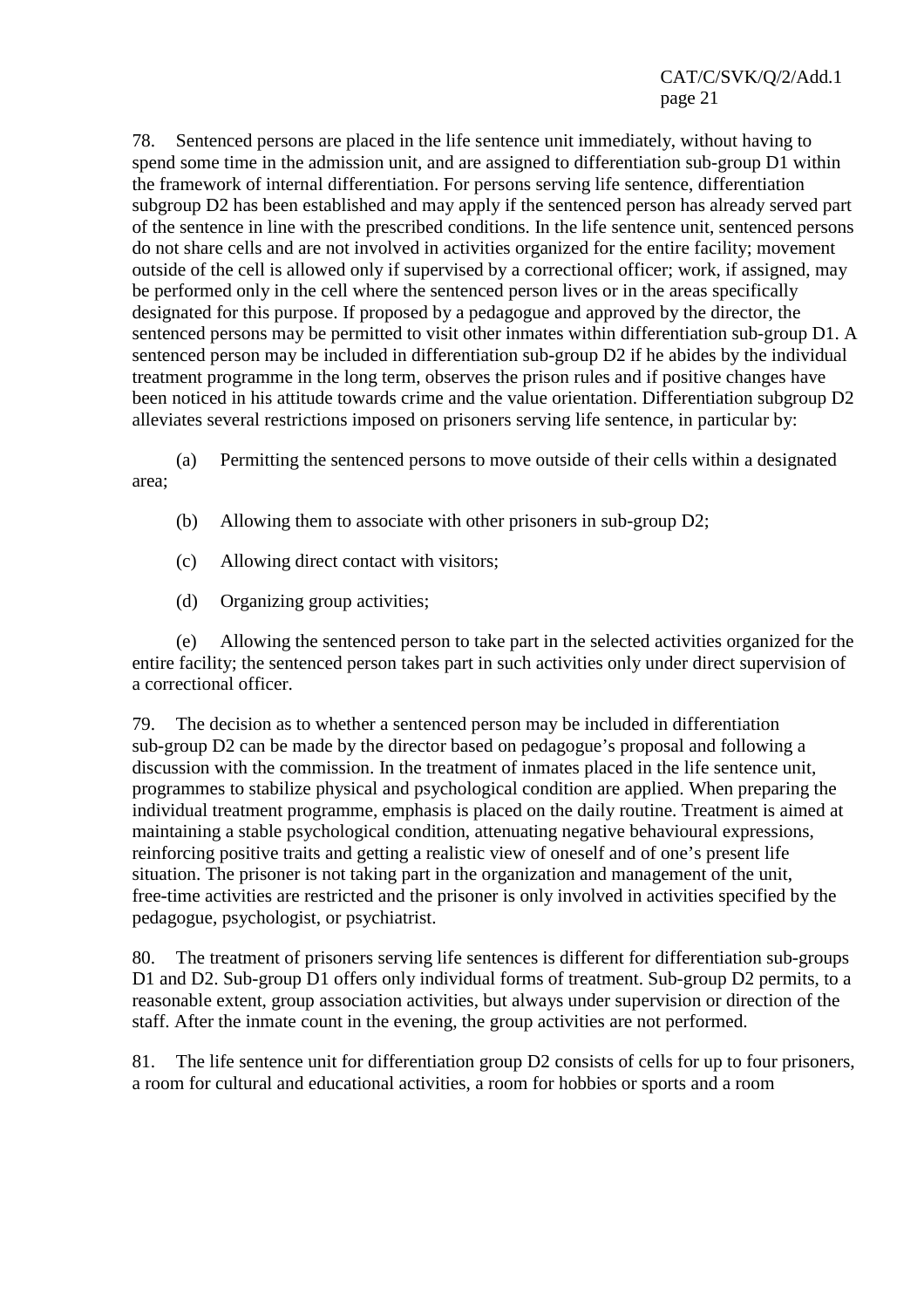specifically designed for individual interviews. The room for hobbies or sports is equipped with appropriate fixed-mount fitness equipment, table tennis equipment, parlour games and requisites for hobbies and audio-visual equipment for therapeutic purposes.

82. Of the total number of 29 prisoners currently serving life sentences, 25 are classified under differentiation subgroup D1 and five prisoners are under D2 subgroup (in the remand establishment and prison for sentenced persons in Leopoldov).

# *Question 19. Please provide information on any emergency or anti-terrorist laws that might restrict a detainee's rights, in particular the right to a prompt hearing by a judge, the right to contact family members, and the right to have access to a lawyer and an independent doctor, if possible of their own choice, from the moment of arrest.*

83. Constitutional Act No. 227/2002 Coll. on National Security in Time of War, State of War, Martial Law and State of Emergency, as amended, provides that delivery of letters and packages may be restricted during martial law, but other restrictions related to the question are not permitted.

# *Question 20. Please describe the procedures planned or in place to keep under systematic review interrogation rules, instructions, methods, practices and custody arrangements with a view to preventing instances of torture in accordance with article 11 of the Convention. Please also indicate the frequency with which these are reviewed.*

84. In Slovakia, these procedures are governed by the Constitution of the Slovak Republic and, further, by Act No. 301/2005 Coll., the Code of Criminal Procedure, as amended (hereinafter referred to as the "Code of Criminal Procedure"), Act No. 153/2001 Coll. on Public Prosecution as amended, and by regulation of the Minister of the Interior of the Slovak Republic No. 17/2007 laying down the competences of Police Force departments in investigation of crimes and identification of their perpetrators, practices applied in criminal proceedings, police patrols and specialized teams, and on amendments to regulation of the Minister of the Interior of the Slovak Republic No. 107/2005 on registration and handling of criminal files as amended by regulation of the Minister of the Interior of the Slovak Republic No. 15/2006 as amended. This regulation deals with the respective procedures in part 3 "Pre-trial proceedings".

85. Human rights and fundamental freedoms are guaranteed under Title Two, Section Two, articles 16 and 17 of the Constitution of the Slovak Republic.

86. Under the Code of Criminal Procedure, these practices are governed by the provisions of Part One "General provisions", Title Two, Section Four "The Accused", paragraphs 33 to 35; Section Five "Defending lawyer", § 36 through 44; Title Four "Seizure of persons and property", Sections One and Two, paragraphs 71 to 87; Title Six "Evidence-taking", Section One, § 120 through 126; and in Part Two "Pre-trial proceedings", Title Two, Section Two, § 210 "Request to review actions taken by a police officer"; Title Three, §230 "Prosecutor's supervision".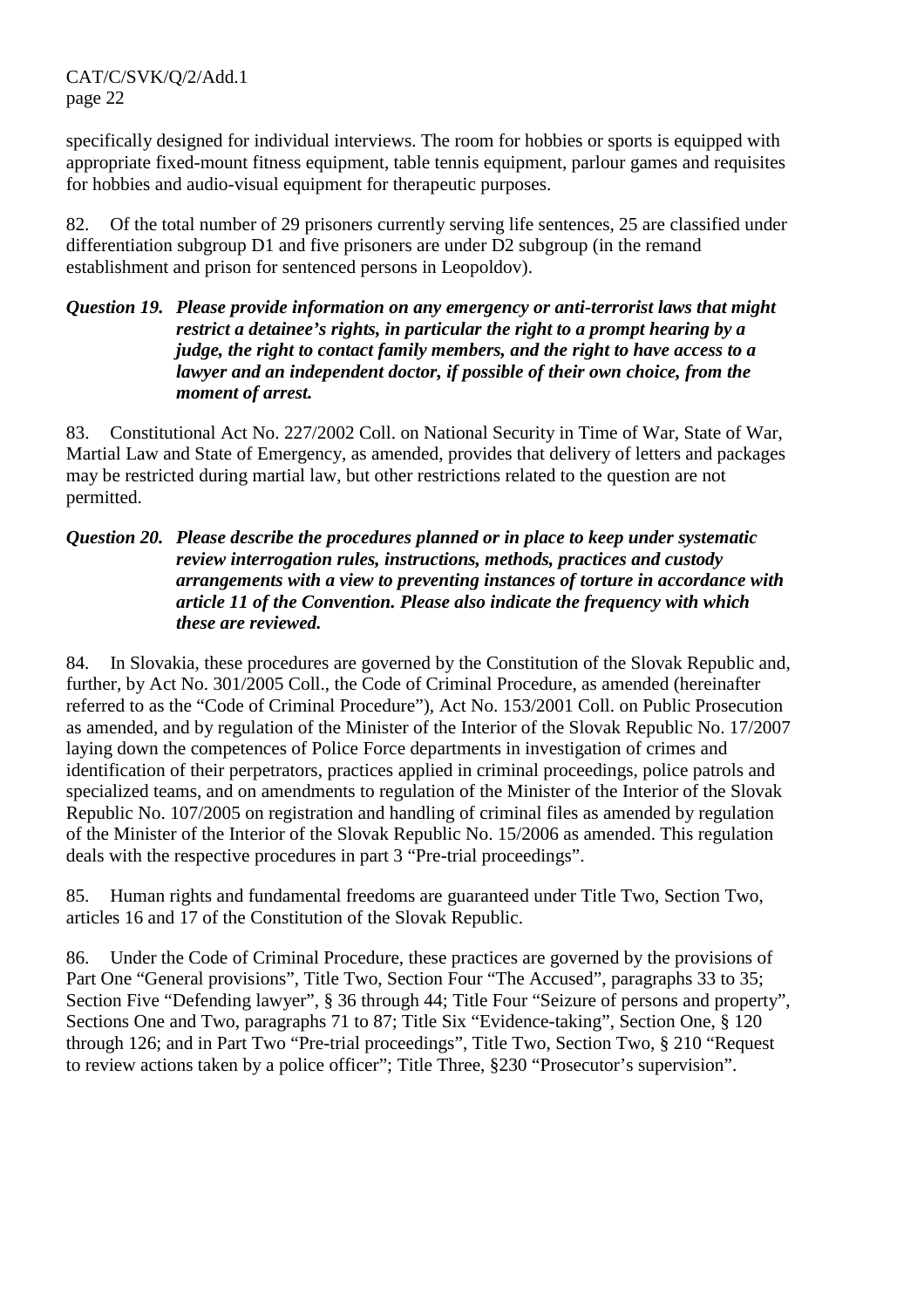87. Under Act No. 153/2001 Coll. on Public Prosecution, these practices are governed by the provisions of Part One "Fundamental provisions, paragraphs 3 and 4; Part Three "Prosecutors' competences", Section Two "Supervision by the prosecutor over the compliance with laws in places where persons deprived of their personal liberty or persons whose personal liberty is restricted are remanded", § 18; Part Four "Complaint procedure and cooperation in the discharge of the tasks of the prosecution service", Section One "Complaint procedure", (paras. 31 - 33).

88. Under paragraph 31 of Act No. 153/2001 Coll. on Public Prosecution and paragraph 210 of the Code of Criminal Procedure, compliance with the laws within pre-trial proceedings may be reviewed by a prosecutor anytime during and after the completion of investigation.

# **Articles 12 and 13**

# *Question 21. Please provide disaggregated data with respect to persons accused, tried and convicted, including the sanctions imposed, for the crimes of torture, attempts to commit torture, and complicity or participation in torture for the years 2002-2008.*

89. See annexes 1 and 2 below.

# *Question 22. During its visit to Slovakia in 2005, the CPT was concerned that the existing systems of redress are not functioning properly, and it was not convinced that the approach of the Control and Inspection Service meets the criteria of independence and thoroughness, and recommended that the existing arrangements be reviewed.***<sup>2</sup>**  *Please provide information on any follow-up given to this recommendation.*

90. Measures contained in the Response of the Government of the Slovak Republic to the report to the Government of the Slovak Republic on the visit to Slovakia carried out by the European Committee for the Prevention of Torture and Inhuman or Degrading Treatment or Punishment (CPT) from 22 February to 3 March 2005 were notified to the employees of the Control and Inspection Service of the Ministry of the Interior of the Slovak Republic.

91. We note that new criminal law codes came into force on 1 January 2006, namely the Penal Code and the Code of Criminal Procedure. Activities of police investigators and authorized officers of the Inspection Service are primarily governed by the Code of Criminal Procedure. Compliance with the laws prior to the commencement of a criminal prosecution and in pre-trial proceedings is supervised by a prosecutor. Pursuant to the provisions of the Code of Criminal Procedure, a complaint may be filed against any resolution, with the exception of a resolution to commence a criminal prosecution. Also, the accused, victim and an involved party have the right to request a prosecutor at any time during investigation or summary investigation to review actions taken by a police officer, particularly in order to remove delays or other shortcomings in

 $\overline{a}$ 

**<sup>2</sup>** CPT/Inf (2006) 5, paras. 27-28.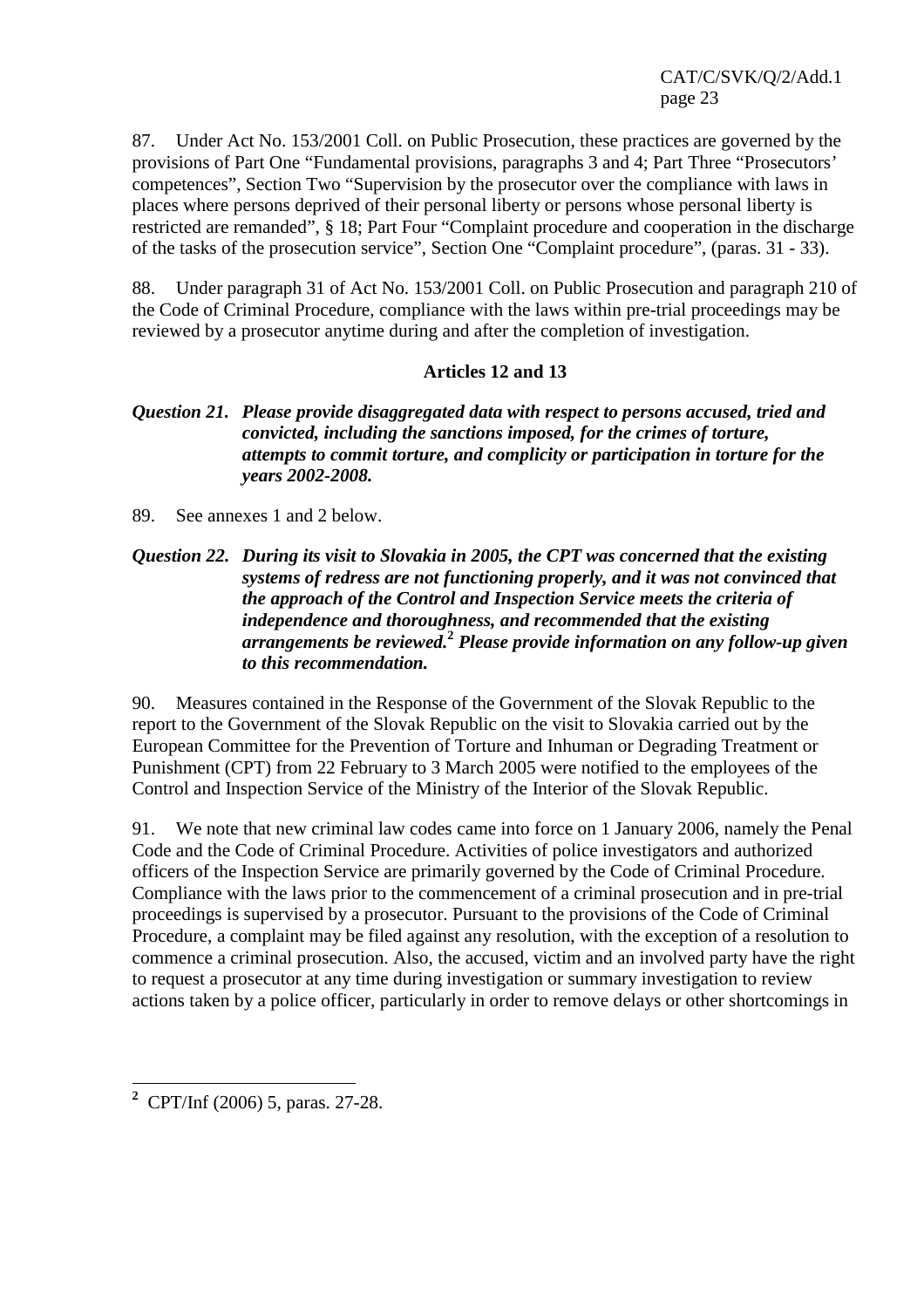investigation and summary investigation. Paragraph 196(2) of the Code of Criminal Procedure pertaining to interrogations was also amended; a draft amendment has recently been tabled to change the respective provision so as to make it possible to interrogate a victim, in addition to a complainant. Under paragraph 201(2) of the Code of Criminal Procedure, the evidence should be taken in the extent necessary for the examination of the case. This extent is limited by the supervision performed by a prosecutor's office which should serve as a safeguard that this extent is not set arbitrarily. In our opinion, each case should be examined individually and the necessity to interrogate complainants should not be generalized.

92. In 2008, a new internal guideline of the director general of the Control and Inspection Service of the Ministry of the Interior of the Slovak Republic was prepared, which, inter alia, lays down that quarterly reports should be submitted to the director general staff on the submissions made by arrested, detained and accused persons who allege to have been injured by police officers, and that these submissions should be investigated by the Control and Inspection Service of the Ministry of the Interior of the Slovak Republic.

93. The Control and Inspection Service of the Ministry of the Interior of the Slovak Republic has initiated the preparation of a draft agreement on mutual cooperation between the Ministry of the Interior of the Slovak Republic and the Ministry of Justice of the Slovak Republic to replace the existing Agreement between the Minister of the Interior of the Slovak Republic and the Deputy Prime Minister and the Minister of Justice of the Slovak Republic on cooperation and mutual assistance between the Police Force and the Corps of Prison and Court Guard.

94. In addition to the aforementioned measures, a liaison officer representing the Control and Inspection Service of the Ministry of the Interior of the Slovak Republic within the remit of the Control and Inspection Service of the Ministry of the Interior of the Slovak Republic was appointed, with effect from 28 August 2008, by an order of the Minister of the Interior of the Slovak Republic on the fulfilment of tasks and measures arising under the European Convention for the Prevention of Torture and Inhuman or Degrading Treatment or Punishment within the remit of the Ministry of the Interior of the Slovak Republic.

95. Mauro Palma, the President of the CPT and the head of CPT delegation visiting Slovakia from 24 March to 2 April 2009, appreciated the supervision performed by prosecutors and the activities taken by the Inspection Service at a working meeting held on 2 April 2009, where the preliminary findings from the CPT's fourth visit to Slovakia and direct responses of competent Slovak authorities at a ministerial level were presented.

# *Question 23. Please describe measures taken to combat racism and discrimination, in particular racially motivated violence against Roma, including Roma women, including prompt and impartial investigations into allegations of offences pursuant to articles 1 and 16 of the Convention.*

96. In the area of prevention and reduction of negative phenomena such as racism, xenophobia, intolerance or discrimination in society, the core systematic instrument available to the government of the Slovak Republic is an Action Plan for the Prevention of All Forms of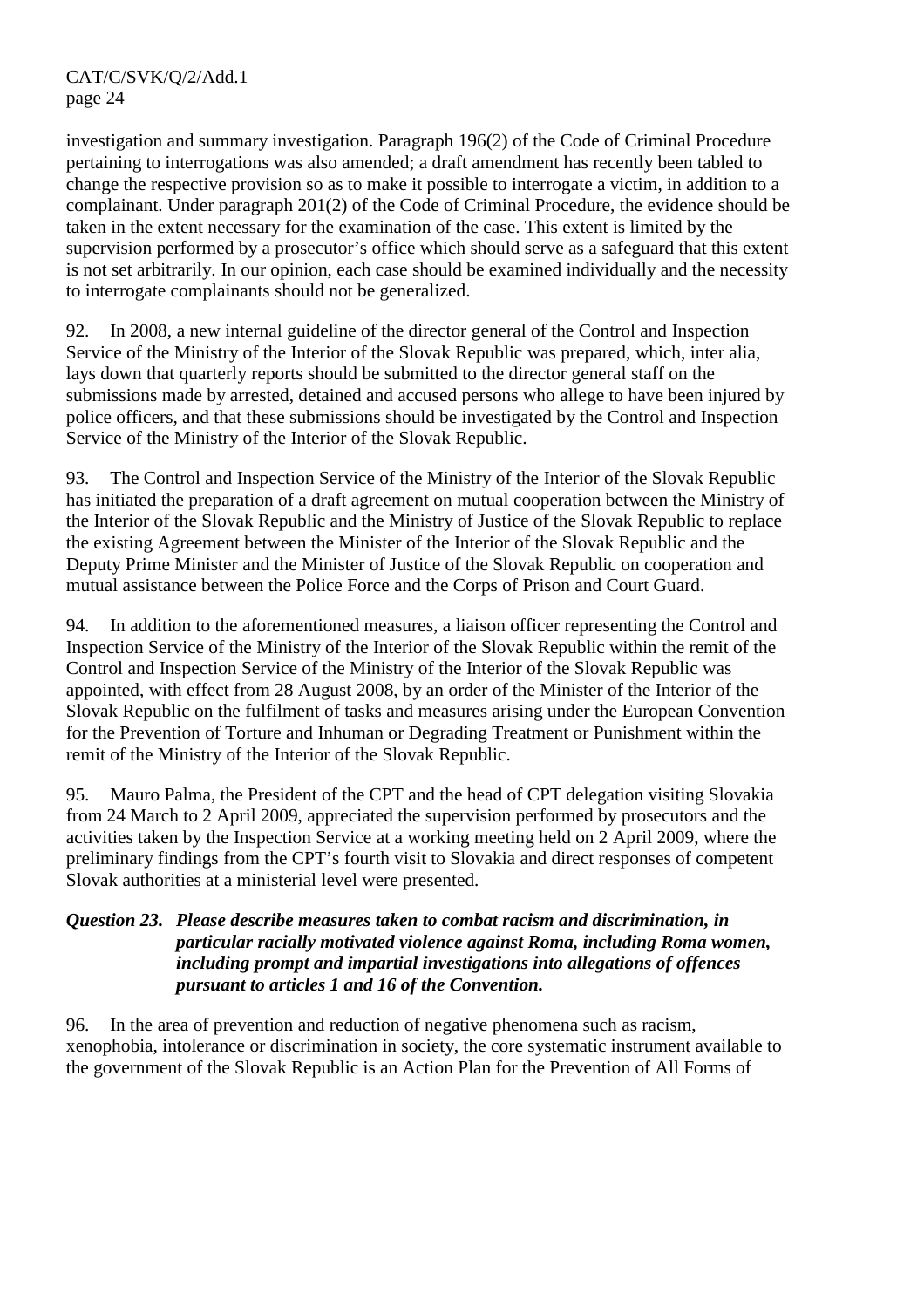Discrimination, Racism, Xenophobia, Anti-Semitism and Other Expressions of Intolerance (hereinafter "Action Plan") that has been regularly drawn up since 2002. In addition to addressing the most urgent problems of society, the Action Plan also pursues long-term objectives in an effort to combat the abovementioned negative phenomena in society. Activities undertaken by the State authorities, as well as non-governmental organizations, to facilitate the dissemination of the values of tolerance, multiculturalism and non-discrimination, are an inherent part of the Action Plan.

97. The 2009 - 2011 Action Plan priorities include:

 (a) Implementing the commitments under international conventions and treaties on human rights and non-discrimination; monitoring the fulfilment of recommendations and measures taken;

 (b) Effective protection against discrimination, racism, xenophobia, anti-Semitism and other forms of intolerance, including alternative forms of protective arrangements;

 (c) Developing instruments for the collection and analysis of sensitive personal data on age, gender, ethnicity, sexual orientation and/or other characteristics, while respecting the principles of the personal data protection under the applicable legislation;

 (d) Ensuring effective social inclusion of national/ethnic minority members, socially marginalized people and foreign nationals;

 (e) Human rights education activities and multicultural education for children and adolescents;

 (f) Regular training for members of professional groups who, in the discharge of their professional duties, can have an impact on the prevention of all forms of discrimination, racism, xenophobia, anti-Semitism and other expressions of intolerance;

(g) Encouraging activities aimed at commemorating the Holocaust;

 (h) Support for cultural and social science activities promoting the respect for human rights and prevention of all forms of discrimination, racism, xenophobia, anti-Semitism and other expressions of intolerance;

 (i) Raising public awareness and knowledge on the issues of non-discrimination and the principle of equal treatment with the aim of eliminating prejudice and stereotypes and promoting multicultural society;

 (j) Creating conditions for a successful social inclusion of asylum-seekers and migrants, respecting the right to non-discrimination and the principle of equal treatment.

98. One of the specific objectives under the Action Plan to Prevent All Forms of Discrimination, Racism, Xenophobia, Anti-Semitism and Other Expressions of Intolerance is to ensure an effective social inclusion of national/ethnic minority members, socially marginalized persons and foreign nationals.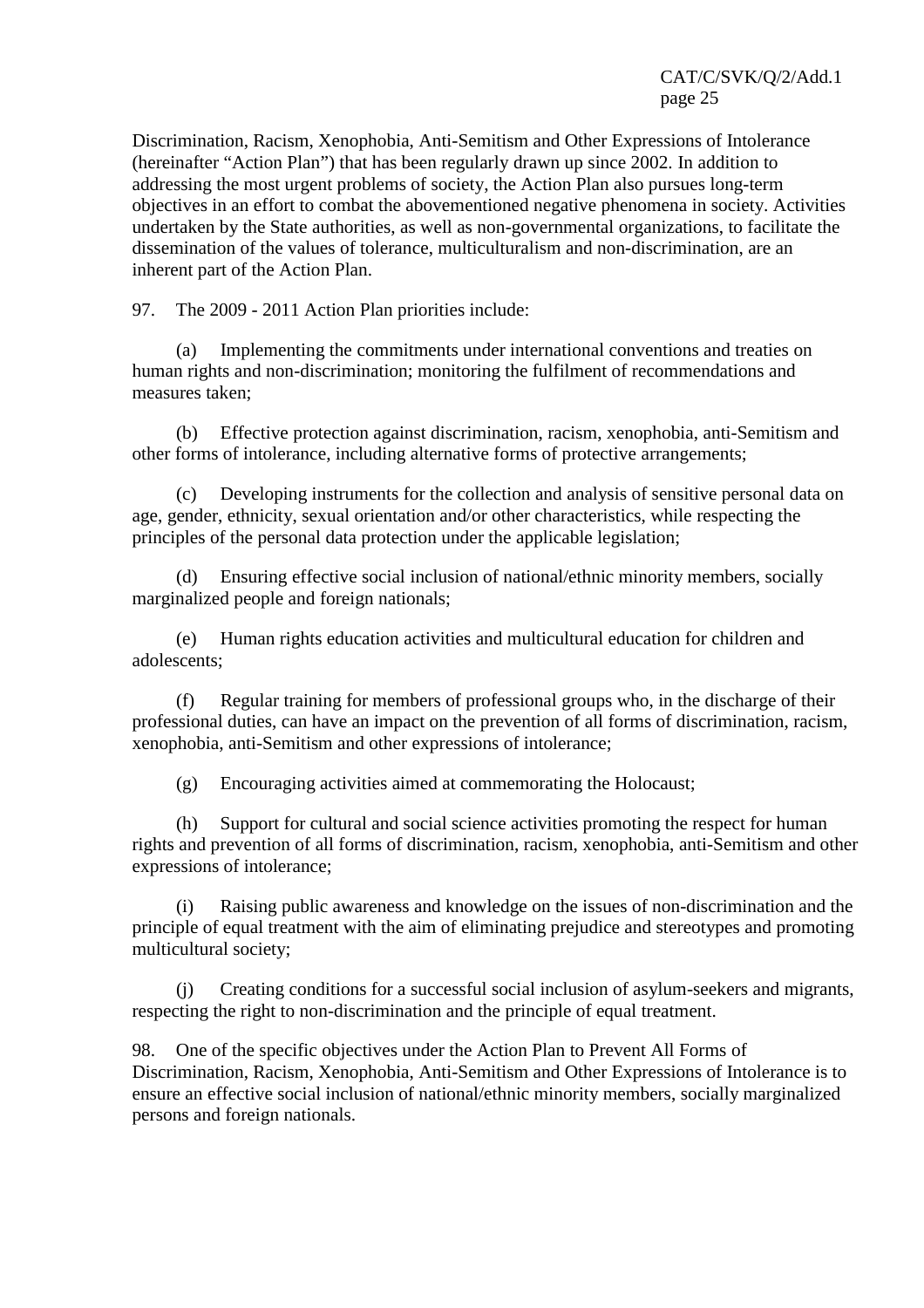99. The following programmes are being implemented in Slovakia:

 (a) Community social workers assist the Roma in enhancing their social mobility, on-site structural changes and recovery processes are initiated, and cooperation is maintained with entities performing on-site development projects under the Community Social Work Programme. Social workers provide social counselling services, cooperate with municipal and district authorities on the rehabilitation of Roma families where education and development of children is put at risk, and help minimize the risks children may face due to them living in a socially disadvantaged environment;

 (b) Under the Health Development Programme for Marginalised Communities in Slovakia, community health professionals help improving health awareness among these communities, with the focus on a healthy life style, health care and strengthening the responsibility of Roma population for their own health conditions. This is closely related to social integration, improving chances of employment, achieving higher education, better quality of life, and social and economic empowerment;

 (c) Teacher assistants serve as pedagogical staff at schools and school facilities and contribute to creating conditions necessary in order to overcome, in particular, language, health and social barriers of a child in the educational and training process.

100. In order to improve cooperation between the police and the Roma minority, a programme of police specialists working with Roma communities has been successfully implemented since 2004. These specialists oversee the observance of public order and resolve minor offences committed within the community. The police officers analyze situations that lead to unlawful activities and search for best practices to resolve existing problems (truancy, drug prevention, etc.). The number of the police specialists, deployed in all regions, increased to 118 in 2007. Their goal is to improve legal awareness inside the Roma community, provide the Roma with counselling services and, last but not least, guarantee that the police respect their human rights. They endeavour to remove the barriers of mistrust between the police and the Roma population. The project was highly appreciated in localities with a higher share of Roma population where the citizens became more trustful towards the police in asking them for advice and assistance.

# *Question 24. Please indicate the measures taken by the State party to ensure that complainants and witnesses are protected against all ill-treatment or intimidation and to ensure impartial proceedings in cases of alleged torture.*

101. When implementing legislative measures, the Ministry of Justice of the Slovak Republic has adopted several amendments to Act No. 256/1998 on Witness Protection, as amended. This Act specifies conditions and practices used in the protection of, and providing assistance to, threatened witnesses, protected witnesses and their relatives, who are at risk of life or health due to a testimony or evidence they provided against persons who have committed crimes for which they might be sentenced to life imprisonment under the Penal Code, or crimes committed by an organized crime or terrorist group. This Act applies if security of threatened persons cannot be ensured by any other means. Protection and assistance to threatened witnesses, protected witnesses and their relatives is provided on a voluntary basis; there is no legal entitlement to protection and assistance under this Act.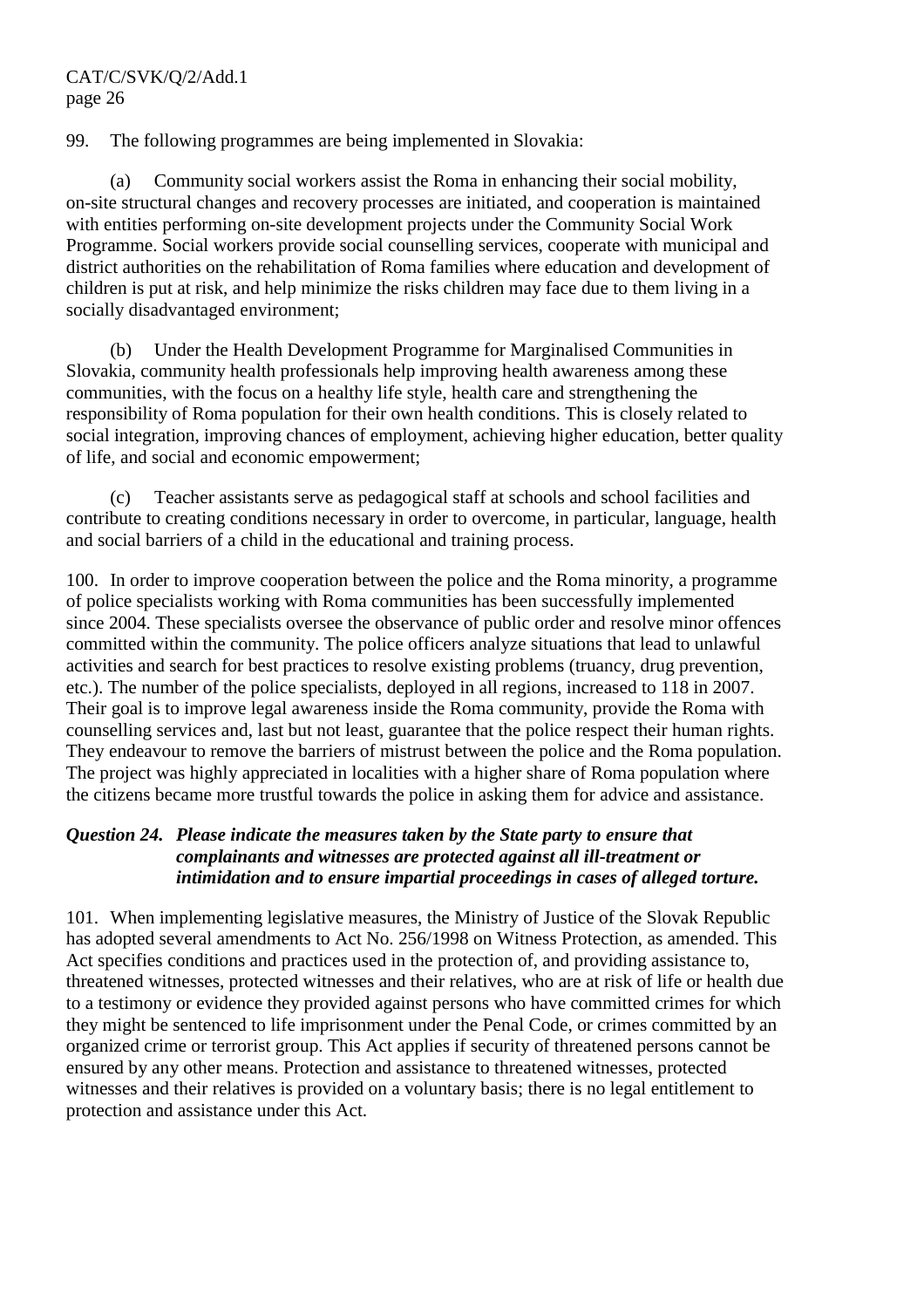102. A threatened witness under this Act means a person who has testified during criminal proceedings as a witness and his/her testimony or other facts he/she has revealed provide evidence against a perpetrator or about circumstances of crimes for which their perpetrator may be sentenced to life imprisonment under the Penal Code, or about crimes committed by an organized crime or terrorist group, and that person's life or health can reasonably be expected to be at risk in connection with his/her witness testimony or his/her personal information, provided that a police department responsible for the fulfilment of tasks under this Act receives a written proposal to include that person in a witness protection programme and, if necessary, written proposal to take immediate measures. A protected witness means also a close relative of a protected witness who has been included in a witness protection programme.

# *Question 25. Please describe the measures taken by the State party to disseminate information on the availability of an individual complaints procedure under article 22 of the Convention.*

103. Respecting the basic principles of the rule of law, such as the transparency of law, free access to legal and other information, as well as general knowledge of law in particular, Slovak public authorities, including the Ministry of Justice, have continued, in cooperation with non-governmental organizations, implementing legislative and other measures to provide timely, complete and true information on the availability of an individual complaints procedure under article 22 of the Convention.

104. The transparency of law is currently ensured through the possibility afforded to the general public to enter the lawmaking process, informing the public on the developments in that process, and making laws and regulations accessible (also online via the Internet). Pursuant to the Legislative Rules of the Government of the Slovak Republic, the public may join in a review procedure concerning legislative bills under preparation. All draft bills, irrespective of which ministry authors them, are available via the Internet. The general public may also familiarize themselves with the wording of adopted laws and regulations, published in the Collection of Laws of the Slovak Republic. The Collection of Laws is accessible both for consideration and free of charge. All municipalities are provided, free of charge, a copy of each volume of the Collection of Laws of the Slovak Republic from its publisher (i.e. the Ministry of Justice) for the purposes of informing the public. The laws and regulations published in the Collection of Laws are also freely available on the Internet but, unlike their printed version, they are not deemed official texts. In this context, the filing, admission, registration, handling of complaints, and its supervision, submitted by natural and legal persons are governed by Act No. 152/1998 Coll. on Complaints as amended by Act No. 164/2008 Coll.

105. Under the applicable Slovak legislation, the complaint means a submission made by a natural or legal person, by which they seek protection of their rights or legally protected interests if they have been violated or threatened by activity or inactivity of a public administration body. A complaint may also be filed in order to point out specific shortcomings, violations of legal regulations in particular, whose elimination requires an action to be taken by a public authority (para. 3 of Act No. 152/1998 Coll.). A central government body competent to supervise the complaints procedure is the Office of the Government of the Slovak Republic (para. 24 of Act No. 575/2001 Coll. on the organization of government activities and on the organization of central state administration as amended by Act No. 164/2008 Coll.).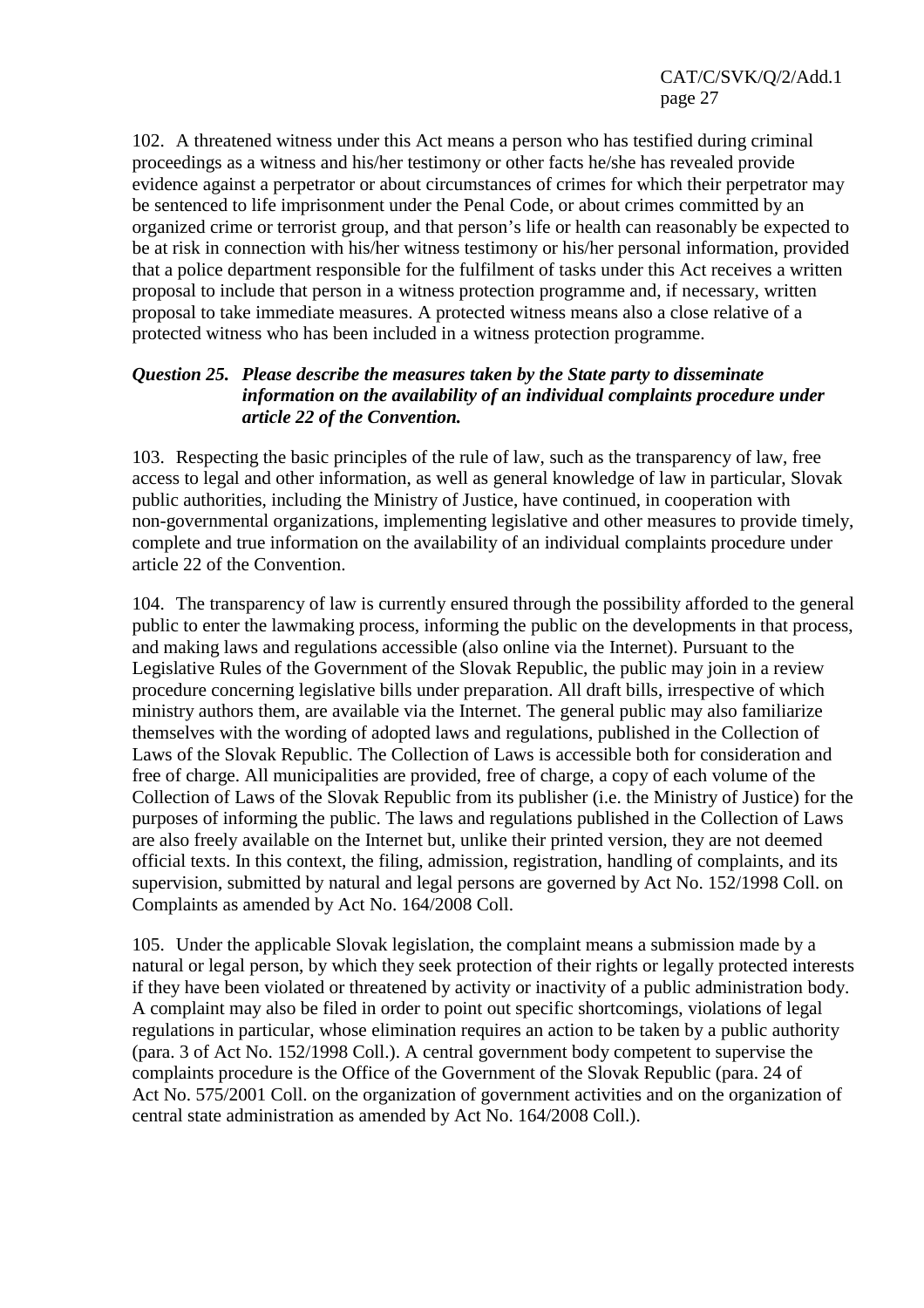106. Details concerning the definition of the term 'complaint' under the applicable provisions of the Slovak criminal law, details concerning the admissibility of complaints, persons eligible to file complaints, deadlines and venues for their filing, and the resolving of complaints are laid down by the provisions of Title 8 of the Code of Criminal Procedure (paras. 185 to 195). A complaint under the Slovak criminal law means a remedy taken against a decision/resolution. A complaint can be filed against any decisions taken by a police official, with the exception of a resolution to commence a criminal prosecution. Resolutions taken by a court or prosecutor's office may only be appealed against through a complaint in cases expressly permitted by the law, and only if they are first-instance decisions. A complaint is admissible against a resolution adopted by a presiding judge of the panel of judges of an appellate court, by which a disciplinary fine has been imposed; the complaint is reviewed by another panel of judges of the same court which has the position of a superior authority when deciding on that complaint. A complaint is admissible against a resolution adopted by an appellate court on remanding an accused person in custody; the complaint is reviewed by another panel of judges of the same court which has the position of a superior authority when deciding on that complaint. A complaint may only be filed against a Prosecutor General's resolution if that resolution is a resolution on the attachment of property pursuant to paragraph 191 of the Code of Criminal Procedure. The complaint is reviewed by the Supreme Court. Complaints may have a dilatory effect only if expressly prescribed by law.

#### **Article 14**

# *Question 26. Please provide information about the number of cases where victims of torture or cruel, inhuman or degrading treatment or punishment by law enforcement personnel obtained redress, including compensation and the means for as full rehabilitation as possible. Please also provide some illustrative examples of such cases, including cases concerning women subjected to involuntary sterilizations.*

107. The Slovak Republic has immediately taken appropriate legislative measures with respect to alleged forced sterilizations of Roma women. Healthcare laws have been thoroughly reviewed; the National Council of the Slovak Republic has adopted Act No. 576/2004 Coll. on healthcare, healthcare-related services and on amendments to certain other acts, as amended. The Healthcare Act has introduced the notion of an informed consent and provides that sterilization may only be performed on the basis of a written application and written informed consent given by a duly advised person with full legal capacity or by a legal guardian of a person incapable of giving informed consent, supplemented with a written application and a court decision issued on the application filed by the legal guardian.

108. The advice prior to informed consent must include information on alternative methods of contraception and family planning, a possible change in living conditions that have led to the request for sterilization, medical consequences of the sterilization as a procedure which results in irreversible infertility, and on possible failures of sterilization.

109. A request for sterilization procedure is filed with a healthcare provider that performs such procedures. The request for female sterilization is examined, and the procedure is performed, by a gynaecology and obstetrics specialist. The request for male sterilization is examined, and the procedure is performed, by a urology specialist. The sterilization procedure cannot be performed sooner than 30 days after the informed consent was provided.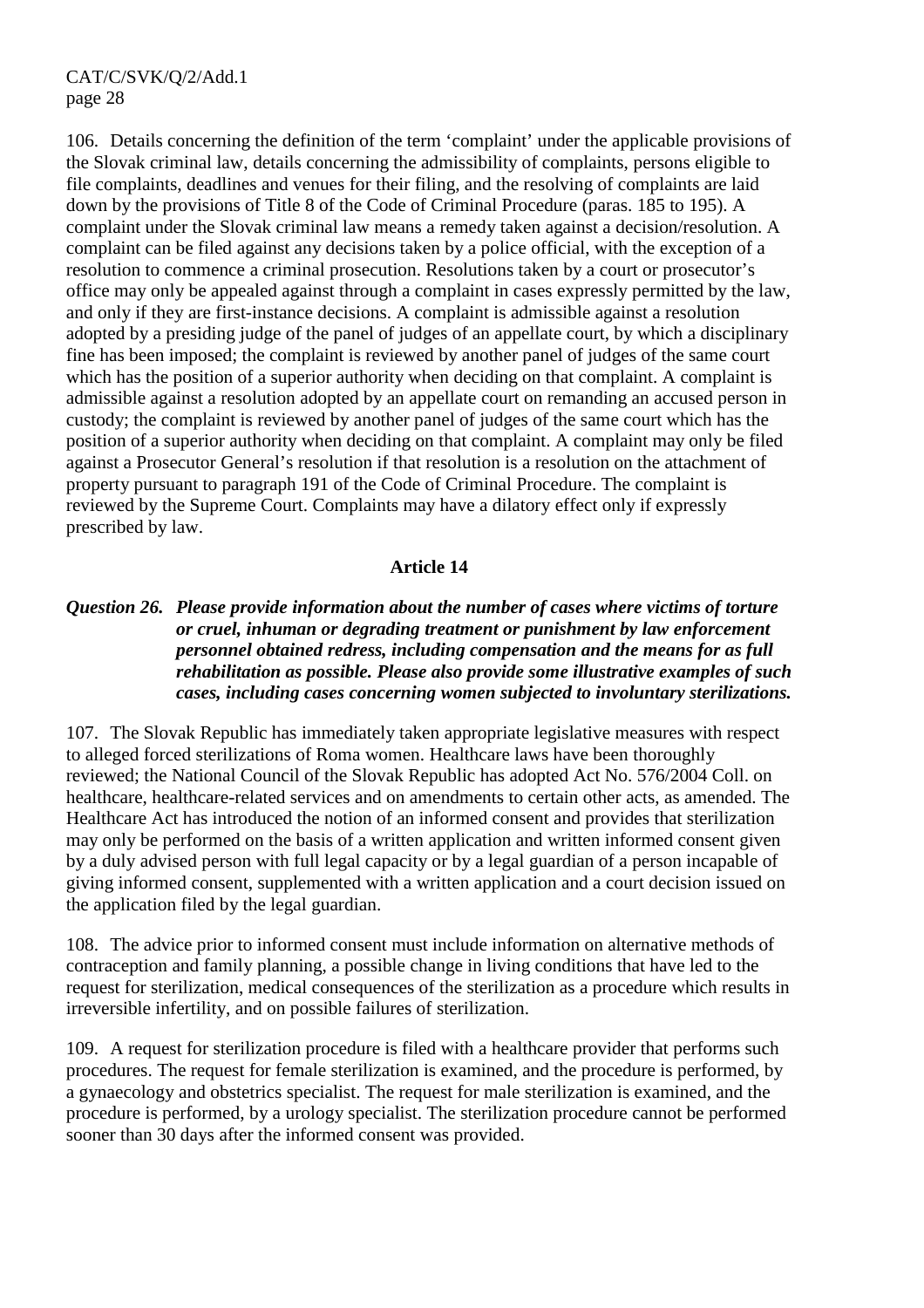110. Act No. 576/2004 Coll. on healthcare, healthcare-related services and on amendment to certain acts has also amended the Penal Code, introducing a new element of crime of "unlawful sterilization". With effect from 1 January 2006, the provisions of the new Penal Code (Act No. 300/2005 Coll.) apply, which incorporates the aforementioned element of crime. Under paragraph 159 of the Penal Code, "unlawful sterilisation" is a crime against health and represents a severe breach of human rights. By establishing this element of crime, the Slovak Republic implemented its international law commitments which arise from international instruments on the protection of human rights and fundamental freedoms, as well as other recommendations of relevant international bodies and organizations.

# *Question 27. What services exist for psychiatric and physical treatment as well as other forms of rehabilitation for victims of torture? What financial allocations have been made for this purpose?*

111. Victims of torture or ill-treatment suffering from the so-called post-traumatic stress reaction or disorder or other disorders are provided with standard psychiatric treatment and can choose from a variety of psychotherapeutic treatments performed by health professionals trained within the framework of certification programmes.

112. With regard to the performance of partial tasks of the "National Action Plan for the Prevention and Elimination of Violence against Women for 2005-2008", the Ministry of Health cooperates with the coordinator responsible for this issue - the Ministry of Labour, Social Affairs and Family - as well as other ministries through its member of the Expert Group on the Prevention and Elimination of Violence against Women, which was set-up within the Gender Equality and Equal Opportunities Department of the Ministry of Labour, Social Affairs and Family, as well as at the level of the Government Council on Gender Equality and the Government Council on Crime Prevention, the members of which include the state secretaries of the individual ministries.

113. In order to intensify and improve cooperation with law enforcement authorities in the protection of children and women at risk of violence, each health professional is obliged, within his/her professional qualification, to support, promote and defend the needs and rights of a person, i.e. including those of women and children, by reporting each intentional bodily harm, threat to health or ill-treatment of persons to law enforcement authorities.

114. In connection with the preparation of methodology and training schemes for health professionals, the Ministry of Health issued the "Professional Guidance on Procedures to be Followed by Health Professionals in the Provision of Healthcare to Women at Risk of Violence" with an annex containing a list of organizations that provide assistance and support to such victims.

115. According to the requirements of the Council of Europe for the prevention of domestic violence, statistical reporting in terms of violence must be improved by means of incorporating its indicators into the Programme of Ministerial Statistical Surveys, which was partially accomplished in cooperation with the National Health Information Centre, effective from January 2009.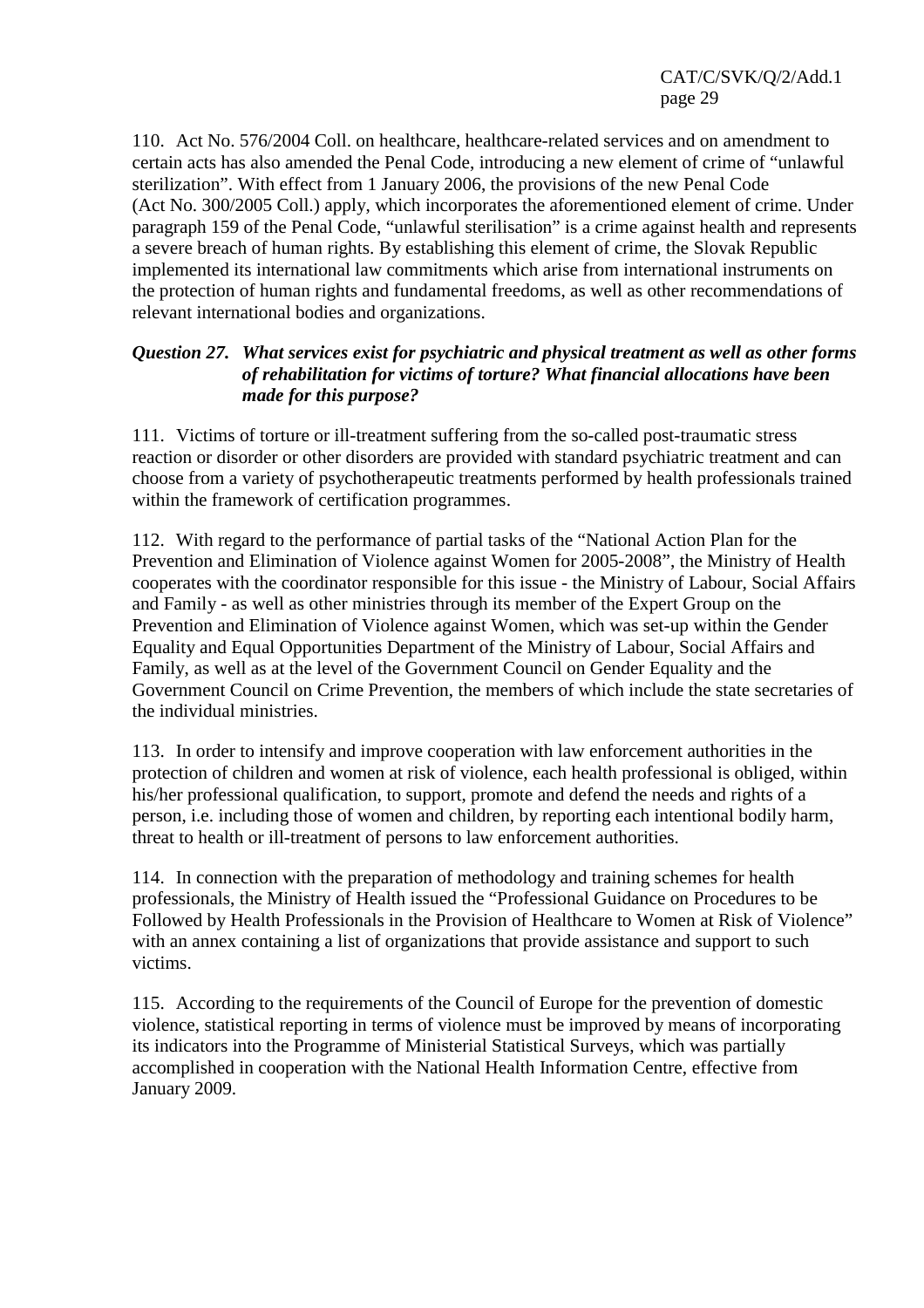116. Based on an effective management of monitoring and prevention of violence in healthcare, we plan to train health professionals - the so-called violence prevention coordinators - within each self-governing region and each general hospital through professional and educational institutions and in cooperation with civil associations dealing with this issue. Funds for the implementation of such training were already allocated in 2009.

117. The implementation of 'violence against women' monitoring in the healthcare system was also promoted through the distribution of information brochures for health professions (20 000 pieces) to selected health professionals (physicians, nurses, midwives, paramedics) as first-contact medical personnel for women at risk or affected by violence. We expect that the information brochures will provide the selected health professionals with a preliminary knowledgebase as regards the issue of violence against women and that we will proceed gradually by adding the 'violence against women' issue to the system of continuing education for health professionals in cooperation with the respective educational institutions.

118. In 2008, the Ministry of Health prepared the "National Programme of Care for Children and Adolescents". The priorities of the programme in terms of crime include, in particular, the prevention of violence against children in all forms, with particular focus on the prevention of abuse and ill-treatment of children, as well as trafficking in children and their sexual exploitation, the prevention of violence among children and youth and specifically bullying at schools. Currently, the preparation of the "Professional Guidance on Procedures to be followed by Health Professionals in the Provision of Healthcare to Children at Risk of Violence" is underway.

# **Article 16**

*Question 28. Please inform the Committee whether legislation prohibiting torture and cruel, inhuman or degrading treatment contains specific provisions regarding gender-based breaches of the Convention, including sexual and domestic violence. Please describe any effective measures taken to monitor the occurrence of and to prevent such acts, and provide detailed information on investigation, prosecution and punishment of the perpetrators. Please also provide information on any measures taken to protect women who have been victims of violence, such as the existence of safe houses and witness protection programmes.* 

119. At present, the Slovak Republic is represented in the newly established body of the Council of Europe - the Ad Hoc Committee on Preventing and Combating Violence against Women and Domestic Violence (the Ad Hoc Committee) - by a nominated representative of the Ministry of Justice (JUDr. Mgr. Branislav Kadlečík). The first meeting of the Ad Hoc Committee, which aims to draw up an internationally binding legal document - European Convention to prevent and combat violence against women and domestic violence - took place on 6-8 April 2009 in Strasbourg, the second meeting took place on 25-27 May 2009 and the third meeting will take place on 1-3 December 2009.

120. The Slovak Republic submits regular periodic reports to the UN bodies monitoring the observance of women's human rights, including the field of preventing and combating violence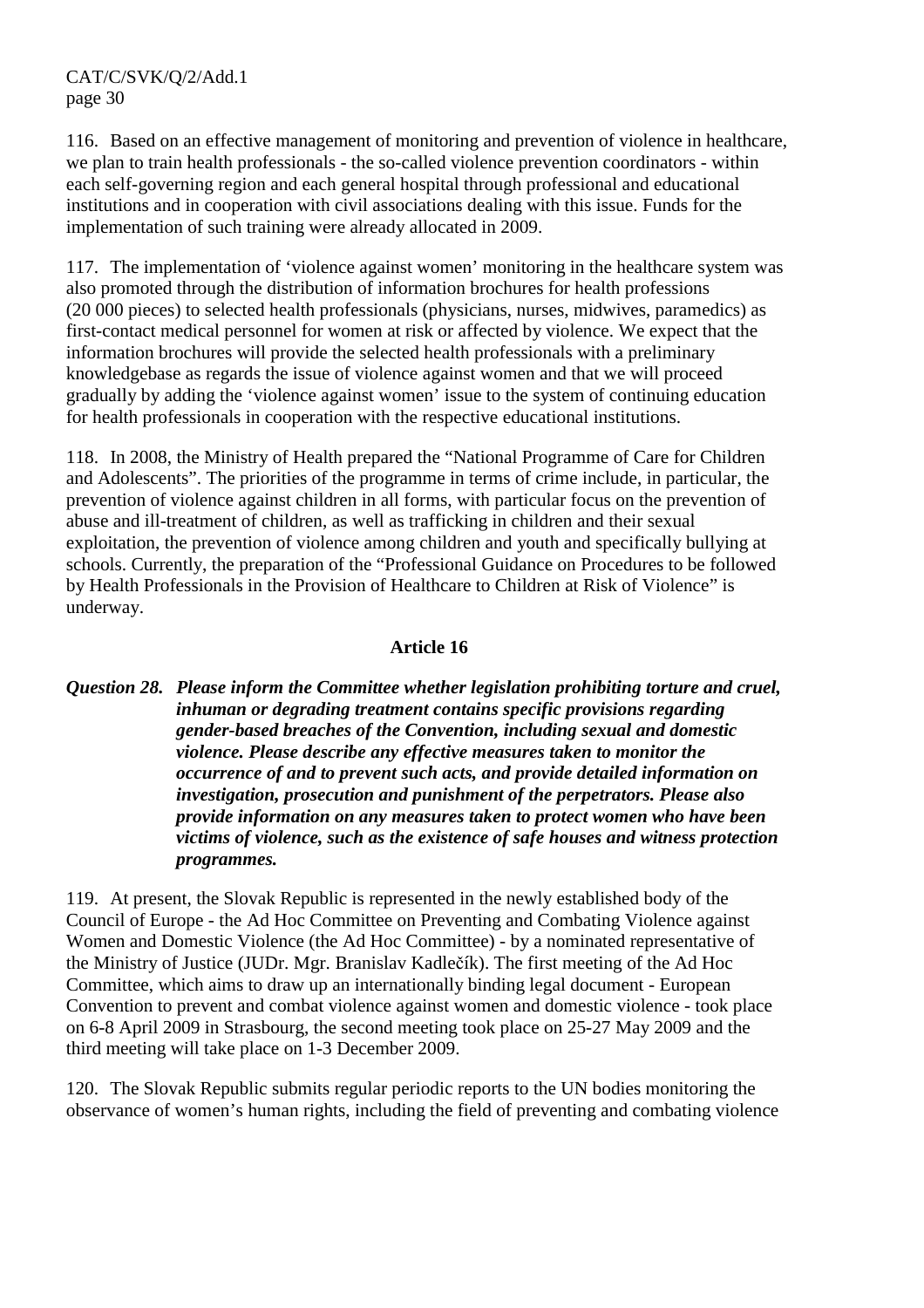against women and domestic violence, inter alia, to the Committee on the Elimination of Discrimination against Women, which functions on the basis of the Convention on the Elimination of All Forms of Discrimination against Women. These reports are jointly prepared by the Ministry of Justice and other relevant ministries, such as the Ministry of Labour, Social Affairs and Family, under the coordination of the Ministry of Foreign Affairs.

121. To date, the Slovak Republic is bound by all significant United Nations human rights treaties, particularly by the International Convention on the Elimination of All Forms of Racial Discrimination (No. 95/1974 Coll.), International Convention on the Suppression and Punishment of the Crime of Apartheid (No. 116/1976 Coll.), International Convention against Apartheid in Sports (No. 84/1988 Coll.), Convention on the Elimination of All Forms of Discrimination against Women (No. 62/1987 Coll.); it further promotes the development of intercultural dialogue also at the international level and an intensive international cooperation at the global level (as a member of the United Nations Human Rights Council), as well as at the regional level (within the framework of its representation in the bodies of regional international organizations, primarily those of the Council of Europe).

122. In order to address the issue of violence against women, the Slovak government adopted four documents: in 2004, the National Strategy for the Prevention and Elimination of Violence Against Women and in Families; in 2005, the National Action Plan for the Prevention and Elimination of Violence against Women for 2005-2008; in 2009, the National Action Plan for the Prevention and Elimination of Violence against Women for 2009-2012 and the National Strategy for Gender Equality for 2009-2013, which also deals with the prevention of any form of discrimination against women and men, sectoral segregation of women and men, discrimination against women and men on the labour market, violence against women or multiple discrimination against women and men.

123. The "National Action Plan for the Prevention and Elimination of Violence against Women for 2005-2008" presented tasks for the Ministry of Interior, which prepared a monitoring report on the procedures to be followed by law enforcement authorities in the investigation of crimes related to domestic violence against women and an evaluation report on the application of applicable legislation with a view to improving the efficiency of protection provided to women and other victims of violence. In practice, the monitoring report and the evaluation report serve as a basis for methodological guidance for the Police Force investigators and responsible Police Force officers in order to improve crime investigation and are used within the framework of cooperation between Police Force investigators and Police Force officers and non-governmental organizations dealing with the elimination of violence against women.

124. In addition, the Police Force Academy in Bratislava published a book entitled "Investigation of Domestic Violence against Women", which is intended for Police Force members as a methodological instrument to assist them in the investigation of crimes related to domestic violence. In 2007, the Police Force Academy in Bratislava published a textbook "Investigation of Selected Types of Criminal Offences", with includes a chapter devoted to the investigation of crimes related to domestic violence. The Ministry of Interior also renewed the activity of the Expert Group on the Prevention and Elimination of Violence against Women and in Families within the Government Council on Crime and Other Anti-Social Behaviour Prevention.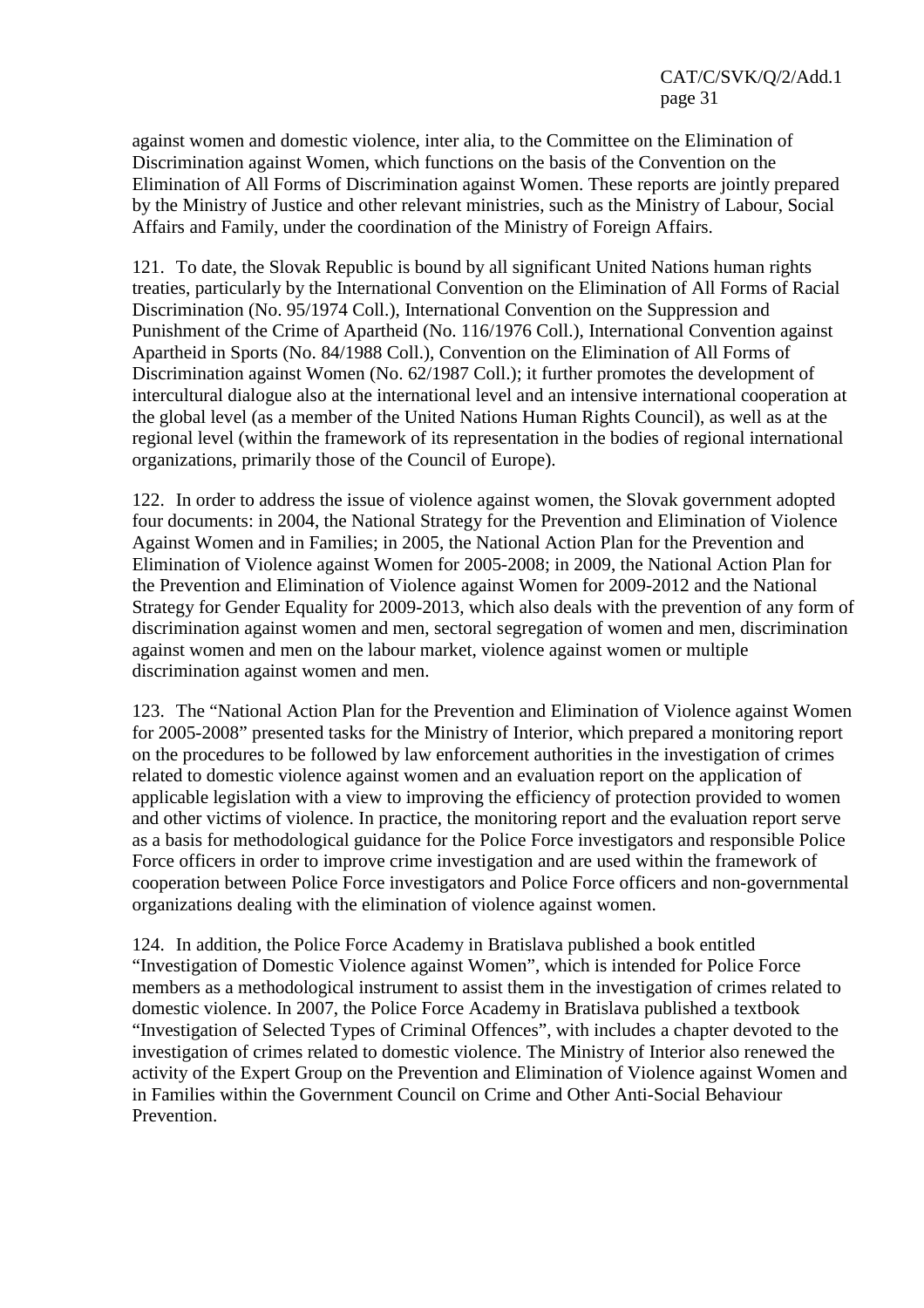125. The Ministry of Interior also participates in a task involving the provision of information to the public on how to identify violence against women and what kind of assistance is available, with a particular focus on groups of women facing specific risks, with the help of the assisting professions. In the media, the spokespersons of the Police Force Presidium and the regional Police Force directorates provide lectures to the public and present their publications in the aforementioned field.

126. As regards the specific provisions regarding gender-based breaches of the Convention, including sexual and domestic violence, the legislation includes particularly the Penal Code which extended the definition of terms "a significant other" and "a person in one's care", thus broadening the applicability of the provisions relative to acts constituting the criminal offence of ill-treatment of a significant other or of a person in one's care to a wider category of entities. The Penal Code also introduces the so-called protective treatment that the court may impose on the perpetrator who committed a violent offence against a significant other or a person in his or her care, if the perpetrator can be expected to continue such violence.

127. Pursuant to the amended Act on the Police Force, effective from 15 December 2008, the police officers are allowed to force a person who committed domestic violence out of his or her house and ban such person from entering this house for 48 hours. This innovation enables to combat domestic violence more effectively and helps to prevent further threat to persons. Protection of health and life has precedence over protection of the home. Vulnerable persons have so far fled their homes to escape the perpetrators. The police officer issues an acknowledgement of the action performed, both for the person banned from the home and the person at risk, and make an official record. If violence also affects minors, a copy of the record shall be submitted to the authority for social and legal protection of children and social guardianship. The police officer instructs the person at risk about the option to file a motion for a preliminary ruling with the court. The person at risk is also provided with contact information of organizations providing assistance to victims of domestic violence.

128. At present, the issue of violence against persons is not separately regulated within the framework of assistance to victims of violence; as of 1 January 2009, Act No. 448/2008 on social services and on amendments to Act No. 455/1991 Coll. on trade licences (trade licence act), as amended, came into effect. The act provides options for a new type of social services establishment - safe houses - which are also intended for persons suffering violence. Safe houses are established by self-governing regions or, under conditions set forth by law, also by municipalities or non-public providers.

*Question 29. Please provide information, disaggregated by sex, age, ethnicity or origin of victims, on the number of complaints, investigations, convictions and type of sanctions that have been applied in cases of human trafficking and commercial sexual exploitation. Please inform the Committee of the number of Witness Protection Visas issued to victims of trafficking and how many victims of trafficking have benefited from recovery assistance.* 

129. In 2008 there were 11 cases of human trafficking, five of which were clarified and 12 perpetrators were prosecuted. The total number of victims amounted to 17, ten of which were victims of sexual exploitation and seven were victims of labour exploitation.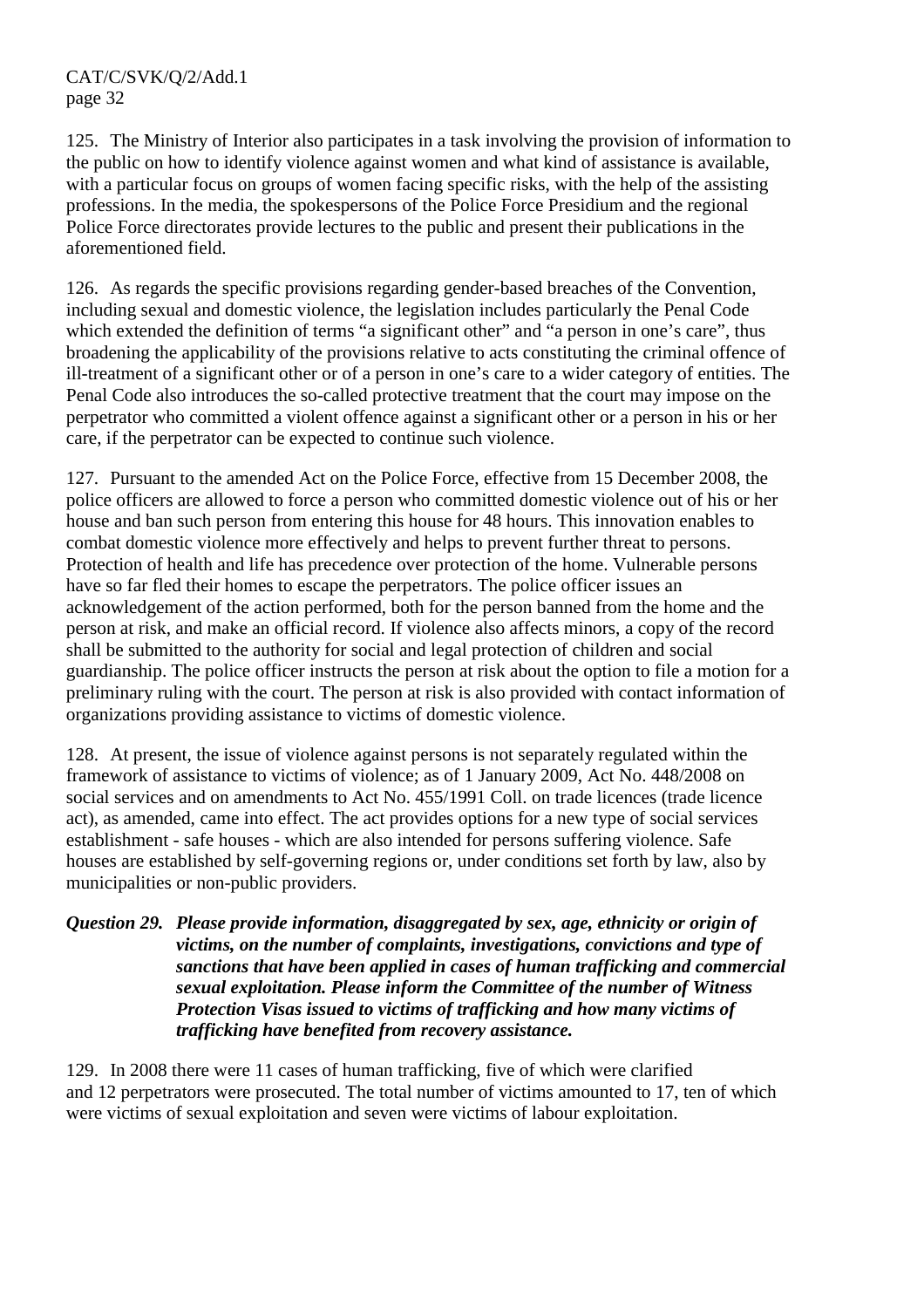130. To date, no victims of human trafficking were granted a tolerated stay. In 2008, 17 persons were included in the witness protection programme, whereas in 2009, this number amounted to 18 persons to date.

# *Question 30. Please provide more detailed information on the State party's anti-discrimination legislation. Please provide information about the number of members of minority groups, especially the Roma, that are recruited into the law enforcement agencies, including the police.*

#### **Anti-discrimination legislation of the Slovak Republic**

131. As of July 2004, Act No. 365/2004 Coll. on equal treatment in certain areas and on protection against discrimination and on amendments to certain acts as amended (hereinafter referred to as "the Anti-discrimination Act") came into effect in Slovakia, representing the general provisions governing the equal treatment principle. The act is in force along with general provisions on equality in the Constitution of the Slovak Republic. The original Anti-discrimination Act of 2004 transposed into the Slovak law Council Directive 2000/43/EC implementing the principle of equal treatment between persons irrespective of racial or ethnic origin, Council Directive 2000/78/EC establishing a general framework for equal treatment in employment and occupation, as well as Council Directive 96/97/EC amending Directive 86/378/EEC on the implementation of the principle of equal treatment for men and women in occupational social security schemes.

132. The Anti-discrimination Act elaborates further on the content of equality and non-discrimination provisions enshrined both in the Constitution of the Slovak Republic and international treaties. Its objective is to guarantee protection to entities under the law against all forms of discrimination based on the widest possible and open-ended range of grounds, giving the victims the right to seek adequate and effective judicial protection, including by filing claims for damages and non-pecuniary damages. The Act lays down a generally valid principle of equal treatment which consists in the prohibition of discrimination on demonstratively enumerated grounds, applying to all the areas regulated by the Anti-discrimination Act (labour law and other similar legal relationships, social security, education, healthcare, provision of goods and services).

133. The aim is to ensure uniform interpretation of the concept of "discrimination" in the application of specific legal provisions which - while prohibiting discrimination in the various areas of substantive law (such as consumer protection, employment, etc.) - do not contain definitions of its different forms. The passage of the Anti-discrimination Act made it necessary to amend another twenty substantively related legal acts, including the Trade Licence Act, the Act on Employment Services and on amending and supplementing other relevant acts, and the Social Insurance Act.

134. Pursuant to the applicable law and paragraph 2(1) of the Anti-discrimination Act, "*application of the principle of equal treatment means that there is to be no discrimination whatsoever on grounds of sex, religious beliefs or faith, race, national or ethnic affiliation,*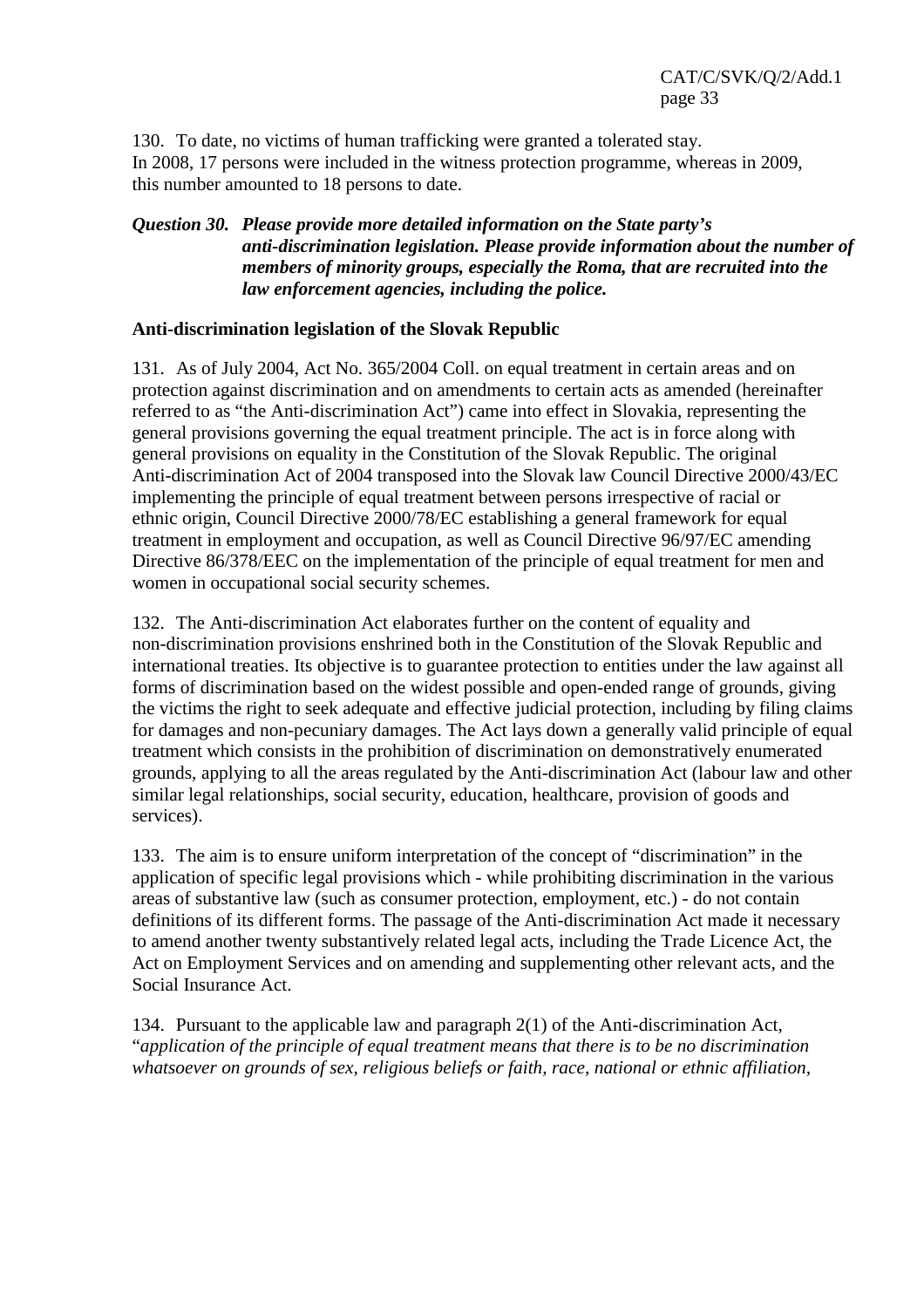*disability, age, sexual orientation, marital and family status, colour of skin, language, political or other conviction, national or social origin, property, birth or other status*". The Ant-discrimination Act thus specifies demonstrative grounds for the prohibition of discrimination and expands the legal framework of protection against discrimination as compared to the legal framework in the respective directives.

135. The grounds for discrimination in all areas of the scope of the Anti-discrimination Act, i.e. not only in the area of labour law and other similar legal relationships, but also in the area of social security, healthcare, provision of goods and services, as well as education, were extended by means of an amendment thereto (Act No. 85/2008), . Pursuant to the applicable law, the grounds for the prohibition of discrimination thus apply equally to the area of labour law and other similar legal relationships, social security, healthcare, provision of goods and services and education (paras. 5(1) and 6(1) of the Anti-discrimination Act).

136. The second amendment to the Anti-discrimination Act introduced the institute of the so-called "temporary special measures". Paragraph 8a of Act No. 85/2008 introduced "temporary special measures that may be adopted if:

- (a) Demonstrable inequality exists;
- (b) The objective of these measures is to reduce or remove such inequality;
- (c) They are appropriate and necessary to achieve the specified objective."

137. At the same time, the amendment defined the entities authorized to adopt such measures, i.e. state administration authorities, and the subject of temporary special measures, i.e. elimination of various forms of social and economic disadvantages and disadvantages based on age or disability, with the aim of ensuring equal opportunities in practice. Moreover, the temporary special measures which are demonstratively enumerated are, in particular, the measures:

 (a) Enhancing interest of persons belonging to disadvantaged groups in employment, education, culture, health care and services;

 (b) Directed at creating equal access to employment and education especially by means of targeted preparatory programmes for the members of disadvantaged groups or by means of dissemination of information on such programmes or on the possibilities of applying for jobs or positions in the education system.

138. In addition, the law stipulates that temporary special measures may be adopted only in respect of the areas set out in the Anti-discrimination Act, and only for the time that is necessary to eliminate the inequality that led to their adoption (para. 8a (3) of the antidiscrimination act).

139. At the same time, the Anti-discrimination Act introduced an exception to the general obligation of the burden of proof which, in this case, lies with the defendant. Under paragraph 11(2) of the Anti-discrimination Act, "*the defendant has the obligation to prove*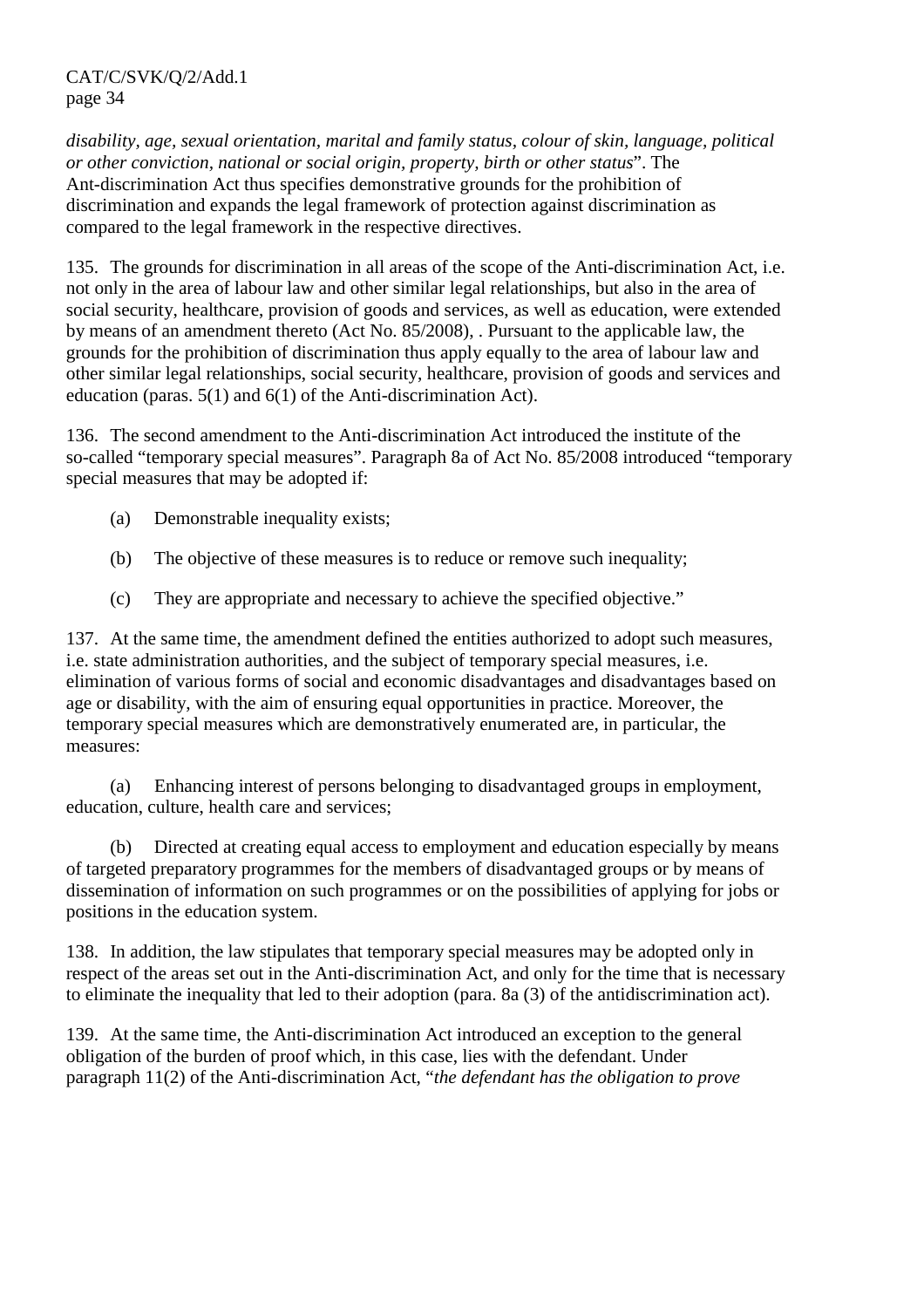*absence of any violation of the principle of equal treatment when the evidence submitted to the court by the plaintiff gives rise to a reasonable assumption that such violation indeed occurred*".

140. An integral part of the antidiscrimination act is the strengthening of the competences of the Slovak National Centre for Human Rights (hereinafter the "Centre"). The amendment to Act No. 308/1993 Coll. on establishing the Slovak National Centre for Human Rights expanded the competences of the Centre by including the monitoring of compliance with the equal treatment principle, collection and provision of information on racism, xenophobia and anti-Semitism in the Slovak Republic, arranging legal aid for victims of discrimination and expressions of intolerance, and presentation of expert opinions on matters involving observance of equal treatment principle.

141. The Centre, based in Bratislava, is an independent legal person with a country-wide coverage and cross-sectoral character. The administrative capacity of the Centre as a monitoring, advisory and educational institution for the protection of human rights, fundamental freedoms, including the rights of the child and the equal treatment principle was reinforced in 2007, when seven permanent offices were set up in individual regions of Slovakia (Kysucké Nové Mesto, Dolný Kubín, Kežmarok, Humenné, Rimavská Sobota, Zvolen, Nové Zámky).

142. Research activities of the Centre focus on ascertaining the awareness level and attitudes of the adult population of Slovakia as regards human rights and application of the principle of equal treatment, on analyzing educational needs in this field, and on building information databases. Its research conclusions and recommendations are made available to the relevant state institutions, local and regional government bodies, schools, public institutions, etc.

143. Further scope of the activities of the Centre includes the provision of legal aid to victims of discrimination and expressions of intolerance, as well as the issuance of expert opinions on matters involving compliance with the equal treatment principle pursuant to the Anti-discrimination Act; it does so in the form of written replies to enquiries made in person, in writing or by telephone, replies to submissions, complaints or requests for assistance, or in the form of participation in educational, information and media campaigns. The Centre also prepares case studies on discrimination topics and publishes them on its website. Moreover, it provides legal advice on matters that fall under the purview of other institutions by giving initial guidance to the complainant/applicant.

144. Especially beneficial is Act No. 384/2008 Coll. amending the Anti-discrimination Act and introducing new paragraph 9a which reads as follows: *Should the infringement of the principle of equal treatment adversely affect the rights, legally protected interests or freedoms of a higher or indefinite number of persons or should such infringement pose a serious threat to the public interest, the right to seek protection of the right to equal treatment is also granted to a legal person pursuant to §10(1). They may request that the entities that failed to apply the principle of equal treatment refrain from such conduct and, where possible, rectify the unlawful situation.* Provided that the conditions defined by the law are complied with, the respective provision enables the Centre or other legal person whose activities or scope of business are focusing on the protection against discrimination (non-governmental non-profit organizations) to file the so-called *actio popularis* in order to protect a higher or indefinite number of persons.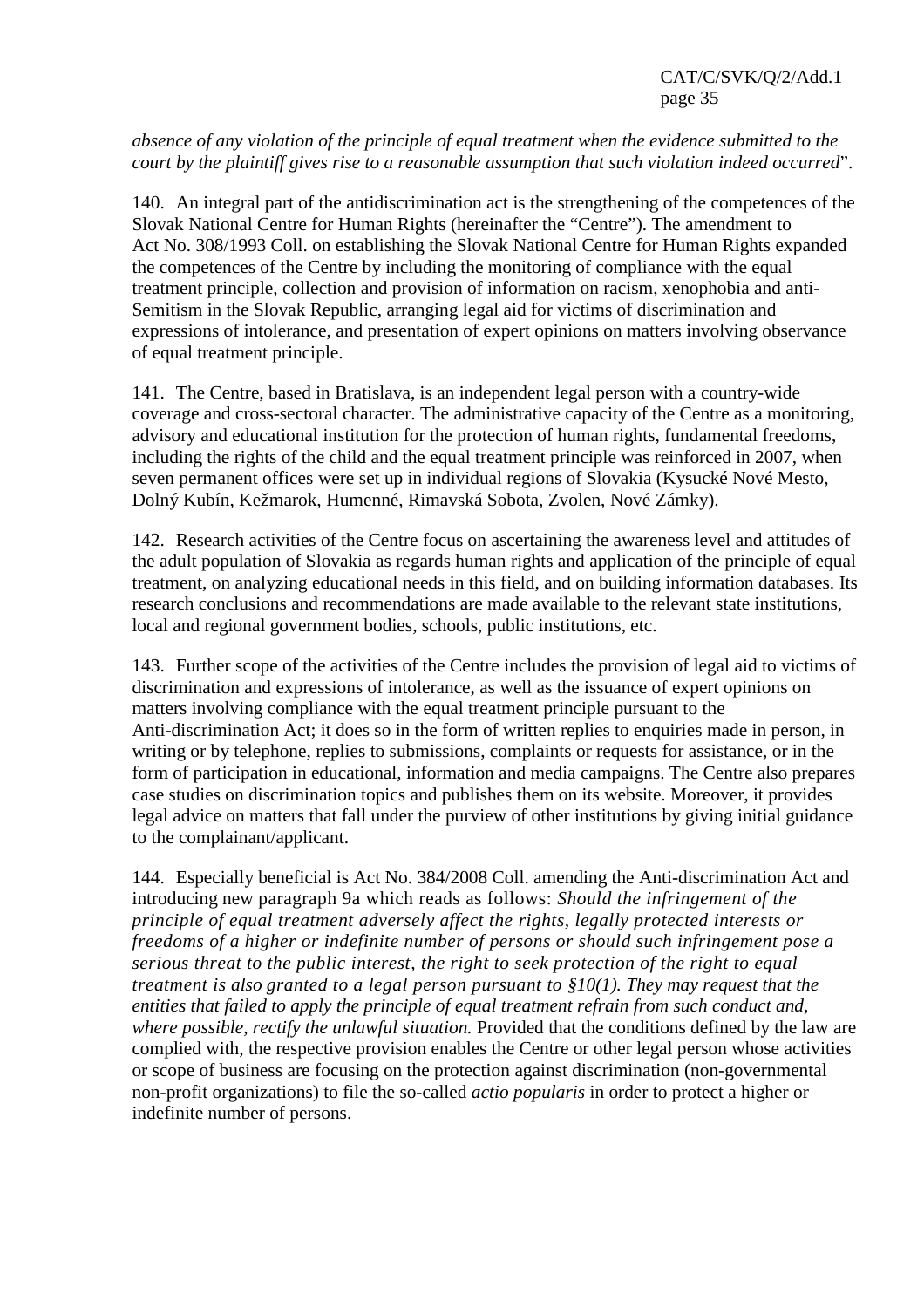145. By means of Act No. 465/2008 Coll. amending and supplementing acts under the purview of the Ministry of Finance of the Slovak Republic in relation to the introduction of the euro currency in the Slovak Republic, Article 13 of Act of the National Council of the Slovak Republic No. 71/1992 Coll. on court fees and fee for extract from the criminal record, as amended, was amended effective from 1 January 2009.

146. In the tariff code of court fees, a special fee for filing a motion on matters related to the infringement of equal opportunities principle pursuant to the Anti-discrimination Act was introduced, thus reducing the court fee to be paid by the persons facing discrimination when seeking their rights to equality and protection against discrimination. This change was introduced also in response to requirements under the anti-discrimination directives, which lay down the obligation of the EU Member States to ensure that the court proceedings concerning the enforcement of obligations pursuant to the individual antidiscrimination directives are accessible for all persons who feel aggrieved by non-application of the equal treatment principle.

# **Employment of the members of minorities**

147. According to paragraph 62(3) of Act No. 5/2004 Coll. on employment services and on amendments to certain acts, the employer (a person who employs employees working on the basis of employment contracts or other work arrangements - i.e. in a broader sense on the basis of a service contract) must not request, when hiring employees, information on nationality, racial or ethnic origin, political opinions, membership in trade unions organizations, religion, sexual orientation, information inconsistent with *bonos mores* and personal data that is not necessary for the performance of employer's obligations laid down in a separate regulation.

148. Conditions which must be fulfilled before a citizen of the Slovak Republic can become a member of the Police Force, the Corps of Prison and Court Guard, or the Railway Police are laid down in Act No. 73/1998 Coll. on the civil service of members of the Police Force, the Corps of Prison and Court Guard, the Slovak Intelligence Service and the Railway Police, as amended. Ethnicity information represents, pursuant to paragraph 8(1) of Act No. 428/2002 Coll. on personal data protection as amended, a separate category of personal data, the processing of which is in general prohibited by this Act. Even though the Act lays down exemptions, under which the processing of such data can be allowed by a separate act, the Act on the civil service of members of the Police Force does not provide such an exemption for statistical purposes. Therefore, the Ministry of Interior of the Slovak Republic or the Corps of Prison and Court Guard have no records concerning the number of persons in the ranks of the Police Force, the Corps of Prison and Court Guard or the Railway Police who are members of minorities.

# *Question 31. During its visit to Slovakia in 2005, the CPT noted that the amount of information indicative of ill-treatment of persons deprived of their liberty by law enforcement agencies, such as slaps, punches and kicks, remained significant. Please provide information on any steps taken to prevent ill-treatment of persons deprived of their liberty by law enforcement agencies.*

149. Based on the order of the Minister of the Interior of the Slovak Republic effective from 1 July 2009, the employees of the Ministry of Interior of the Slovak Republic were tasked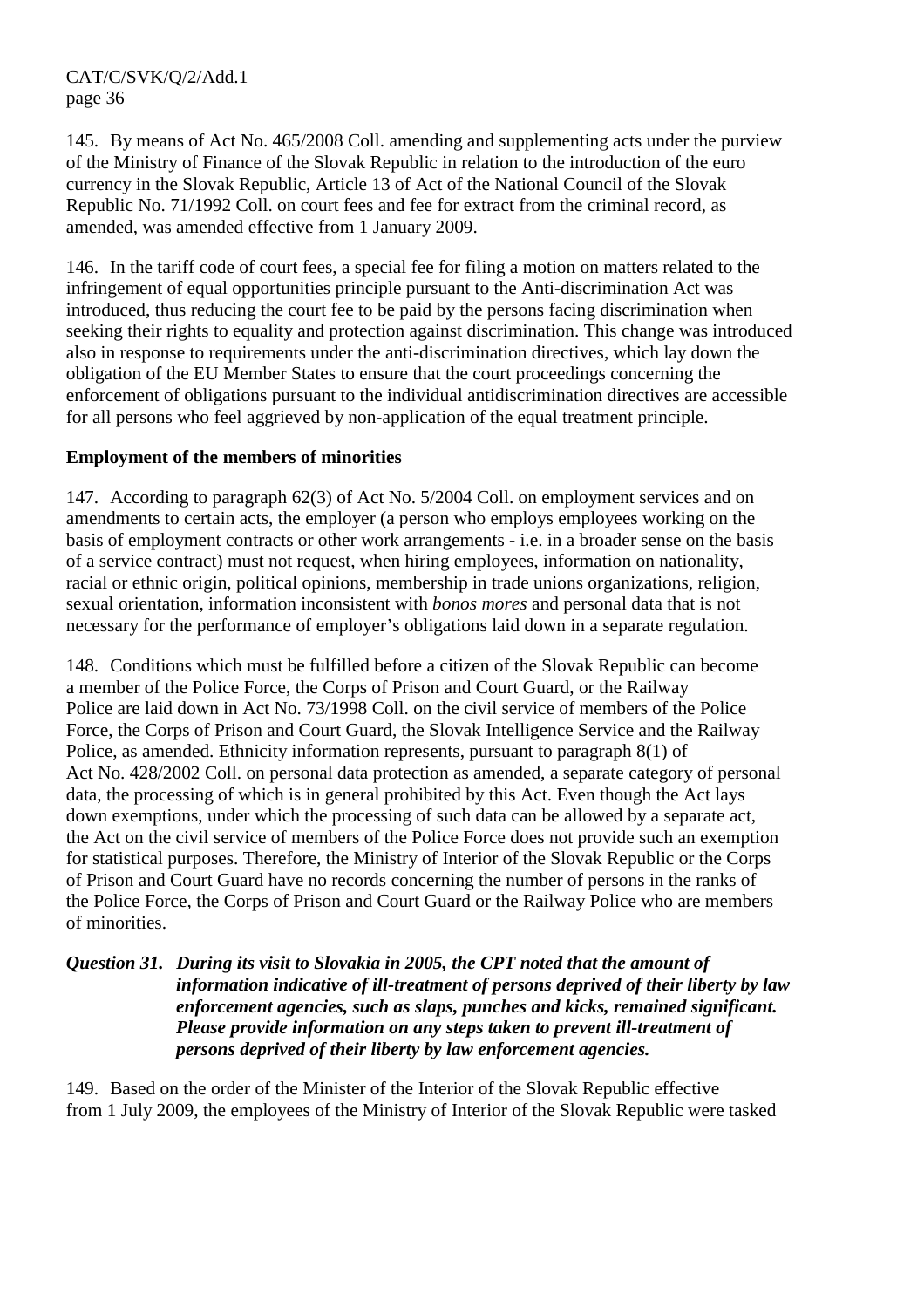to analyze the conduct of police officers and results of the cases of the abuse of authority, as well as to reassess the results of the analysis with a view to updating, if necessary, the Regulation of the Minister of Interior of the Slovak Republic on the psychodiagnostic and psychological examination.

150. In addition, this internal regulation lays down an obligation to improve the psychodiagnostic examination of the applicants for service with a view to ensuring a stricter assessment of aggressiveness, interpersonal perception and social sensitivity, as well as to prepare a methodology for the continuous performance of preventive psychological examinations of the police officers in five-year intervals in order to prevent unnecessary forms and expressions of behaviour, including cases of professional failure.

151. In schools under the purview of the Ministry of Interior of the Slovak Republic, the curricula are updated in order to intensify and extend the scope of education concerning the observance of human rights and freedoms and adherence to the law, including the scope of education concerning the work with minority communities and police ethics. Furthermore, an analysis of internal regulations governing the service procedures applied by police officers during interventions is being carried out to ensure their improvement. In the scope of the professional training, the police officers are trained to work with minority communities, every year all police officers are re-educated with respect to the selected provisions of Act No. 171/1993 Coll. on Police Force as amended, Regulation of the Ministry of the Interior of the Slovak Republic on the Code of Ethics of Police Officers and the European Convention for the Prevention of Torture and Inhuman or Degrading Treatment or Punishment.

152. The control activities put more emphasis on the behaviour of police officers when performing interventions against individuals. The findings arising from these control activities are evaluated and measures are taken in order to eliminate shortcomings and reasons for their occurrence.

# *Question 32. Please provide information on any investigations undertaken concerning the allegations of instances of police participation in attacks on the Roma and the inaction by the police and law-enforcement officials who fail to provide adequate protection against racially motivated attacks, the failure to carry out prompt, impartial and thorough investigations into allegations of such acts or to prosecute and punish those responsible.*

153. The investigation of alleged crimes committed by members of the Regional Police Force Directorate in Košice with respect to six Roma minors in March 2009 is conducted by an investigator of the Section of Control and Inspection of the Ministry of Interior of the Slovak Republic in Banská Bystrica. In the course of the investigation the investigator brought a charge against seven members of the Regional Police Force Directorate in Košice concerning the abuse of authority pursuant to paragraph 326 of the Penal Code and extortion pursuant to paragraph 189 of the Penal Code. The supervision is executed by a prosecutor of the General Prosecution of the Slovak Republic based in Bratislava, who is present when the fundamental actions are taken. As part of the investigation of the given case, the possibility of racial motive is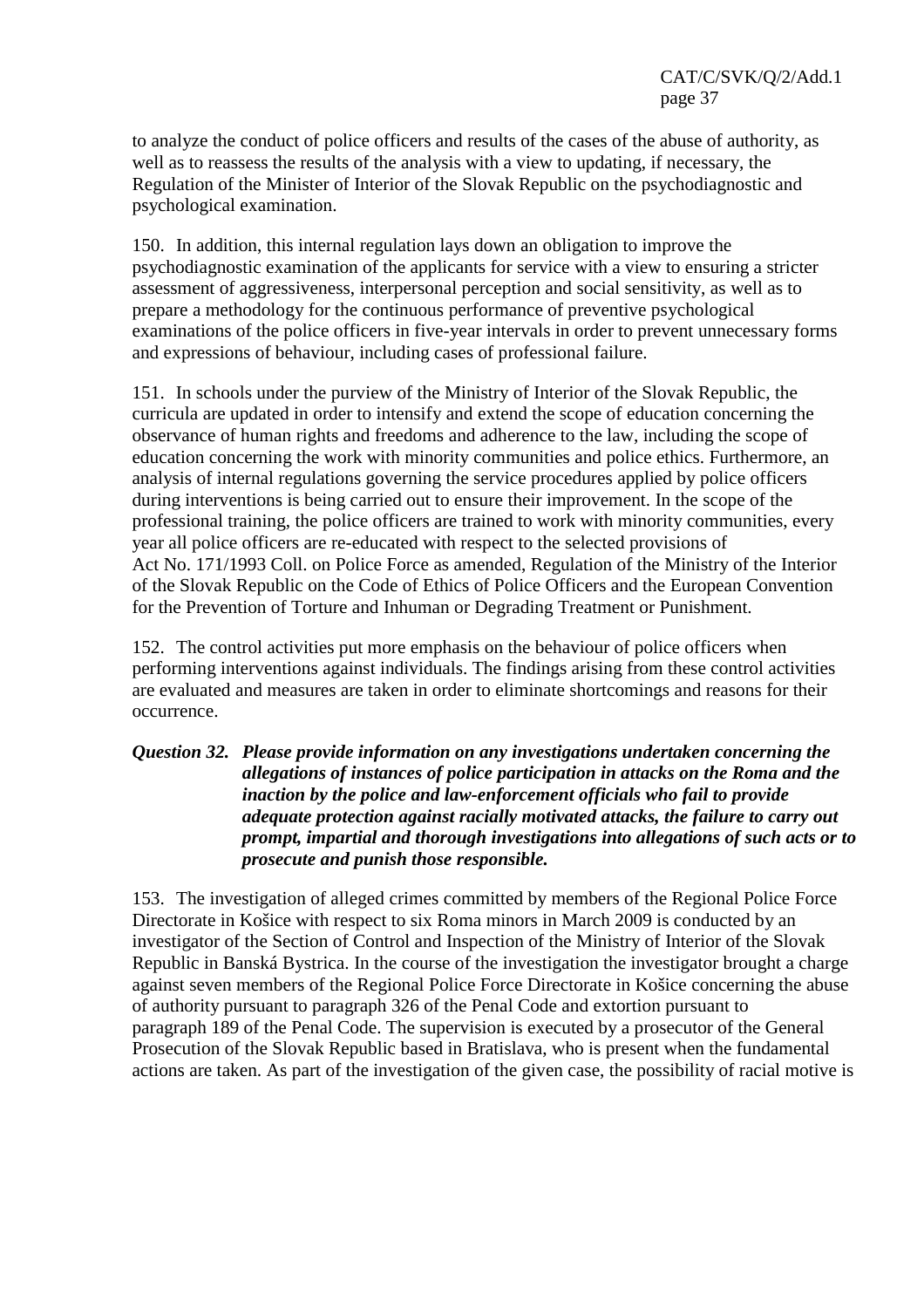also examined. At present, the investigation is pending. However, we would like to note that our goal is to ensure a speedy and impartial investigation of this case so that the police officers responsible for this action are fairly punished, and to make sure - by implementing the adopted measures - that a similar behaviour of police officers at any moment during the performance of their duties, i.e. not only during their intervention against criminal offenders but also afterwards, is prevented.

154. It needs to be stated that, apart from the criminal dimension of this case, the Minister of the Interior of the Slovak Republic discharged seven police officers from service and released two officers from duty immediately after the case broke out. In addition to these measures, two senior officers were discharged from service and two other senior officers were removed from their managerial positions.

# *Question 33. Please comment on the allegations that law-enforcement officials have ill-treated detainees during detention and in police custody (the Committee's concluding observations to the State party's initial report, para. 104 (c), (d) and (e).*

155. In respect of the above allegations, we can state that the regime of persons placed in police custody is governed by the provisions of Act No. 171/1993 Coll. on Police Force as amended and in the provisions of Regulation of the Ministry of the Interior of the Slovak Republic No. 41/2003 on police custody, as amended.

156. Pursuant to the Act on Police Force, if a police officer finds out that a person to be placed in police custody is injured or such person claims to suffer from serious illness or injury, the police officer arranges for a medical treatment and requests an opinion of the physician as to whether the person can be placed in a cell. The police detection cells are equipped with audiovisual equipment to communicate with the police officer protecting the cell. Persons placed in the cell may present proposals, suggestions and complaints. Written proposals, suggestions and complaints are submitted to the Commander of the Police Force Department for further settlement. The police officer protecting the cell is obliged to record verbal proposals, suggestions and complaints and forward them to the commander to handle them, whereby the legality of placing and holding persons in the cells is overseen by the prosecutor pursuant to Act No. 153/2001 Coll. on Prosecution, as amended. The Director of the Police Force Department, in which the cell is located, must abide by the instructions and orders of the prosecutor aimed at rectifying any identified breach of the law in the cell.

157. Moreover, pursuant to Regulation of the Ministry of the Interior of the Slovak Republic No. 41/2003 on police custody, as amended, the police officer protecting the cell is obliged to check, upon admission of the person who is to be placed in the cell, whether such person was duly informed about his/her rights and to instruct such person on the cell regime in Slovak, Russian, German or English; to that effect, a protocol concerning the handover of the person for placement in police custody is made, indicating, inter alia, a statement by detainee whether any kind of physical violence has taken place; if so, the time, location, reason and the name of person responsible for the act of violence is stated.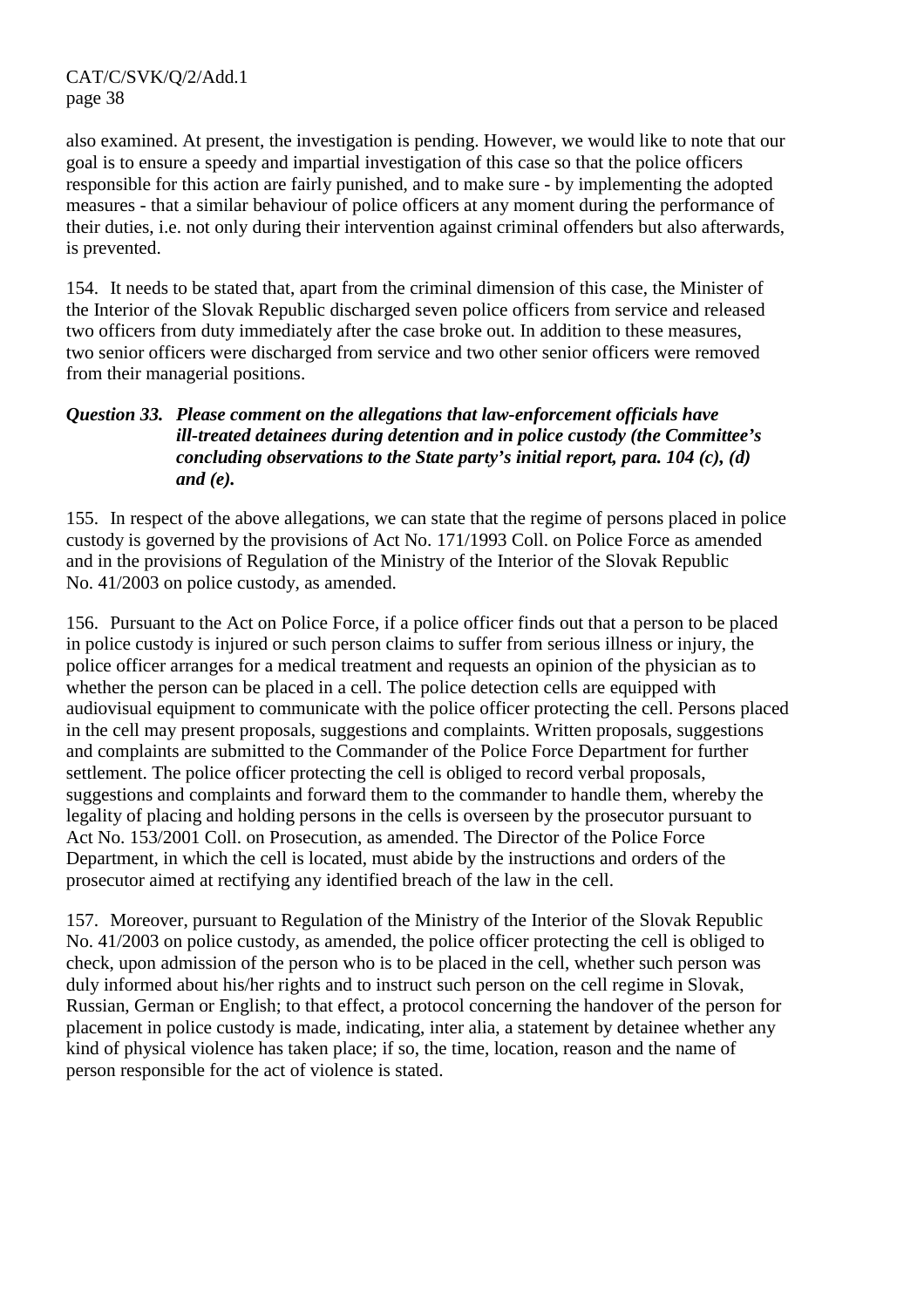158. This protocol is signed by the detainee in the presence of the police officer, who hands the person over for placement in police custody. If the person to be placed in the cell is found to have been injured or if such person requests a medical treatment, a report on the results of the medical examination and an opinion by the physician as to whether this person can be placed or remain in the cell is to be inserted in the case file. The police officer, who is continuously protecting the cell, is obliged to inspect the detainee's behaviour at least once an hour, unless constant supervision is required. The police officer protecting the cell is obliged to prepare a full record on the performed inspection of the detainee's behaviour; this record is to be included in the inspection statement inserted in the case file of the detainee. If the detainee fails to change his/her behaviour despite a request or reprimand by a police officer protecting the cell, the officer is allowed to apply means of coercion pursuant to the Act on Police Force in order to ensure order. If any shortcomings are identified, rectifying measures must be performed immediately; this falls under the responsibility of the director of the Police Force Department where the cell is located.

# *Question 34. Please describe the measures taken to disseminate information on the submission of reports and on their consideration by the Committee, particularly on the Committee's concluding observations.*

159. The Slovak Republic published the Convention in the publicly accessible collection of generally binding regulations. The full wording of the Convention, implementation reports of the Slovak Republic, evaluations and the concluding observations of the committee are also accessible on the website of the Ministry of Foreign Affairs of the Slovak Republic in a special section devoted to human rights. The implementation reports of the Slovak Republic, evaluations and the committee's concluding observations are discussed by the Government of the Slovak Republic that adopts relevant conclusions and imposes implementation tasks. Information about these reports is then contained in the educational activities within the human rights education at all levels of the school system of the Slovak Republic and also at the level of state administration education. The Slovak Republic also organizes campaigns that are thematically related to the content of the Convention. Another most frequently used tool to raise awareness is professional events.

# *Question 35. Does Slovakia envisage the ratification of the Optional Protocol to the Convention against Torture?*

160. The legislative process aimed at becoming a party to the Optional Protocol to the Convention against Torture is slated to commence after the completion of the analysis of the Convention.

# *Question 36. Please indicate whether there is legislation in the State party aimed at preventing and prohibiting the production, trade, export and use of equipment specifically designed to inflict torture or other cruel, inhuman or degrading treatment. If so, please provide information about its content and implementation. If not, please indicate whether the adoption of such legislation is being considered.*

161. The National Council of the Slovak Republic adopted Act No. 474/2007 Coll. on trade in goods which could be used for capital punishment, torture or other cruel, inhuman or degrading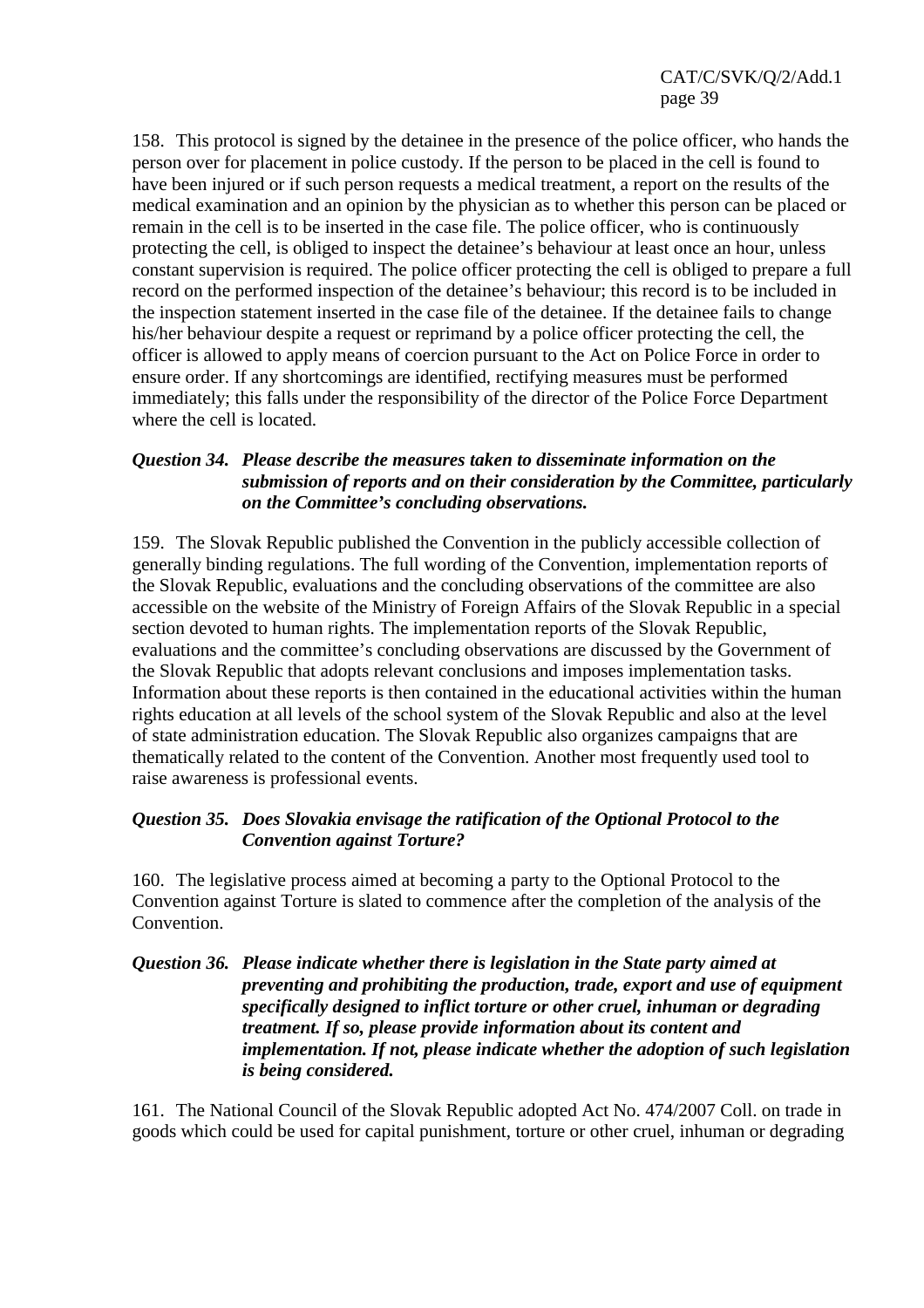treatment or punishment. This Act specifies the powers of state administration authorities in the trade with countries which are not members of the European Community with respect to goods that could be used for capital punishment, torture or other cruel, inhuman or degrading treatment or punishment, including the provision of related technical assistance, and the imposition of sanctions for non-compliance with obligations stipulated by this Act and a separate regulation. Paragraph 3 of this Act prohibits any exports or imports of goods listed in Annex II of Council Regulation (EC) No. 1236/2005 of 27 June 2005 concerning trade in certain goods which could be used for capital punishment, torture or other cruel, inhuman or degrading treatment or punishment (OJ L200, 30 July 2005) and which have no practical use other than for the purpose of capital punishment or for the purpose of torture and other cruel, inhuman or degrading treatment or punishment irrespective of the origin of such goods, including technical assistance related thereto.

# *Question 37. Please indicate whether human rights NGOs were consulted in the preparation of the report.*

162. No NGOs were consulted in the preparation of the present report.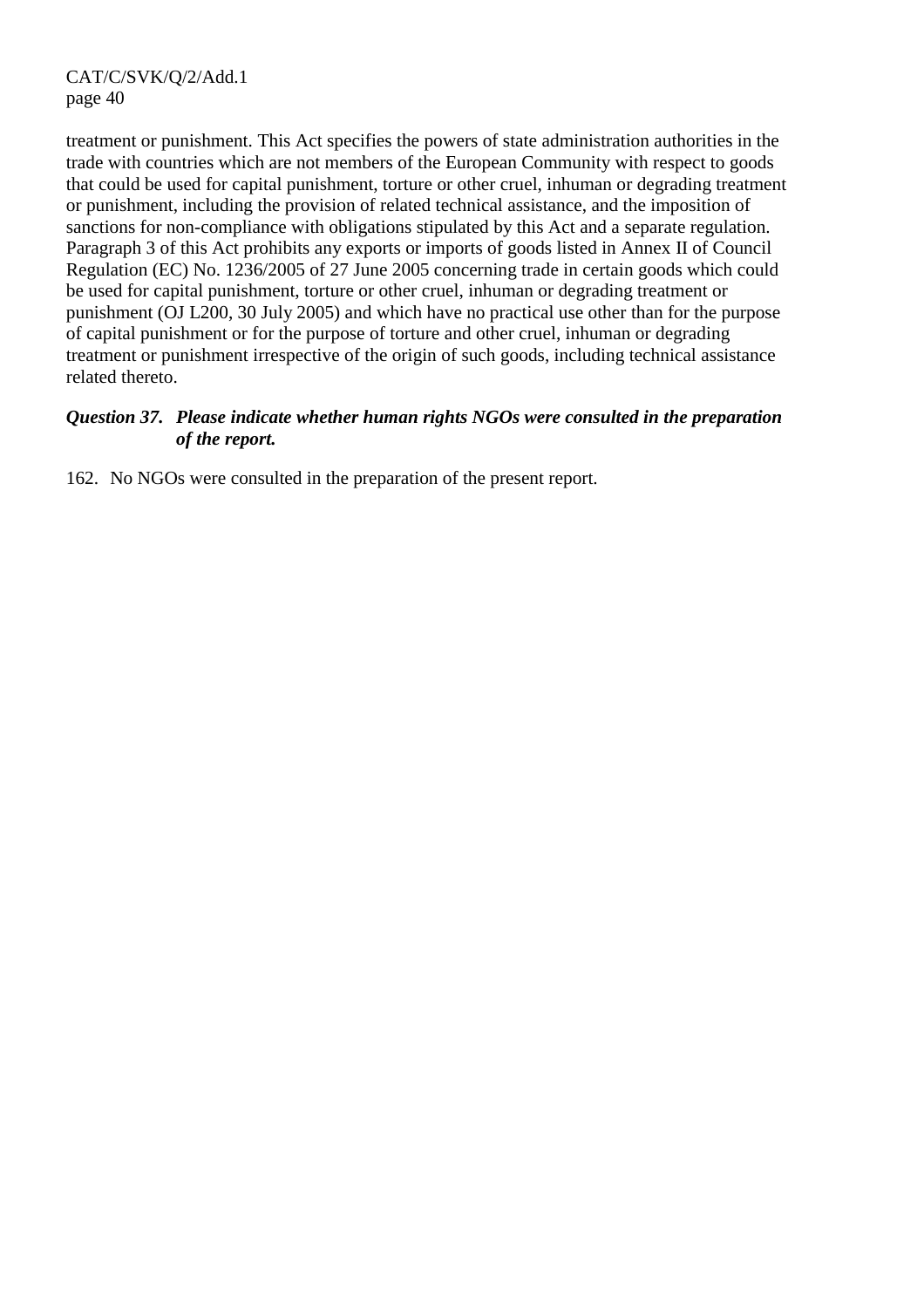|      | §§ Penal         | Total of              |                   | From total            |                               | Nationality            |                        | Imposed sentences         |                                      |  |  |
|------|------------------|-----------------------|-------------------|-----------------------|-------------------------------|------------------------|------------------------|---------------------------|--------------------------------------|--|--|
| Year | Code<br>300/2005 | imprisoned<br>persons | Women<br>Juvenile |                       | Slovak                        | Others                 | Prison<br>sentence     | Suspended<br>imprisonment | Others                               |  |  |
| 2002 |                  |                       |                   |                       |                               |                        |                        |                           |                                      |  |  |
| 2003 |                  |                       |                   |                       | X                             |                        |                        |                           |                                      |  |  |
| 2004 |                  |                       |                   |                       |                               |                        |                        |                           |                                      |  |  |
| 2005 |                  |                       |                   |                       |                               |                        |                        |                           |                                      |  |  |
|      | $§$ 420          | $\boldsymbol{0}$      | $\mathbf X$       | $\mathbf X$           | $\mathbf X$                   | X                      | $\mathbf X$            | $\mathbf X$               | $\mathbf X$                          |  |  |
| 2006 | § 179            | 1                     | $\boldsymbol{0}$  | $\mathbf{0}$          | $\mathbf{1}$                  | $\boldsymbol{0}$       | $\mathbf{1}$           | $\overline{0}$            | $\boldsymbol{0}$                     |  |  |
|      | §208             | 38                    |                   | $\boldsymbol{0}$      | 33                            | 5                      | 21                     | 17                        | $\boldsymbol{0}$                     |  |  |
|      | $§$ 420          | $\boldsymbol{0}$      | $\mathbf X$       | $\mathbf X$           | $\mathbf X$<br>$\overline{2}$ | $\mathbf X$            | $\mathbf X$            | $\mathbf X$               | $\mathbf X$                          |  |  |
| 2007 | \$179<br>§208    | $\overline{c}$<br>160 | $\boldsymbol{0}$  | $\boldsymbol{0}$<br>1 | 139                           | $\boldsymbol{0}$<br>21 | $\boldsymbol{0}$<br>85 | $\mathfrak{2}$<br>75      | $\boldsymbol{0}$<br>$\boldsymbol{0}$ |  |  |
|      | $§$ 420          | $\boldsymbol{0}$      | $\mathbf X$       | $\mathbf X$           | $\mathbf X$                   | $\mathbf X$            | X                      | $\mathbf X$               | $\mathbf X$                          |  |  |
| 2008 | § 179            | 1                     | $\boldsymbol{0}$  | $\boldsymbol{0}$      | 1                             | $\boldsymbol{0}$       | $\boldsymbol{0}$       | 1                         | $\boldsymbol{0}$                     |  |  |
|      | §208             | 152                   | 7                 | 1                     | 129                           | 23                     | 68                     | 84                        | $\boldsymbol{0}$                     |  |  |

# **Annex 1**

# **Annex 2**

|      | §§ Penal | Total of       | From total     |                |             | Nationality<br>Imposed sentences |              |                |                  |  |
|------|----------|----------------|----------------|----------------|-------------|----------------------------------|--------------|----------------|------------------|--|
| Year | Code     | imprisoned     | Women          | Juvenile       | Slovak      | Others                           | Prison       | Suspended      | Others           |  |
|      | 140/1961 | persons        |                |                |             |                                  | sentence     | imprisonment   |                  |  |
|      | § 259a   | $\theta$       | X              | $\mathbf{X}$   | X           | $\mathbf X$                      | $\mathbf X$  | X              | X                |  |
| 2002 | §246     | 6              | $\overline{2}$ | $\overline{0}$ | 6           | $\Omega$                         | 6            | $\Omega$       | $\overline{0}$   |  |
|      | §215     | 50             | 16             | 34             | 42          | 8                                | 23           | 27             | 0                |  |
|      | § 259a   | $\overline{0}$ | X              | $\mathbf X$    | X           | $\mathbf X$                      | X            | $\mathbf X$    | X                |  |
| 2003 | \$246    | 7              | 2              | $\overline{0}$ | 3           | 4                                | 7            | $\overline{0}$ | 0                |  |
|      | § 215    | 137            | 18             |                | 131         | 6                                | 70           | 67             | $\overline{0}$   |  |
|      | § 259a   | $\theta$       | $\mathbf X$    | $\mathbf{X}$   | X           | $\mathbf{X}$                     | $\mathbf{x}$ | $\mathbf X$    | $\mathbf{X}$     |  |
| 2004 | § 246    | 6              | $\overline{2}$ | $\overline{0}$ | 5           |                                  | 5            |                | $\overline{0}$   |  |
|      | § 215    | 322            | 25             |                | 300         | 22                               | 187          | 135            | $\boldsymbol{0}$ |  |
|      | § 259a   | $\theta$       | $\mathbf X$    | $\mathbf X$    | X           | $\mathbf X$                      | X            | X              | X                |  |
| 2005 | §246     | 6              |                | $\overline{0}$ | 5           |                                  | 3            | 3              | $\Omega$         |  |
|      | §215     | 336            | 14             | $\overline{c}$ | 309         | 27                               | 181          | 151            | 4                |  |
|      | § 259a   | $\overline{0}$ | $\mathbf X$    | $\mathbf X$    | $\mathbf X$ | $\mathbf X$                      | X            | $\mathbf X$    | X                |  |
| 2006 | \$246    | 15             | 4              | $\overline{0}$ | 10          | 5                                | 13           | $\overline{2}$ | 0                |  |
|      | § 215    | 243            | 19             | 2              | 230         | 13                               | 130          | 112            |                  |  |
|      | § 259a   | $\Omega$       | $\mathbf X$    | $\mathbf{X}$   | X           | $\mathbf{X}$                     | $\mathbf X$  | $\mathbf X$    | $\mathbf{X}$     |  |
| 2007 | §246     | 4              |                | $\overline{0}$ | 4           | $\Omega$                         | $\theta$     | 4              | $\overline{0}$   |  |
|      | § 215    | 96             | 5              | $\theta$       | 89          |                                  | 38           | 58             | $\overline{0}$   |  |
|      | § 259a   | 1              | $\theta$       | $\mathbf{0}$   |             | $\Omega$                         | $\Omega$     |                | $\theta$         |  |
| 2008 | \$246    | 9              |                | 0              | 9           | $\Omega$                         |              |                |                  |  |
|      | § 215    | 43             | 4              | 0              | 42          |                                  |              | 27             | 9                |  |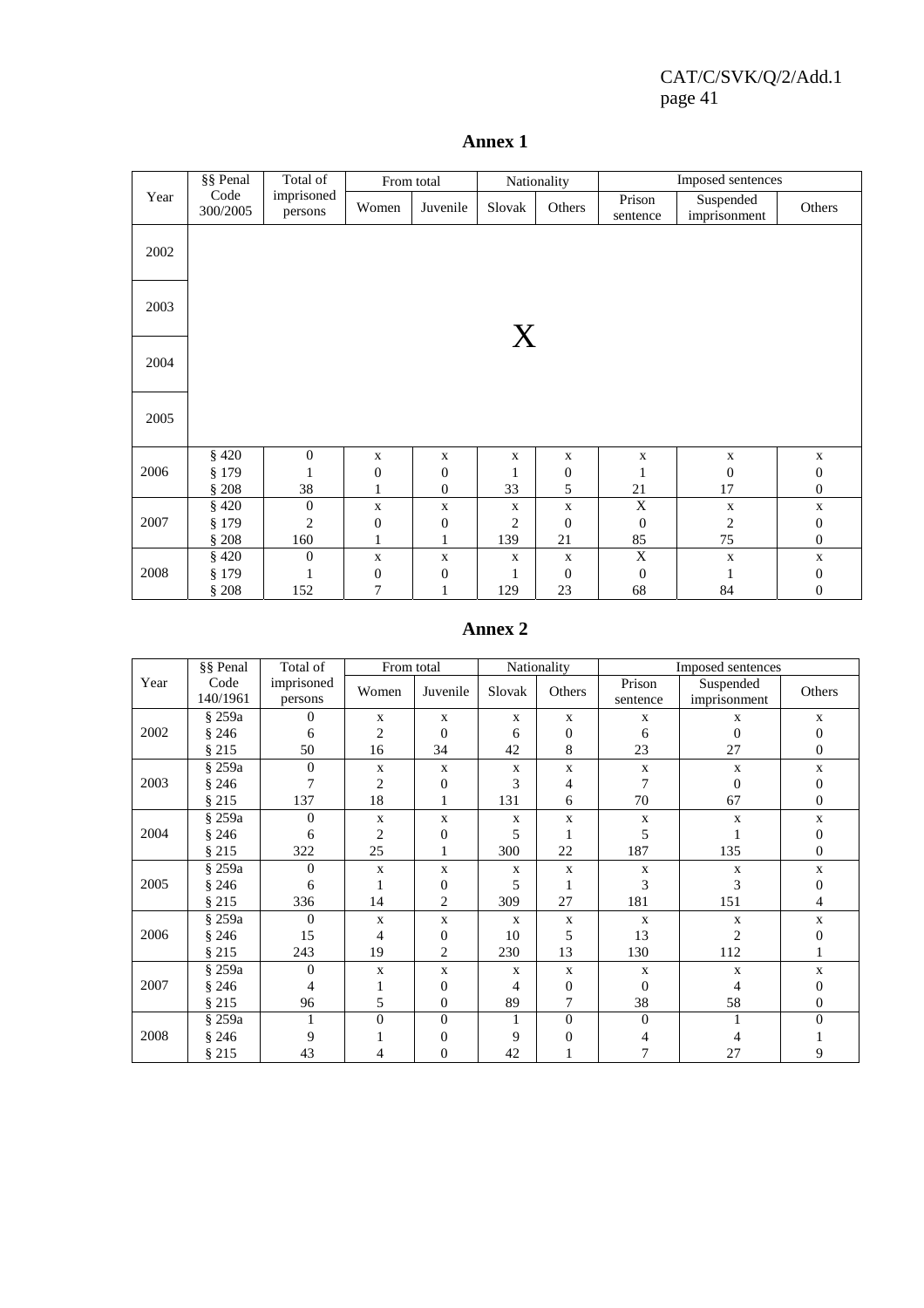| t vai  |  |  |
|--------|--|--|
| Gender |  |  |

|                        |                  |                  |                  |                |                  | <b>Annex 3</b>   |                  |                  |                  |                  |                |                |                  |                |                | page $42$ |
|------------------------|------------------|------------------|------------------|----------------|------------------|------------------|------------------|------------------|------------------|------------------|----------------|----------------|------------------|----------------|----------------|-----------|
|                        |                  |                  |                  |                |                  |                  |                  |                  |                  |                  |                |                |                  |                |                |           |
| Cases of expulsions    | 2007             |                  |                  |                |                  |                  |                  |                  |                  |                  |                |                |                  |                |                |           |
| Year<br>Gender         |                  |                  |                  |                |                  |                  |                  |                  |                  |                  |                |                |                  |                |                |           |
|                        | men              |                  |                  |                |                  |                  |                  |                  |                  |                  |                |                |                  |                |                |           |
|                        |                  |                  |                  |                |                  |                  |                  | Age              |                  |                  |                |                |                  |                |                |           |
| Nationality            | $15-19$          | $20 - 24$        | 25-29            | $30 - 34$      | 35-39            | $40 - 44$        | 45-49            | 50-54            | 55-59            | 60-64            | 65-69          | 70-74          | 75-79            | $80-$          | Total          |           |
| Albania                | $\boldsymbol{0}$ | 1                | $\boldsymbol{0}$ | $\mathbf{0}$   | $\boldsymbol{0}$ | $\boldsymbol{0}$ | $\overline{0}$   | $\overline{0}$   | $\overline{0}$   | $\mathbf{0}$     | $\overline{0}$ | $\mathbf{0}$   | $\mathbf{0}$     | $\overline{0}$ | $\mathbf{1}$   |           |
| Armenia                | $\overline{0}$   | $\mathbf{1}$     | $\overline{0}$   | $\overline{0}$ | $\overline{c}$   | 1                | $\overline{0}$   | $\overline{0}$   | $\overline{0}$   | $\overline{0}$   | $\mathbf{0}$   | $\mathbf{0}$   | $\overline{0}$   | $\mathbf{0}$   | $\overline{4}$ |           |
| Bangladesh             | $\mathbf{0}$     | $\overline{c}$   | $\mathbf{1}$     | $\overline{0}$ | $\mathbf{0}$     | $\overline{0}$   | $\overline{0}$   | $\overline{0}$   | $\mathbf{0}$     | $\mathbf{0}$     | $\mathbf{0}$   | $\mathbf{0}$   | $\boldsymbol{0}$ | $\overline{0}$ | 3              |           |
| <b>Belarus</b>         | $\boldsymbol{0}$ | $\overline{0}$   | $\sqrt{2}$       | $\mathbf{0}$   | $\mathbf{0}$     |                  | $\mathbf{1}$     | $\overline{0}$   | $\boldsymbol{0}$ | $\overline{0}$   | $\mathbf{0}$   | $\mathbf{0}$   | $\overline{0}$   | $\mathbf{0}$   | $\overline{4}$ |           |
| <b>Brazil</b>          | $\boldsymbol{0}$ | $\Omega$         | $\boldsymbol{0}$ | $\mathbf{1}$   | $\mathbf{0}$     | $\boldsymbol{0}$ | $\overline{0}$   | $\Omega$         | $\Omega$         | $\Omega$         | $\Omega$       | $\Omega$       | $\Omega$         | $\theta$       |                |           |
| Croatia                | $\overline{0}$   | $\overline{0}$   | $\overline{0}$   | $\overline{0}$ | $\overline{0}$   |                  | $\overline{0}$   | $\overline{0}$   | $\overline{0}$   | $\mathbf{0}$     | $\mathbf{0}$   | $\mathbf{0}$   | $\overline{0}$   | $\overline{0}$ |                |           |
| Cuba                   | $\mathbf{0}$     | $\overline{0}$   | $\overline{0}$   | $\overline{0}$ | 1                | $\mathbf{1}$     | $\overline{0}$   | $\overline{0}$   | $\overline{0}$   | $\theta$         | $\overline{0}$ | $\mathbf{0}$   | $\mathbf{0}$     | $\overline{0}$ | 2              |           |
| Dominican Republic     | $\mathbf{0}$     | $\theta$         | $\overline{0}$   | 1              | $\sqrt{2}$       |                  | $\overline{0}$   | $\overline{0}$   | $\overline{0}$   | $\Omega$         | $\mathbf{0}$   | $\Omega$       | $\mathbf{0}$     | $\overline{0}$ | $\overline{4}$ |           |
| Egypt                  | $\mathbf{0}$     | $\theta$         | $\mathbf{1}$     | $\overline{0}$ | $\overline{0}$   | $\overline{0}$   | $\overline{0}$   | $\overline{0}$   | $\Omega$         | $\Omega$         | $\Omega$       | $\theta$       | $\theta$         | $\theta$       | $\mathbf{1}$   |           |
| Georgia                | $\overline{0}$   | -1               | 6                | 5              | 5                | $\overline{0}$   | $\overline{0}$   | 1                |                  | $\Omega$         | $\Omega$       | $\mathbf{0}$   | $\mathbf{0}$     | $\overline{0}$ | 19             |           |
| Chile                  | $\boldsymbol{0}$ | $\overline{0}$   | $\mathbf{0}$     | $\mathbf{1}$   | $\mathbf{0}$     | $\overline{0}$   | $\mathbf{0}$     | $\overline{0}$   | $\overline{0}$   | $\mathbf{0}$     | $\overline{0}$ | $\overline{0}$ | $\overline{0}$   | $\theta$       | $\mathbf{1}$   |           |
| China                  | $\mathbf{0}$     | $\overline{c}$   | $\overline{7}$   | 9              | $\mathbf{0}$     | $\overline{0}$   | $\mathbf{1}$     | $\overline{0}$   | $\boldsymbol{0}$ | $\mathbf{0}$     | $\mathbf{0}$   | $\overline{0}$ | $\mathbf{0}$     | $\mathbf{0}$   | 19             |           |
| India                  | $\mathbf{1}$     | 20               | $\tau$           | $\overline{4}$ | -1               | $\overline{2}$   | $\overline{0}$   | $\overline{0}$   | $\overline{0}$   | $\overline{0}$   | $\mathbf{0}$   | $\mathbf{0}$   | $\mathbf{0}$     | $\overline{0}$ | 35             |           |
| Iraq                   | $\boldsymbol{0}$ | $\mathbf{1}$     | $\mathbf{1}$     | $\mathbf{1}$   | $\overline{0}$   | $\overline{0}$   | $\overline{0}$   | 2                | $\overline{0}$   | $\theta$         | $\overline{0}$ | $\overline{1}$ | $\overline{0}$   | $\overline{0}$ | 6              |           |
| Israel                 | $\boldsymbol{0}$ | $\mathbf{0}$     | $\overline{0}$   | $\overline{0}$ | $\overline{0}$   | $\mathbf{1}$     | $\overline{0}$   | $\overline{0}$   | $\overline{0}$   | $\mathbf{0}$     | $\overline{0}$ | $\overline{0}$ | $\overline{0}$   | $\mathbf{0}$   | $\mathbf{1}$   |           |
| Kazakhstan             | $\overline{0}$   | $\overline{0}$   | $\overline{0}$   | $\mathbf{1}$   | $\mathbf{1}$     | $\overline{0}$   | $\overline{0}$   | $\overline{0}$   | $\Omega$         | $\theta$         | $\Omega$       | $\theta$       | $\overline{0}$   | $\theta$       | 2              |           |
| Kenya                  | $\boldsymbol{0}$ | $\mathbf{1}$     | $\overline{0}$   | $\overline{0}$ | $\overline{0}$   | $\overline{0}$   | $\overline{0}$   | $\overline{0}$   | $\overline{0}$   | $\theta$         | $\overline{0}$ | $\mathbf{0}$   | $\overline{0}$   | $\overline{0}$ | -1             |           |
| Kuwait                 | $\boldsymbol{0}$ | $\boldsymbol{0}$ | $\boldsymbol{0}$ | 1              | $\mathbf{0}$     | $\boldsymbol{0}$ | $\overline{0}$   | $\boldsymbol{0}$ | $\boldsymbol{0}$ | $\boldsymbol{0}$ | $\mathbf{0}$   | $\overline{0}$ | $\boldsymbol{0}$ | $\mathbf{0}$   | 1              |           |
| Lebanon                | $\boldsymbol{0}$ | $\boldsymbol{0}$ | $\mathbf{0}$     | $\overline{0}$ | $\boldsymbol{0}$ | $\mathbf{1}$     | $\mathbf{0}$     | $\overline{0}$   | $\overline{0}$   | $\mathbf{0}$     | $\mathbf{0}$   | $\mathbf{0}$   | $\overline{0}$   | $\mathbf{0}$   | 1              |           |
| Libyan Arab Jamahiriya | $\overline{0}$   | $\overline{0}$   | $\overline{0}$   | $\mathbf{0}$   | $\overline{0}$   | $\overline{0}$   | $\overline{0}$   | $\mathbf{1}$     | $\overline{0}$   | $\mathbf{0}$     | $\overline{0}$ | $\mathbf{0}$   | $\mathbf{0}$     | $\overline{0}$ |                |           |
| Malaysia               | $\boldsymbol{0}$ | 1                | 3                | $\mathbf{0}$   | $\mathbf{0}$     | $\overline{0}$   | $\overline{0}$   | $\overline{0}$   | $\overline{0}$   | $\theta$         | $\mathbf{0}$   | $\mathbf{0}$   | $\mathbf{0}$     | $\overline{0}$ | $\overline{4}$ |           |
| Morocco                | $\boldsymbol{0}$ | $\overline{0}$   | $\mathbf{1}$     | 1              | 1                | $\boldsymbol{0}$ | $\overline{0}$   | $\overline{0}$   | $\overline{0}$   | $\mathbf{0}$     | $\overline{0}$ | $\overline{0}$ | $\overline{0}$   | $\overline{0}$ | 3              |           |
| Nepal                  | $\overline{0}$   | $\Omega$         | $\overline{1}$   | $\Omega$       | $\overline{0}$   | $\overline{0}$   | $\overline{0}$   | $\Omega$         | $\Omega$         | $\Omega$         | $\Omega$       | $\theta$       | $\Omega$         | $\theta$       | 1              |           |
| Nigeria                | $\overline{0}$   | 1                | 2                | -1             | $\overline{0}$   | $\overline{0}$   | $\overline{0}$   | $\overline{0}$   | $\overline{0}$   | $\theta$         | $\overline{0}$ | $\mathbf{0}$   | $\overline{0}$   | $\overline{0}$ | $\overline{4}$ |           |
| Pakistan               | -1               | $\,8\,$          | $\overline{4}$   | -1             | -1               | 1                | $\mathbf{1}$     | $\overline{2}$   | $\overline{0}$   | $\mathbf{0}$     | $\Omega$       | $\overline{0}$ | $\overline{0}$   | $\overline{0}$ | 19             |           |
| Philippines            | $\boldsymbol{0}$ | $\overline{0}$   | $\overline{0}$   | 1              | $\overline{2}$   |                  | $\boldsymbol{0}$ | $\overline{0}$   | $\overline{0}$   | $\overline{0}$   | $\theta$       | $\overline{0}$ | $\mathbf{0}$     | $\overline{0}$ | $\overline{4}$ |           |
| Republic of Korea      | $\Omega$         | $\theta$         | 6                | 2              | $\mathbf{1}$     | 3                | 3                | $\overline{2}$   |                  | $\Omega$         | $\Omega$       | $\theta$       | $\theta$         | $\Omega$       | 18             |           |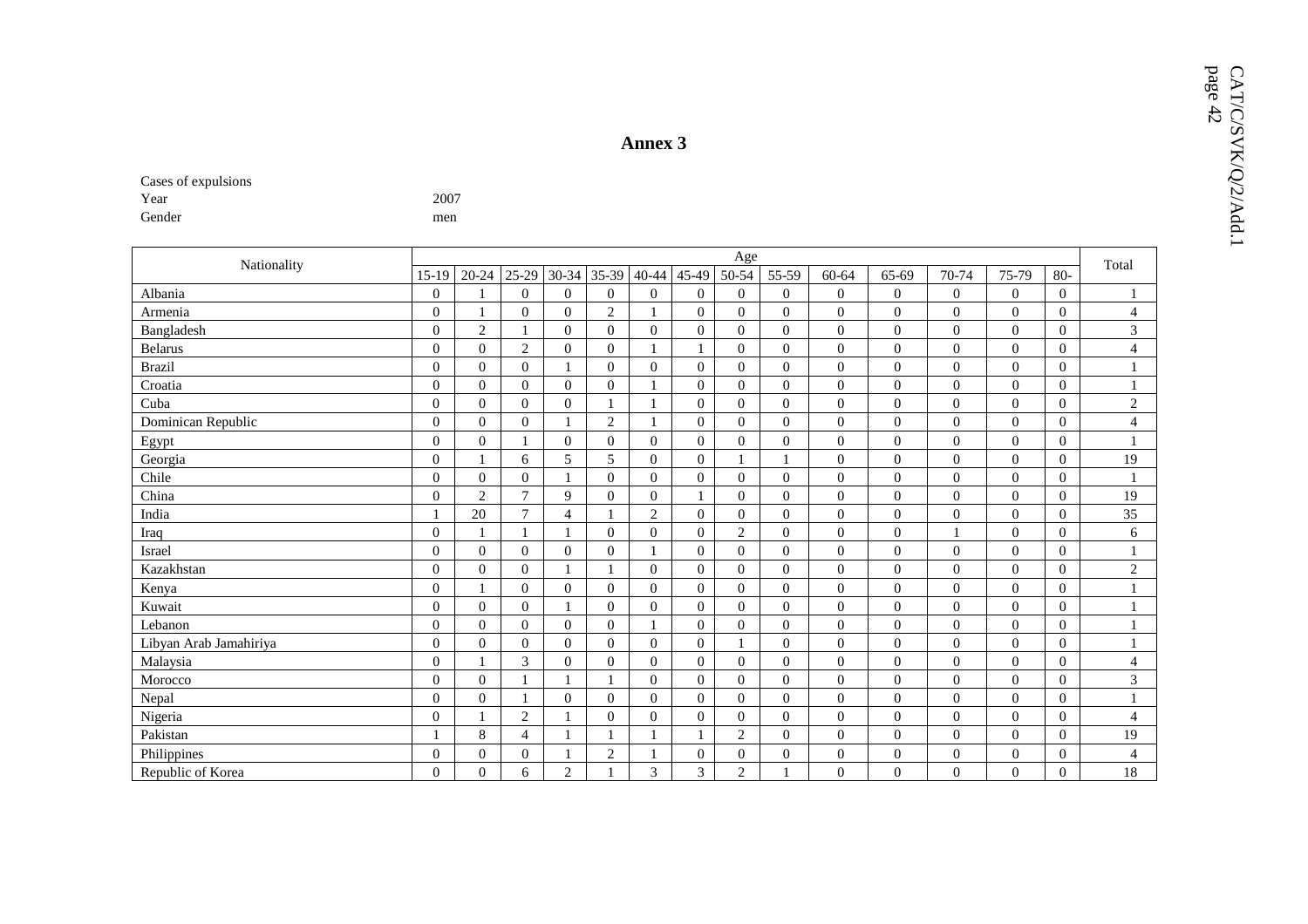|                                           |                |              |        |             |       |                 |               | Age       |          |          |          |              |          |              | Total   |
|-------------------------------------------|----------------|--------------|--------|-------------|-------|-----------------|---------------|-----------|----------|----------|----------|--------------|----------|--------------|---------|
| Nationality                               | 15-19          | $20-24$      |        | 25-29 30-34 | 35-39 |                 | $40-44$ 45-49 | 50-54     | 55-59    | 60-64    | 65-69    | 70-74        | 75-79    | $80 -$       |         |
| Republic of Moldova                       | 4              | -80          | 63     | 49          | 18    | $6 \frac{1}{2}$ | $\mathbf{R}$  |           |          | $\Omega$ | 0        | $\Omega$     | $\Omega$ |              | 235     |
| <b>Russian Federation</b>                 | $\Omega$       | <sub>6</sub> |        |             |       | 4               |               |           | 0        |          | 0        | $\mathbf{0}$ | $\theta$ |              | 33      |
| Serbia and Montenegro                     |                | 3            |        |             |       | $\Omega$        | 4             | $\bigcap$ |          | $\Omega$ | $\Omega$ | $\mathbf{0}$ | $\Omega$ |              | 22      |
| Sudan                                     | $\Omega$       | $\Omega$     |        |             | 0     | $\Omega$        |               | 0         | $\Omega$ | $\Omega$ | $\theta$ | $\Omega$     | $\Omega$ | $\Omega$     | $\sim$  |
| Syrian Arab Republic                      | $\overline{0}$ | $\Omega$     |        |             | 0     |                 |               | $\theta$  | $\Omega$ | $\Omega$ | 0        | $\mathbf{0}$ | $\theta$ | $\mathbf{0}$ | $\sim$  |
| The former Yugoslav Republic of Macedonia | $\theta$       |              |        |             | 0     | $\theta$        |               | 0         | $\Omega$ | $\Omega$ | $\Omega$ | $\Omega$     | $\Omega$ | $\Omega$     | $\sim$  |
| Turkey                                    | $\Omega$       | $\Omega$     | $\sim$ |             | 0     |                 | $\sim$        | $\theta$  | $\Omega$ | $\Omega$ | $\Omega$ | $\theta$     | $\Omega$ | $\Omega$     |         |
| Ukraine                                   |                | 153          | 227    | 193         | 167   | 115             | 26            | 84        | 37       | 13       | $\sim$   | $\mathbf{0}$ |          |              | 1 1 2 3 |
| <b>United States of America</b>           | $\Omega$       | $\bigcap$    | ◠      |             | 0     | $\theta$        |               | $\Omega$  |          | $\Omega$ | $\Omega$ | $\theta$     | $\Omega$ | $\Omega$     |         |
| Uzbekistan                                | $\Omega$       | $\Omega$     | $\sim$ | 0           |       |                 |               | 0         | $\Omega$ | $\Omega$ | $\Omega$ | $\theta$     | $\Omega$ | $\Omega$     |         |
| Viet Nam                                  | $\Omega$       | $\sim$       |        |             | ⌒     |                 |               | $\theta$  | 0        | $\Omega$ | 0        | $\theta$     | $\Omega$ |              | 12      |
| Total                                     | 12             | 286          | 359    | 282         | 214   | 153             | 147           | 96        | 41       | 14       |          |              |          |              | 608     |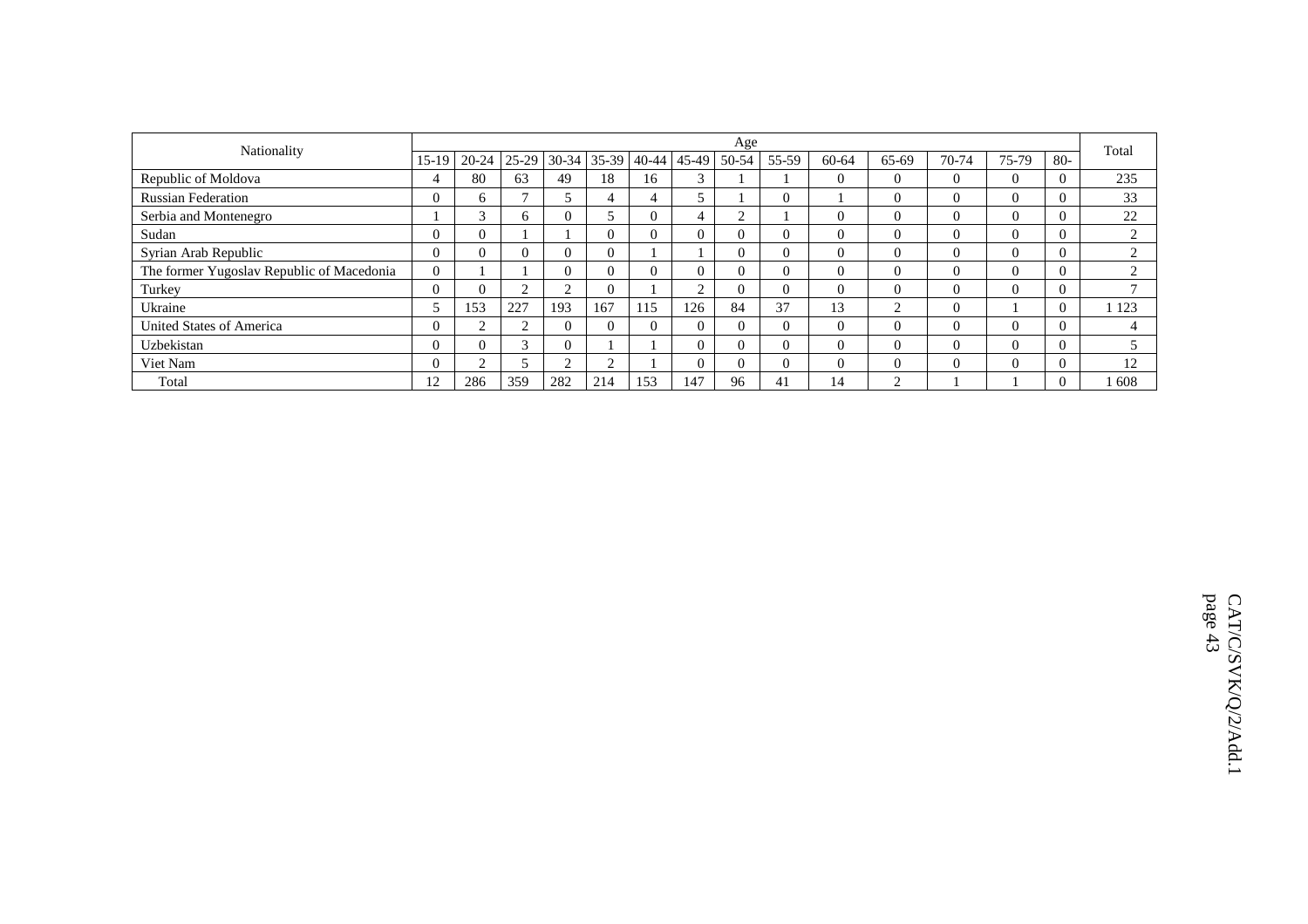| Nationality                               |              |                |                |                |                |              |                | Age      |                |                  |                |                |                |                | Total          |
|-------------------------------------------|--------------|----------------|----------------|----------------|----------------|--------------|----------------|----------|----------------|------------------|----------------|----------------|----------------|----------------|----------------|
|                                           | $15-19$      | 20-24          | 25-29          | 30-34          | 35-39          | 40-44        | 45-49          | 50-54    | 55-59          | 60-64            | 65-69          | 70-74          | 75-79          | $80-$          |                |
| Armenia                                   | $\Omega$     | $\Omega$       | $\Omega$       | $\Omega$       | $\Omega$       | $\Omega$     | $\Omega$       | 0        | $\overline{0}$ | $\theta$         | $\overline{0}$ | $\overline{0}$ |                | $\overline{0}$ |                |
| Cuba                                      | $\Omega$     | $\mathbf{0}$   |                | $\Omega$       | $\Omega$       | $\mathbf{0}$ | $\Omega$       | $\theta$ | $\theta$       | $\mathbf{0}$     | $\mathbf{0}$   | $\overline{0}$ | $\theta$       | $\overline{0}$ |                |
| Dominican Republic                        | $\theta$     | $\mathbf{0}$   |                |                | $\overline{0}$ | $\Omega$     | $\Omega$       | 0        | $\overline{0}$ | $\theta$         | $\overline{0}$ | $\overline{0}$ | $\mathbf{0}$   | $\overline{0}$ | $\overline{c}$ |
| Georgia                                   | $\Omega$     | $\mathbf{0}$   | $\overline{0}$ | $\overline{2}$ | $\overline{0}$ | $\Omega$     | $\Omega$       | 0        | $\overline{0}$ | $\mathbf{0}$     | $\overline{0}$ | $\mathbf{0}$   | $\theta$       | $\overline{0}$ | $\overline{c}$ |
| China                                     | $\Omega$     | $\overline{2}$ |                |                | 2              | $\Omega$     |                | $\theta$ | $\overline{0}$ | $\mathbf{0}$     | $\mathbf{0}$   | $\theta$       | $\Omega$       | $\mathbf{0}$   | $\mathcal{I}$  |
| India                                     | $\Omega$     | $\Omega$       | $\Omega$       | $\Omega$       | $\Omega$       |              | 0              | $\Omega$ | $\Omega$       | $\Omega$         | $\Omega$       | $\overline{0}$ | $\Omega$       | $\Omega$       |                |
| Iraq                                      | $\Omega$     | $\Omega$       | $\Omega$       | $\Omega$       | $\Omega$       | $\mathbf{0}$ |                | $\Omega$ | $\overline{0}$ | $\overline{2}$   | $\overline{0}$ | $\mathbf{0}$   | $\theta$       | $\overline{0}$ | 3              |
| Malaysia                                  | $\Omega$     | 3              | 2              | $\overline{c}$ |                | 3            |                | $\theta$ | $\overline{0}$ | $\theta$         | $\overline{0}$ | $\overline{0}$ | $\Omega$       | $\overline{0}$ | 12             |
| Philippines                               | $\Omega$     | $\theta$       |                | $\Omega$       | $\Omega$       | $\theta$     | $\overline{0}$ | $\Omega$ | $\overline{0}$ | $\theta$         | $\overline{0}$ | $\overline{0}$ | $\mathbf{0}$   | $\overline{0}$ |                |
| Poland                                    | $\Omega$     | $\theta$       | $\Omega$       | $\theta$       | $\Omega$       | $\Omega$     |                | 0        |                |                  | $\mathbf{0}$   | $\overline{0}$ | $\theta$       | $\overline{0}$ | 3              |
| Republic of Moldova                       |              | 49             | 35             | 25             | 19             | 18           | 18             |          | 8              |                  |                | $\overline{0}$ | $\Omega$       | $\overline{0}$ | 182            |
| <b>Russian Federation</b>                 | $\Omega$     | $\Omega$       | 3              | $\Omega$       | 4              |              | $\overline{c}$ | $\theta$ | $\overline{0}$ | $\theta$         | $\mathbf{0}$   | $\overline{0}$ | $\theta$       | $\overline{0}$ | 10             |
| Sri Lanka                                 | $\Omega$     | $\overline{0}$ |                | $\Omega$       | $\Omega$       | $\Omega$     | $\Omega$       | $\Omega$ | $\overline{0}$ | $\mathbf{0}$     | $\overline{0}$ | $\overline{0}$ | $\theta$       | 0              |                |
| Sudan                                     | $\mathbf{0}$ | $\overline{0}$ |                | $\theta$       | $\Omega$       | $\theta$     | $\Omega$       | $\Omega$ | $\overline{0}$ | $\boldsymbol{0}$ | $\overline{0}$ | $\overline{0}$ | $\mathbf{0}$   | $\overline{0}$ |                |
| The former Yugoslav Republic of Macedonia | $\mathbf{0}$ | $\theta$       | $\Omega$       | $\Omega$       | $\Omega$       |              | 0              | 0        | $\theta$       | $\theta$         | $\mathbf{0}$   | $\overline{0}$ | $\theta$       | $\overline{0}$ |                |
| Ukraine                                   |              | 82             | 99             | 66             | 62             | 83           | 82             | 88       | 39             | 18               | 7              | 3              | $\overline{2}$ | $\overline{0}$ | 632            |
| <b>United States of America</b>           | $\Omega$     | $\Omega$       |                | $\Omega$       | $\Omega$       | $\Omega$     | $\Omega$       | $\theta$ | $\theta$       | $\mathbf{0}$     | $\mathbf{0}$   | $\overline{0}$ | $\Omega$       | $\overline{0}$ |                |
| Viet Nam                                  | $\Omega$     | $\Omega$       |                |                |                | $\Omega$     | $\Omega$       | $\Omega$ |                | $\Omega$         |                | $\mathbf{0}$   | $\Omega$       | $\mathbf{0}$   | 5              |
| Total                                     | 2            | 136            | 147            | 98             | 89             | 107          | 106            | 95       | 49             | 22               | 9              | 3              | 3              | $\overline{0}$ | 866            |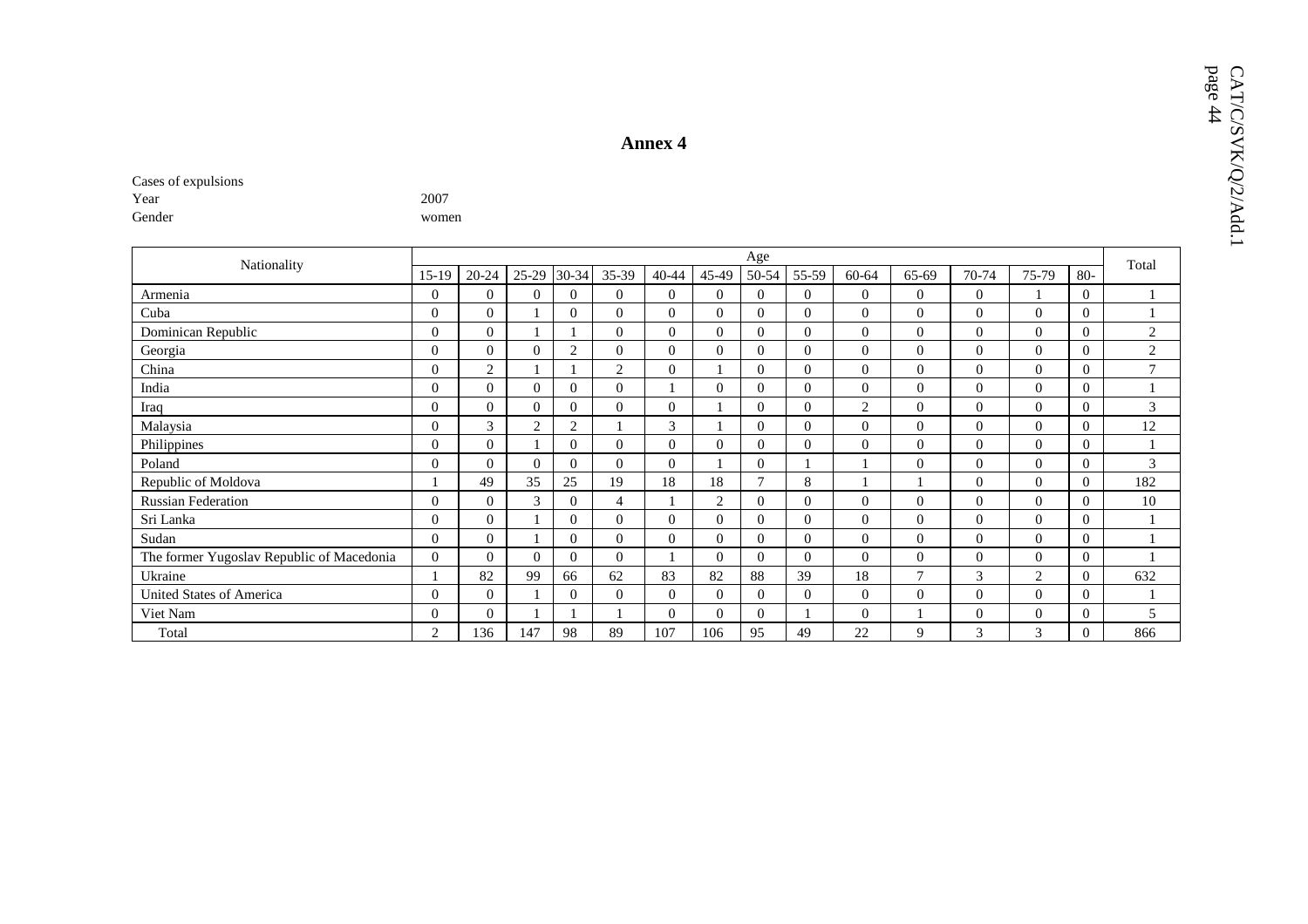#### **Annex 5**

Cases of expulsions

| Year   | 2008 |
|--------|------|
| Gender | men  |

| Nationality            | Age      |                  |                  |                |                |                |                  |                |                |                  |                |          | Total          |                |                |                |
|------------------------|----------|------------------|------------------|----------------|----------------|----------------|------------------|----------------|----------------|------------------|----------------|----------|----------------|----------------|----------------|----------------|
|                        | $5-9$    | $15-19$          | $20 - 24$        | $25-29$        | 30-34          | 35-39          | $40 - 44$        | 45-49          | 50-54          | 55-59            | 60-64          | 65-69    | 70-74          | 75-79          | $80-$          |                |
| Afghanistan            | $\Omega$ | 18               | 24               | 23             | 3              | 3              |                  | $\overline{2}$ | $\overline{0}$ | $\mathbf{0}$     | $\overline{0}$ | $\Omega$ | $\overline{0}$ | $\Omega$       | $\Omega$       | $74\,$         |
| Albania                | $\Omega$ | $\overline{0}$   | $\mathbf{0}$     | $\mathbf{0}$   | $\Omega$       | $\mathbf{0}$   | $\overline{c}$   |                | $\mathbf{0}$   | $\overline{0}$   | $\overline{0}$ | $\Omega$ | $\overline{0}$ | $\Omega$       | $\Omega$       | 3              |
| Armenia                | $\Omega$ | $\overline{0}$   | $\mathbf{2}$     | 3              | $\mathbf{2}$   |                | $\overline{0}$   |                | $\mathbf{0}$   | $\mathbf{0}$     | $\overline{0}$ | $\Omega$ | $\overline{0}$ | $\Omega$       | $\Omega$       | $\overline{9}$ |
| Bangladesh             | $\Omega$ | $\overline{7}$   | 10               | 13             | 3              |                | $\mathbf{1}$     | $\Omega$       | $\mathbf{0}$   | $\mathbf{0}$     | $\overline{0}$ | $\Omega$ | $\mathbf{0}$   | $\mathbf{0}$   | $\Omega$       | 35             |
| <b>Belarus</b>         | $\Omega$ | $\overline{0}$   |                  |                |                | $\Omega$       | $\mathbf{0}$     | $\Omega$       | $\Omega$       | $\mathbf{0}$     | $\Omega$       | $\Omega$ | $\mathbf{0}$   | $\Omega$       | $\Omega$       | 3              |
| Bolivia                | $\Omega$ | $\overline{0}$   | $\overline{0}$   | $\Omega$       | $\Omega$       | $\overline{0}$ |                  | $\Omega$       | $\Omega$       | $\mathbf{0}$     | $\overline{0}$ | $\Omega$ | $\Omega$       | $\overline{0}$ | $\Omega$       |                |
| Bosnia and Herzegovina | $\Omega$ | $\overline{0}$   | $\mathbf{0}$     | $\theta$       | $\Omega$       | $\mathbf{0}$   | $\overline{0}$   | $\overline{0}$ |                | $\overline{0}$   | $\overline{0}$ | $\theta$ | $\overline{0}$ | $\Omega$       | $\Omega$       |                |
| <b>Brazil</b>          | $\Omega$ | $\overline{0}$   | $\mathbf{0}$     |                | $\overline{0}$ | $\overline{0}$ | $\mathbf{0}$     | $\theta$       | $\mathbf{0}$   | $\mathbf{0}$     | $\overline{0}$ | $\Omega$ | $\overline{0}$ | $\mathbf{0}$   | $\Omega$       |                |
| Canada                 | $\Omega$ | $\mathbf{0}$     | $\Omega$         |                | $\Omega$       | $\Omega$       | $\theta$         | $\theta$       | $\Omega$       | $\Omega$         | $\Omega$       | $\Omega$ | $\Omega$       | $\Omega$       | $\Omega$       | $\mathbf{1}$   |
| Côte D'Ivoire          | $\Omega$ | $\overline{0}$   | $\Omega$         | $\overline{0}$ | $\Omega$       |                | $\overline{0}$   | $\theta$       | $\mathbf{0}$   | $\mathbf{0}$     | $\overline{0}$ | $\Omega$ | $\overline{0}$ | $\Omega$       | $\Omega$       |                |
| Croatia                | $\Omega$ | $\overline{0}$   |                  | 3              | $\Omega$       | $\mathbf{0}$   |                  |                | $\Omega$       | $\mathbf{0}$     |                | $\Omega$ | $\overline{0}$ | $\Omega$       | $\Omega$       | $\overline{7}$ |
| Cuba                   | $\Omega$ | $\overline{0}$   | $\mathbf{0}$     |                | $\mathbf{0}$   | $\overline{0}$ | $\overline{0}$   | $\theta$       | $\overline{0}$ | $\mathbf{0}$     | $\overline{0}$ | $\Omega$ | $\overline{0}$ | $\overline{0}$ | $\Omega$       |                |
| Czech Republic         | $\Omega$ | $\boldsymbol{0}$ | $\overline{0}$   | $\overline{0}$ | $\overline{0}$ |                | $\boldsymbol{0}$ | $\overline{0}$ | $\overline{0}$ | $\boldsymbol{0}$ | $\overline{0}$ | $\Omega$ | $\overline{0}$ | $\mathbf{0}$   | $\overline{0}$ |                |
| Egypt                  | $\Omega$ | $\overline{0}$   | $\mathbf{0}$     |                |                |                | $\mathbf{0}$     | $\overline{0}$ | $\mathbf{0}$   | $\overline{0}$   | $\overline{0}$ | $\Omega$ | $\mathbf{0}$   | $\mathbf{0}$   | $\Omega$       | 3              |
| Georgia                | $\Omega$ | 6                | 22               | 35             | 28             | 13             | 8                | 5              | $\overline{4}$ |                  | $\Omega$       |          | $\Omega$       | $\Omega$       | $\Omega$       | 123            |
| China                  | $\Omega$ |                  | 21               | $\mathbf Q$    | 5              | $\mathbf{0}$   | $\sqrt{2}$       |                | $\Omega$       | $\theta$         | $\Omega$       | $\Omega$ | $\overline{0}$ | $\Omega$       | $\Omega$       | 39             |
| India                  |          | 3                | 23               | 17             | 10             | 5              | $\overline{4}$   | 3              |                | $\mathbf{0}$     | $\overline{0}$ |          | $\overline{0}$ | $\mathbf{0}$   | $\Omega$       | 68             |
| Iran                   | $\Omega$ | $\boldsymbol{0}$ | $\overline{0}$   | $\mathbf{0}$   | $\Omega$       |                | $\boldsymbol{0}$ | $\mathbf{0}$   | $\Omega$       | $\overline{0}$   | $\overline{0}$ | $\theta$ | $\mathbf{0}$   | $\Omega$       | $\Omega$       |                |
| Iraq                   | $\Omega$ | $\overline{0}$   |                  | $\Omega$       |                | $\overline{0}$ | $\overline{0}$   | $\mathbf{0}$   | $\Omega$       | $\overline{0}$   | $\overline{0}$ | $\Omega$ | $\overline{0}$ | $\mathbf{0}$   | $\Omega$       | $\mathbf{2}$   |
| Israel                 | $\Omega$ | $\overline{0}$   | $\Omega$         | $\Omega$       | $\Omega$       | $\Omega$       | $\overline{0}$   | $\Omega$       |                | $\Omega$         | $\Omega$       | $\Omega$ | $\Omega$       | $\Omega$       | $\Omega$       |                |
| Jordan                 | $\Omega$ | $\overline{0}$   | $\Omega$         | $\Omega$       | $\Omega$       |                | $\overline{0}$   | $\Omega$       | $\Omega$       | $\theta$         | $\Omega$       | $\Omega$ | $\Omega$       | $\Omega$       | $\Omega$       |                |
| Kuwait                 | $\Omega$ | $\theta$         | $\Omega$         | $\mathbf{1}$   |                | $\Omega$       | $\Omega$         | $\Omega$       | $\Omega$       | $\theta$         | $\Omega$       | $\Omega$ | $\Omega$       | $\Omega$       | $\Omega$       | $\sqrt{2}$     |
| Kyrgyzstan             | $\Omega$ | $\boldsymbol{0}$ |                  | $\mathbf{0}$   | $\overline{0}$ | $\mathbf{0}$   | $\overline{0}$   | $\mathbf{0}$   | $\overline{0}$ | $\overline{0}$   | $\overline{0}$ | $\Omega$ | $\overline{0}$ | $\Omega$       | $\Omega$       |                |
| Lebanon                | $\Omega$ | $\overline{0}$   |                  | $\theta$       | $\Omega$       | $\mathbf{0}$   | $\overline{0}$   | $\mathbf{0}$   | $\Omega$       | $\overline{0}$   | $\overline{0}$ | $\Omega$ | $\Omega$       | $\Omega$       | $\Omega$       | $\mathbf{1}$   |
| Libyan Arab Jamahiriya | $\Omega$ | $\overline{0}$   | $\mathbf{0}$     | $\overline{0}$ | $\mathbf{0}$   | $\overline{0}$ |                  | $\overline{0}$ | $\overline{0}$ | $\overline{0}$   | $\overline{0}$ | $\Omega$ | $\overline{0}$ | $\overline{0}$ | $\Omega$       |                |
| Malaysia               | $\Omega$ | $\mathbf{0}$     | $\mathbf{0}$     | $\overline{c}$ | 2              | $\mathbf{0}$   | $\theta$         |                | $\mathbf{0}$   | $\mathbf{0}$     | $\overline{0}$ | $\Omega$ | $\mathbf{0}$   | $\mathbf{0}$   | $\Omega$       | 5              |
| Mongolia               | $\Omega$ | $\overline{0}$   | $\boldsymbol{0}$ | $\overline{0}$ | $\overline{0}$ | $\mathbf{0}$   |                  | $\theta$       | $\mathbf{0}$   | $\mathbf{0}$     | $\overline{0}$ | $\Omega$ | $\mathbf{0}$   | $\mathbf{0}$   | $\Omega$       |                |
| Montenegro             | $\Omega$ | $\theta$         | $\Omega$         | $\Omega$       | $\Omega$       |                | $\theta$         |                | $\Omega$       | $\mathbf{0}$     | $\Omega$       | $\theta$ | $\Omega$       | $\Omega$       | $\Omega$       | $\sqrt{2}$     |

# $\text{CATC/SVKQ/2/Add.1}$  page 45 CAT/C/SVK/Q/2/Add.1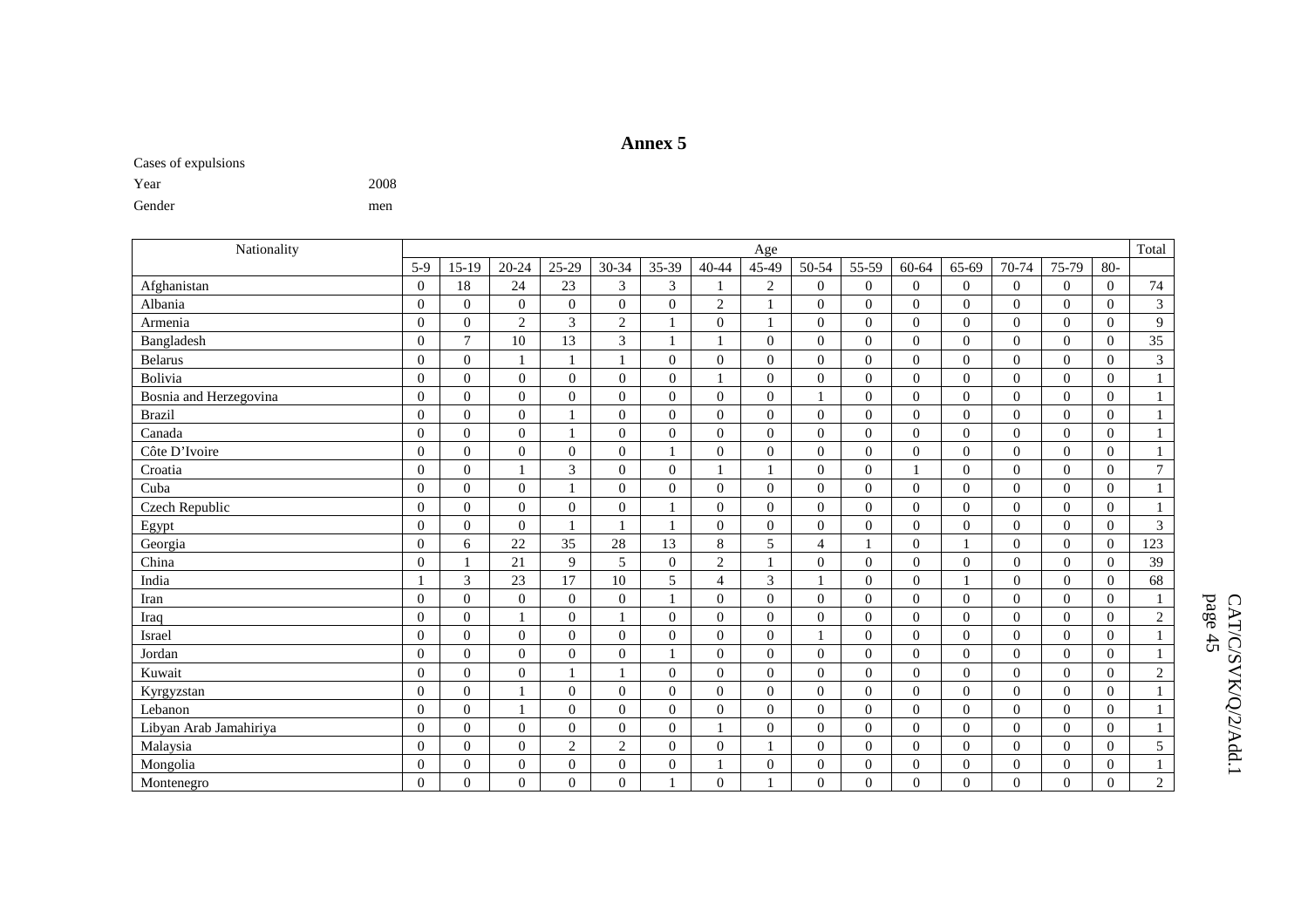| Nationality                               | Age              |                |                |                |                |                |                |                |                |                |                |                |          |                |                | Total          |
|-------------------------------------------|------------------|----------------|----------------|----------------|----------------|----------------|----------------|----------------|----------------|----------------|----------------|----------------|----------|----------------|----------------|----------------|
|                                           | $5-9$            | $15-19$        | 20-24          | 25-29          | 30-34          | 35-39          | $40 - 44$      | 45-49          | 50-54          | 55-59          | 60-64          | 65-69          | 70-74    | 75-79          | 80-            |                |
| Morocco                                   | $\theta$         | $\mathbf{0}$   | $\overline{3}$ | $\overline{4}$ | $\overline{2}$ |                |                |                | $\overline{0}$ | $\Omega$       | $\Omega$       | $\Omega$       | $\Omega$ | $\Omega$       | $\theta$       | 12             |
| Namibia                                   | $\mathbf{0}$     | $\mathbf{0}$   | $\overline{0}$ |                | $\overline{0}$ | $\overline{0}$ | $\Omega$       | $\mathbf{0}$   | $\mathbf{0}$   | $\theta$       | $\Omega$       | $\Omega$       | $\Omega$ | $\Omega$       | $\Omega$       | $\mathbf{1}$   |
| Nigeria                                   | $\overline{0}$   | $\overline{0}$ |                | $\mathbf{2}$   | 3              | $\overline{0}$ | $\overline{0}$ | $\overline{0}$ | $\overline{0}$ | $\Omega$       | $\Omega$       | $\overline{0}$ | $\Omega$ | $\overline{0}$ | $\Omega$       | 6              |
| Oman                                      | $\theta$         | $\overline{0}$ | $\theta$       |                | $\overline{0}$ | $\overline{0}$ | $\Omega$       | $\mathbf{0}$   | $\overline{0}$ | $\theta$       | $\Omega$       | $\Omega$       | $\Omega$ | $\Omega$       | $\Omega$       |                |
| Pakistan                                  | $\theta$         | 18             | 36             | 20             | $\overline{7}$ | 5              |                | 2              | $\overline{0}$ | $\Omega$       | $\Omega$       | $\overline{0}$ | $\Omega$ | $\Omega$       | $\Omega$       | 89             |
| Palestine                                 | $\overline{0}$   | $\overline{0}$ | $\theta$       | $\mathbf{0}$   | $\overline{0}$ |                |                | $\overline{0}$ | $\overline{0}$ | $\mathbf{0}$   | $\Omega$       | $\Omega$       | $\Omega$ | $\Omega$       | $\Omega$       | 2              |
| Poland                                    | $\overline{0}$   | $\overline{0}$ | $\overline{0}$ |                | $\overline{0}$ | $\overline{0}$ | $\overline{0}$ | $\overline{0}$ | $\overline{0}$ | $\overline{0}$ | $\Omega$       | $\overline{0}$ | $\Omega$ | $\Omega$       | $\Omega$       |                |
| Portugal                                  | $\mathbf{0}$     | 1              | $\Omega$       | $\mathbf{0}$   | $\overline{0}$ | $\overline{0}$ | $\mathbf{0}$   | $\overline{0}$ | $\overline{0}$ | $\theta$       | $\Omega$       | $\overline{0}$ | $\Omega$ | $\Omega$       | $\overline{0}$ |                |
| Republic of Korea                         | $\mathbf{0}$     | $\overline{0}$ | 3              | $\,8\,$        | 14             | $\,8\,$        | 5              | 6              | $\mathbf{2}$   | $\theta$       | $\theta$       | $\overline{0}$ | $\Omega$ | $\overline{0}$ | $\mathbf{0}$   | 46             |
| Republic of Moldova                       | $\boldsymbol{0}$ | 37             | 102            | 69             | 26             | 14             | 3              | 6              | $\overline{0}$ | $\overline{2}$ | $\theta$       | $\Omega$       | $\Omega$ | $\overline{0}$ | $\overline{0}$ | 259            |
| Romania                                   | $\mathbf{0}$     | $\overline{0}$ | $\overline{0}$ |                | $\overline{0}$ | $\overline{0}$ | $\overline{0}$ | $\overline{0}$ | $\overline{0}$ | $\mathbf{0}$   | $\theta$       | $\overline{0}$ | $\Omega$ | $\overline{0}$ | $\mathbf{0}$   |                |
| <b>Russian Federation</b>                 | $\theta$         | $\overline{0}$ | 10             | 13             | 14             | 3              | 3              | 2              |                | $\Omega$       |                | $\Omega$       | $\Omega$ | $\Omega$       |                | 48             |
| Saudi Arabia                              | $\overline{0}$   | $\overline{0}$ | $\overline{4}$ |                | $\mathbf{0}$   | $\mathbf{0}$   | $\overline{0}$ | $\overline{0}$ | $\overline{0}$ | $\theta$       | $\Omega$       | $\overline{0}$ | $\Omega$ | $\Omega$       | $\Omega$       | 5              |
| Senegal                                   | $\mathbf{0}$     | $\mathbf{0}$   |                | 3              | $\overline{0}$ | $\overline{0}$ | $\mathbf{0}$   | $\Omega$       | $\overline{0}$ | $\Omega$       | $\theta$       | $\Omega$       | $\Omega$ | $\Omega$       | $\Omega$       | $\overline{4}$ |
| Serbia                                    | $\theta$         | $\overline{0}$ |                | 5              | $\overline{2}$ |                | $\overline{2}$ | $\sqrt{2}$     |                |                | $\Omega$       | $\Omega$       | $\Omega$ | $\Omega$       | $\Omega$       | 15             |
| Sierra Leone                              | $\theta$         | $\overline{0}$ | $\Omega$       | $\overline{0}$ | $\overline{0}$ | $\overline{0}$ |                | $\Omega$       | $\overline{0}$ | $\Omega$       | $\Omega$       | $\Omega$       | $\Omega$ | $\Omega$       | $\Omega$       |                |
| Somalia                                   | $\overline{0}$   | $\overline{0}$ | $\overline{0}$ | $\mathbf{0}$   |                | 2              | $\overline{0}$ | $\overline{0}$ | $\overline{0}$ | $\overline{0}$ | $\theta$       | $\overline{0}$ | $\Omega$ | $\overline{0}$ | $\overline{0}$ | 3              |
| Sudan                                     | $\overline{0}$   | $\overline{0}$ | $\overline{0}$ | $\mathbf{0}$   | $\overline{0}$ |                | $\overline{0}$ | $\overline{0}$ | $\overline{0}$ | $\Omega$       | $\theta$       | $\overline{0}$ | $\Omega$ | $\overline{0}$ | $\mathbf{0}$   | $\mathbf{1}$   |
| Syrian Arab Republic                      | $\theta$         | 1              |                | $\Omega$       |                | $\Omega$       | $\Omega$       | $\Omega$       | $\overline{0}$ | $\theta$       | $\Omega$       | $\Omega$       | $\Omega$ | $\Omega$       | $\Omega$       | 3              |
| The former Yugoslav Republic of Macedonia | $\overline{0}$   | $\overline{0}$ |                | $\mathbf{1}$   | $\overline{0}$ | $\overline{0}$ | $\Omega$       | $\overline{0}$ | 1              | $\theta$       | $\Omega$       | $\overline{0}$ | $\Omega$ | $\Omega$       | $\Omega$       | $\mathfrak{Z}$ |
| Tunisia                                   | $\overline{0}$   | $\overline{0}$ | $\overline{0}$ | 3              | 2              | 3              | $\overline{0}$ | $\mathbf{0}$   | $\overline{0}$ |                | $\Omega$       | $\overline{0}$ | $\Omega$ | $\Omega$       | $\overline{0}$ | 9              |
| Turkey                                    | $\overline{0}$   | $\overline{0}$ | 2              |                | $\mathfrak{Z}$ | $\mathbf{0}$   | $\overline{2}$ | $\overline{0}$ | $\overline{0}$ | $\mathbf{0}$   | $\theta$       | $\overline{0}$ | $\Omega$ | $\overline{0}$ | $\Omega$       | $8\,$          |
| Ukraine                                   | $\overline{0}$   | $\mathfrak{Z}$ | 58             | 68             | 86             | 70             | 45             | 38             | 38             | 21             | $\mathfrak{Z}$ | 3              |          | $\mathbf{1}$   | $\overline{0}$ | 435            |
| United States of America                  | $\overline{0}$   | $\mathbf{1}$   | $\overline{0}$ | $\overline{0}$ | $\overline{0}$ | $\overline{0}$ | $\mathbf{0}$   | $\mathbf{0}$   | $\overline{2}$ | $\mathbf{0}$   | $\theta$       | $\overline{0}$ | $\theta$ | $\overline{0}$ | $\Omega$       | 3              |
| Uzbekistan                                | $\mathbf{0}$     | $\mathbf{0}$   | $\Omega$       | $\mathbf{0}$   |                | $\theta$       | $\mathbf{0}$   | $\mathbf{0}$   | $\overline{0}$ |                | $\theta$       | $\overline{0}$ | $\Omega$ | $\Omega$       | $\overline{0}$ | $\overline{2}$ |
| Viet Nam                                  | $\theta$         | 1              | $\overline{4}$ | 10             | 3              | $\overline{4}$ | $\overline{4}$ | 3              |                | $\Omega$       | $\Omega$       | $\Omega$       | $\Omega$ | $\Omega$       | $\Omega$       | 30             |
| Zimbabwe                                  | $\mathbf{0}$     | $\mathbf{0}$   | $\overline{4}$ | $\Omega$       | $\theta$       | $\overline{0}$ | $\Omega$       | $\Omega$       | $\overline{0}$ | $\Omega$       | $\theta$       | $\Omega$       | $\Omega$ | $\Omega$       | $\Omega$       | $\overline{4}$ |
| Spolu                                     |                  | 97             | 338            | 323            | 222            | 142            | 90             | 76             | 53             | 27             | 5              | 5              |          | 1              |                | 382            |